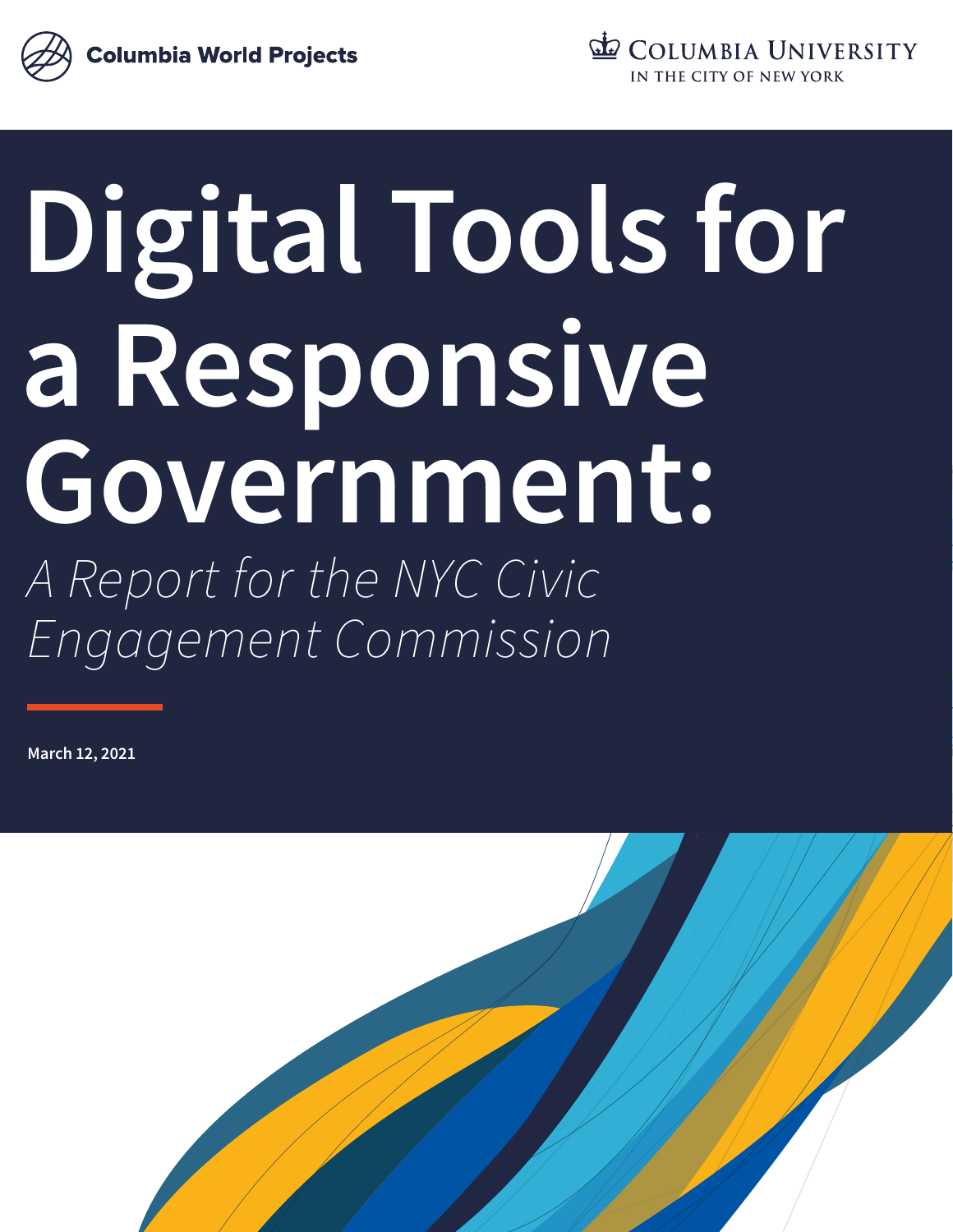

#### **Authors**

**Thomas Asher** (Director, Research and Engagement, Columbia World Projects)

**Hollie Russon Gilman** (Huo Family Foundation Fellow, Columbia World Projects)

**Abigail Anderson** (Program Associate, Research and Engagement, Columbia World Projects)

#### **ACKNOWLEDGEMENTS**

We are grateful to the New York City Civic Engagement Commission for their continued collaboration and commitment to this effort. We also thank Samuel Kraus and Madeleine Toll for conducting valuable research that informed the contents of the report.

> COLUMBIA UNIVERSITY IN THE CITY OF NEW YORK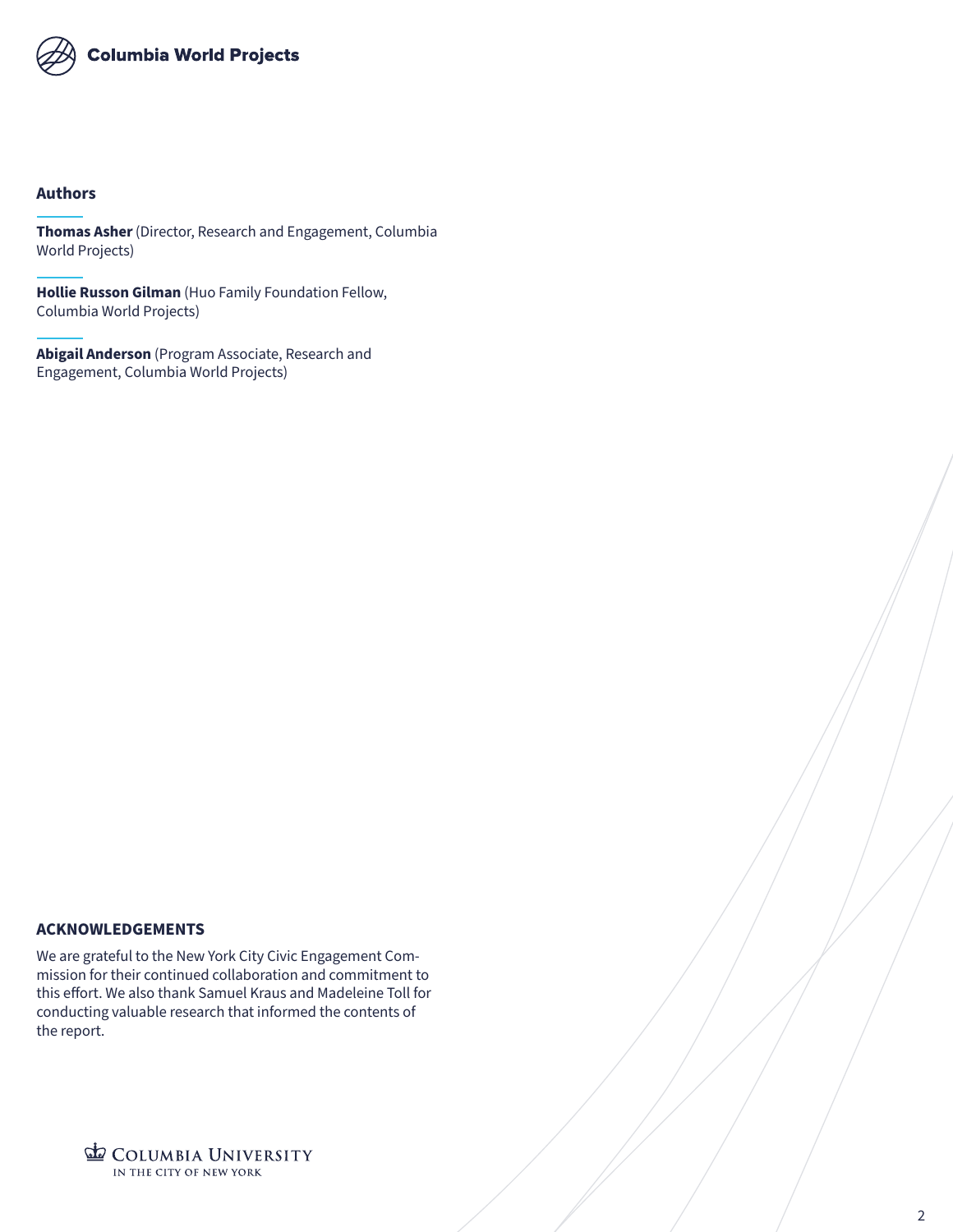

# **TABLE OF CONTENTS**

| Introduction                                     | p.4             |
|--------------------------------------------------|-----------------|
| Civic Technology, Equity and Uptake              | p.5             |
| Implementation of the Decidim platform           | p.9             |
| <b>User Verification</b>                         | p.10            |
| Spreading Awareness of the Platform              | p.11            |
| Topics to Prioritize when Launching the Platform | p.12            |
| <b>Outreach and Inclusiveness</b>                | p.13            |
| Setting Clear Expectations for Engagement        | p.14            |
| Recommendations                                  | p.15            |
| <b>Technology and Policy Considerations</b>      | p.15            |
| <b>Equity Considerations</b>                     | p.16            |
| <b>Digital Citizenship Considerations</b>        | p.17            |
| <b>Policy and Programmatic Recommendations</b>   | p <sub>47</sub> |
| Annex                                            | p.22            |
| Working group members                            | p.22            |
| Participant bios                                 | p.25            |
|                                                  |                 |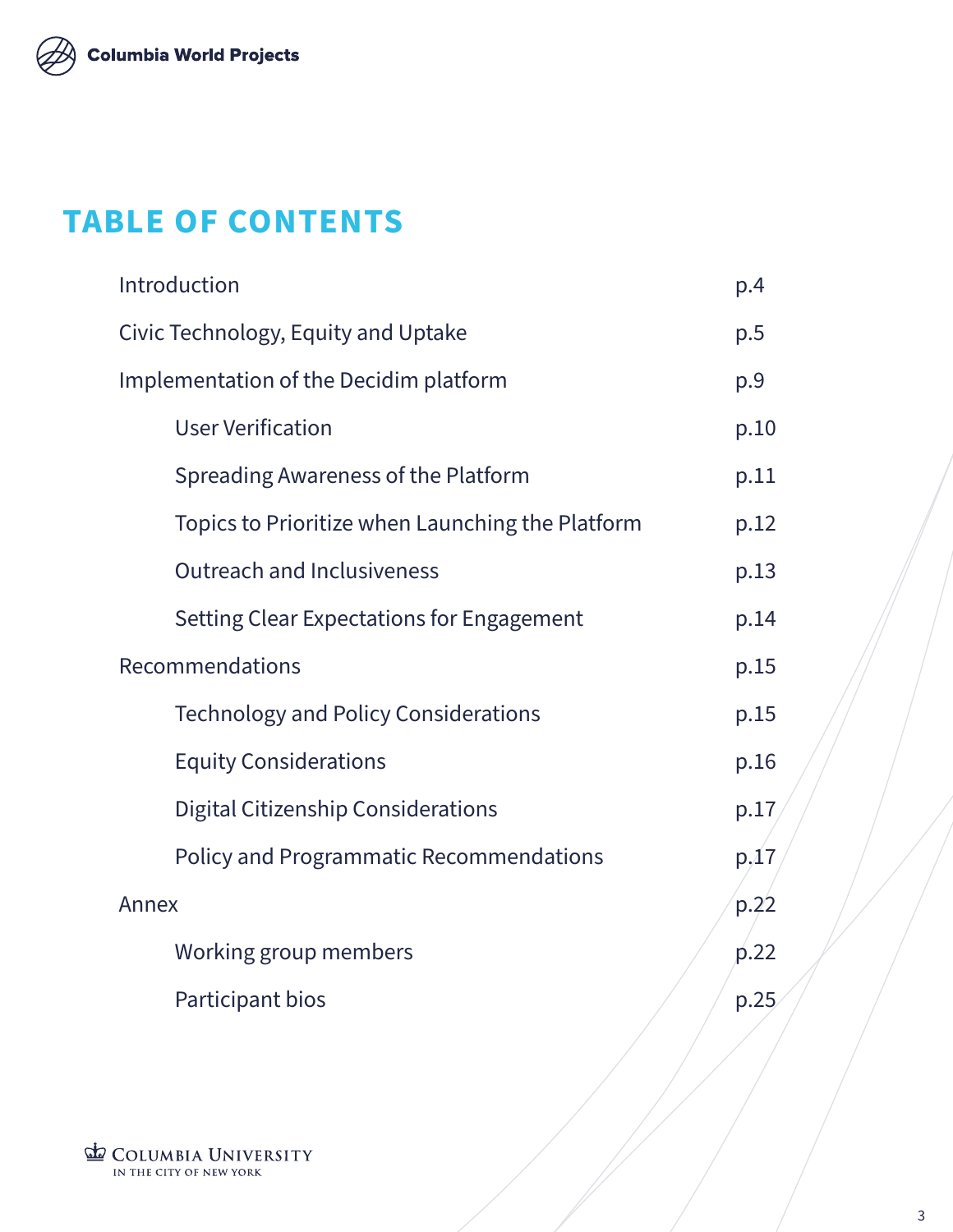

# **INTRODUCTION**

Columbia World Projects (CWP), an initiative of Columbia University, in collaboration with the School of International and Public Affairs (SIPA) and the New York City Civic Engagement Commission (CEC), hosted a series of meetings with the goal of providing high-level expert counsel to the CEC on how, if and when digital tools might be employed to better engage New York City's communities and enhance government responsiveness to the needs and concerns of residents. Considerations of equity, responsiveness, and transparency lay at the center of these discussions as well as a keen concern for how other cities have used digital tools, seeking to understand the conditions under which such efforts succeed or fail.

The CEC was established by a ballot initiative to revise the NYC Charter and approved by voters in November 2018. The Commission is charged with the task of advancing participatory governance in four areas: shaping participatory budgeting processes, partnering with community-based organizations and civic leaders, developing a plan to enhance language access at poll sites by the 2020 election, and providing assistance to community boards. This collaborative effort seeks to assess possibilities for using digital platforms to realize this mandate.

Between May and August 2020, CWP convened experts from academia, community-based organizations, government, philanthropy, and the private sector to advise the CEC on uses of digital technologies to strengthen civic engagement over the course of five separate but interrelated meetings. Broadly, each of these discussions sought to provide insights around how the CEC might build digital points of connection between New York City's diverse communities and government with the aim of enhancing the civic power that residents might wield while also cultivating more responsive structures of government. These conversations, taking place in the time of pandemic, attained even greater urgency given limits placed on in-person activities.

The first meeting, held on April 3, 2020, examined the norms and values that undergird civic engagement and how the pandemic might serve as a source of stress on usual practices of civic engagement. The second meeting, hosted on June 15, 2020, gathered experts from Europe to gather learnings from civic engagement initiatives across multiple European cities. A third meeting, held on July 22, 2020, was animated by the CEC's adoption of Decidim, a digital platform built for enhancing participatory democracy, and explored good practices the CEC might adopt to create sustained communication and responsiveness on the platform. In addition to these meetings, CWP formed two additional working groups, each of which met once. The first surveyed the landscape of existing, relevant technologies; the second sought to identify metrics to measure civic engagement.

**ED COLUMBIA UNIVERSITY** IN THE CITY OF NEW YORK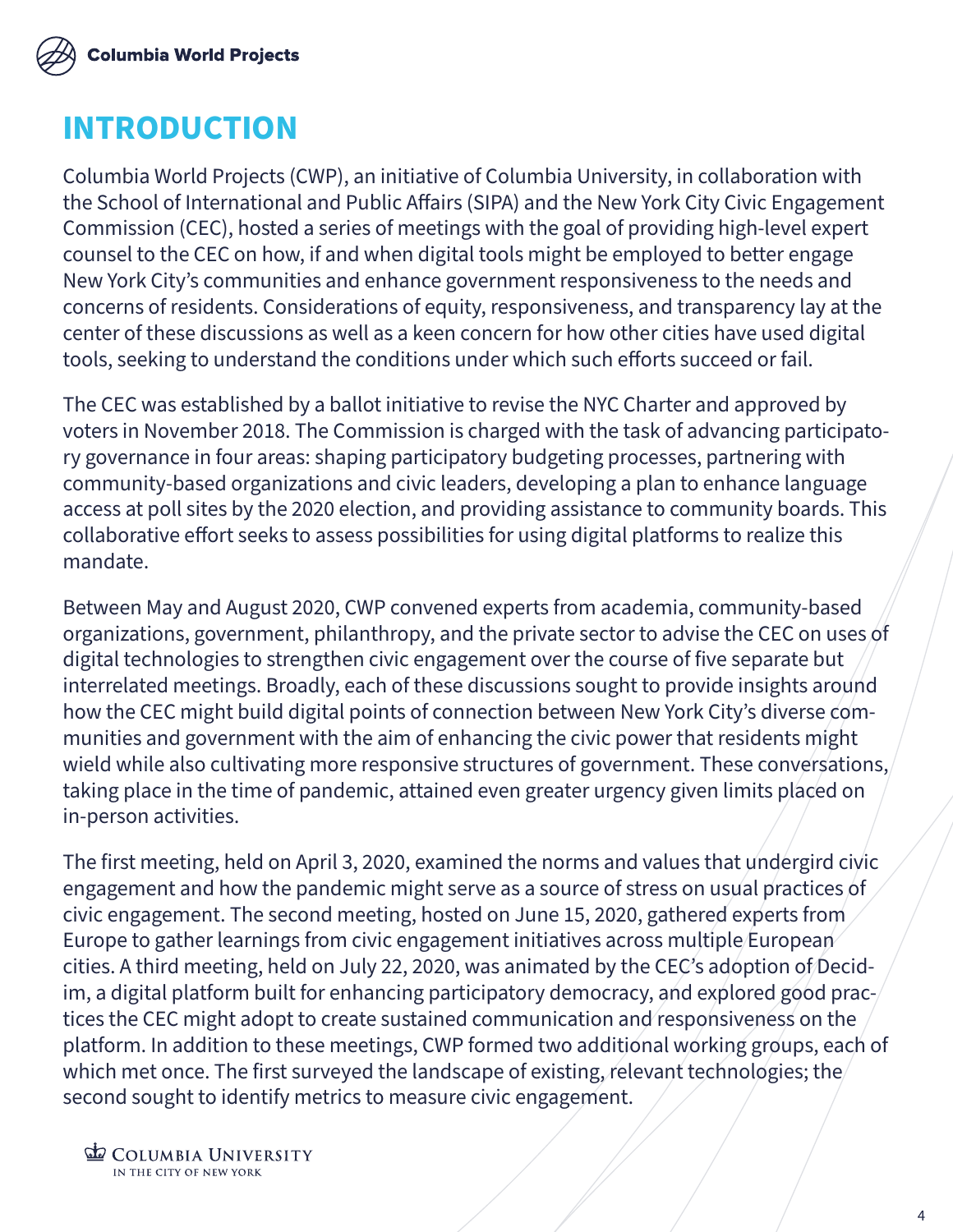This report summarizes key insights from these conversations. It is organized into four parts. The first explores fundamental concerns that might guide NYC agencies seeking to enhance digital civic engagement. The second outlines actionable steps and recommendations specific to the CEC's launch and implementation of the Decidim platform, a digital platform used by a number of governments across the world for civic engagement purposes. A third section offers recommendations the CEC might pursue that will complement efforts reliant on Decidim, as resources allow. The fourth section, the annex, contains lists of participants present at each of the discussions followed by biographies of all participants. As the convenings were held under Chatham House Rule, views have not been attributed to individual participants, even as this report aims to express areas of consensus and points of disagreement among participants.

# **I. CIVIC TECHNOLOGY, EQUITY, AND UPTAKE**

The history of civic technology is littered with discarded tools. Too often, well-intentioned city governments establish tools that never gain user attention, tools that obtain attention from select communities but fail to attract a broad user base over time, and tools that do little more than create a theater of civic engagement without actually increasing government responsiveness, thereby leading to a quick demise.

A fundamental goal and significant challenge in the development of civic engagement platforms is resident uptake of digital tools. This successful uptake, and in particular the generation of a stable user base, relies primarily on the saliency of the initiative to its constituents. Communications with the public about the existence of a digital tool, though of vital importance to increased uptake, only fosters sustained engagement when platforms provide residents with opportunities to engage meaningfully, and in ways they perceive effective and of import to their government, with the issues that matter to them.

Effective and meaningful civic engagement begins by identifying a particular problem of particular concern to community members and examines potential solutions to the issue and how they might be institutionalized across government. These concerns ought to drive adoption of a particular solution, whether reliant on technological innovation or another modality of intervention. Within civic technology initiatives, sustained uptake depends on whether or not participants view their participation as likely to be received by a responsive government agency. Without substantive engagement, there runs the risk of a negative feedback loop likely to erode efforts to cultivate a stable user base.

**ED COLUMBIA UNIVERSITY** IN THE CITY OF NEW YORK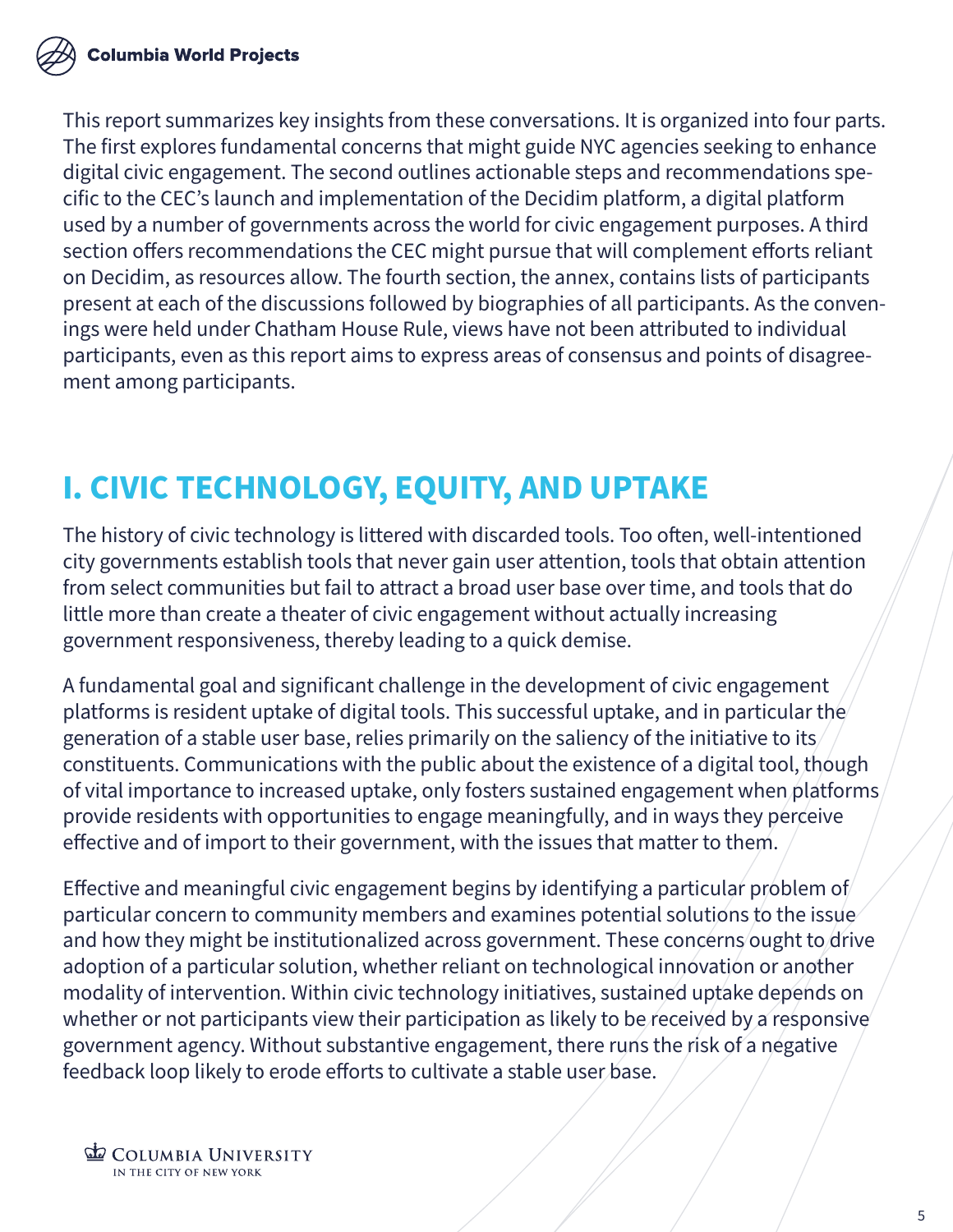Saliency of issues addressed by civic technology initiatives is crucial but also insufficient. Many successful initiatives in the space of civic technology included dedicated advertising budgets to draw attention to new efforts by city government to draw users into engagement with the tools provided by city government. Conversely, many platforms launched without dedicated advertising fail to attract a stable user base.

Even when launches of new technologies are complemented by an advertising campaign, participants cautioned, city governments frequently undermine efforts to draw attention to new civic technology initiatives by launching too many competing platforms across multiple agencies, rather than creating a single hub. The result is that key information is scattered across multiple sites and users are expected to become conversant with multiple platforms and tools. One participant described the impact as resulting in a crisis of attention, as residents become overwhelmed by the number of online and offline fora available to them, including websites, Apps, and community meetings. As the amount of information increases, but residents' time to engage with government does not, growing numbers of touch points -- especially digital ones that require increasingly advanced technical literacy -- place an excessive burden on residents. In response, some participants suggested that the CEC might aggregate information about existing modes of civic engagement in New York City on any new platform it implements, creating points of connection between these distinct pathways.

An active -- even centralized -- user community is insufficient, participants cautioned. The vast majority of users of civic technology platforms globally represent the wealthiest communities, which have attained the highest education levels and the highest incomes. Even 311, which affords NYC residents a centralized single point of contact for complaints that in the past might have been scattered across a range of departments and agencies, suggests that new channels to engage city government might be unlikely to increase civic engagement by groups with lower rates of political and civic participation. Despite lowering barriers to the issuance of complaints, 311 data offers some evidence that New York City might be at risk of implementing a digital civic technology platform that will be used primarily by the wealthiest, largely white strata of city residents. While census tracts representing high proportions of minority residents, unemployed and underemployed residents, and unmarried residents make up a higher proportion of calls to  $311$ , these rates also show negative correlation with civic and political participation rates. $\frac{1}{2}$  This data suggests that communities making use of 311 might not adopt new technologies that

<sup>&</sup>lt;sup>1</sup> Ariel White and Kris-Stella Trump, "The Promises and Pitfalls of 311 Data," August 2017, [https://arwhite.mit.edu/sites/default/files/documents/promises311da](https://arwhite.mit.edu/sites/default/files/documents/promises311data_RR2_unblinded_June2016.pdf)[ta\\_RR2\\_unblinded\\_June2016.pdf](https://arwhite.mit.edu/sites/default/files/documents/promises311data_RR2_unblinded_June2016.pdf).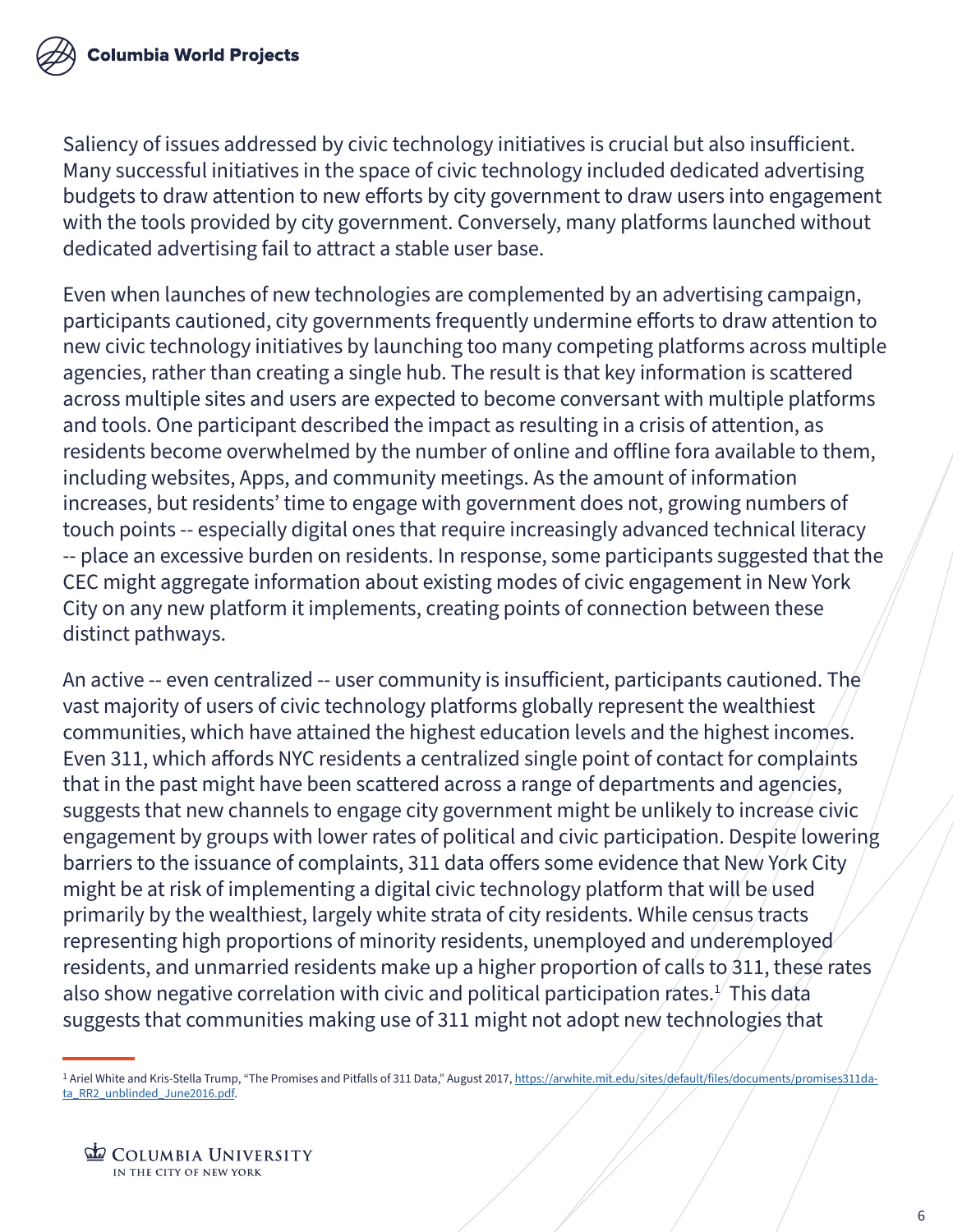#### **Columbia World Projects**

require greater investments in time, in making demands on other citizens and political elites, and that require greater depths of knowledge about particular issues.

Moreover, any efforts to implement civic technology takes place in the context of a vast digital divide, the gap between those that do and do not have ready-access to hardware and broadband technologies giving residents sufficient internet access. Across the city, according to a recent Comptroller report, nearly one million households and one-third of all residents lack access to broadband internet at home.<sup>2</sup> One in six households in NYC lack any access to the internet, whether through broadband, cellular data plan, dial-up, or satellite access.3 This digital divide disproportionately affects Black and Hispanic New Yorkers. It also results in geographies of isolation, with limited internet access among households in many of the poorest census tracts, including those in Brownsville, Borough Park, Hunts Point, and Sunset Park.

The pandemic, necessitating a rapid and dramatic shift to virtual engagement, leaves many residents even further isolated, as many of these same households now lack access to key institutions through which they connected to the digital world in the period before Covid-19. Job losses, the partial closure of schools, and the phased closures and reduced hours of libraries and community centers amid the pandemic all have contributed to expanding the digital divide at a moment when households require greater access than before.

Yet multiple participants emphasized a nuanced perspective on the digital divide. Digital access and competencies exist on a spectrum; few residents are always connected just as few residents are always disconnected. Some residents may access the internet at work or school -- at least in the period before the pandemic -- but lack access at home. Within this framework, one should ask how and where the least connected residents are engaging online, just as one should ask whether digital tools are intuitive to navigate for those who are less likely to have comfort and in using them.

It is incumbent on the city and federal government to help bridge this digital divide, participants indicated, through both concrete commitments to enhancing digital literacy among residents and by providing low technology modes of engagement. One step to take toward increasing digital equity, participants suggested, might be to work in active partnership with community-serving organizations such as [NYC Mesh](https://www.nycmesh.net/), [Silicon Harlem,](https://www.siliconharlem.com) and [the Point.](https://thepoint.org/) Coordinated partnerships that seek to expand access to broadband can complement steps underway during the pandemic in which the city provides hardware to

<sup>&</sup>lt;sup>2</sup> New York City Comptroller, "Census and the City: Overcoming NYC's Digital Divide in the 2020 census," July 2019, [https://comptroller.nyc.gov/wp-content/](https://comptroller.nyc.gov/wp-content/uploads/documents/Census_and_The_City_Overcoming_NYC_Digital_Divide_Census.pdf) [uploads/documents/Census\\_and\\_The\\_City\\_Overcoming\\_NYC\\_Digital\\_Divide\\_Census.pdf.](https://comptroller.nyc.gov/wp-content/uploads/documents/Census_and_The_City_Overcoming_NYC_Digital_Divide_Census.pdf)

<sup>3</sup> Citizens' Committee for Children of New York, "NYC's Digital Divide: 500k Households Have No Internet Access When It Is More Important Than Ever Before," April 2020, [https://s3.amazonaws.com/media.cccnewyork.org/2021/01/CCC-COVID-19-Series-NYC-Digital-Divide-Child-Well-being.docx.pdf.](https://s3.amazonaws.com/media.cccnewyork.org/2021/01/CCC-COVID-19-Series-NYC-Digital-Divide-Child-Well-being.docx.pdf)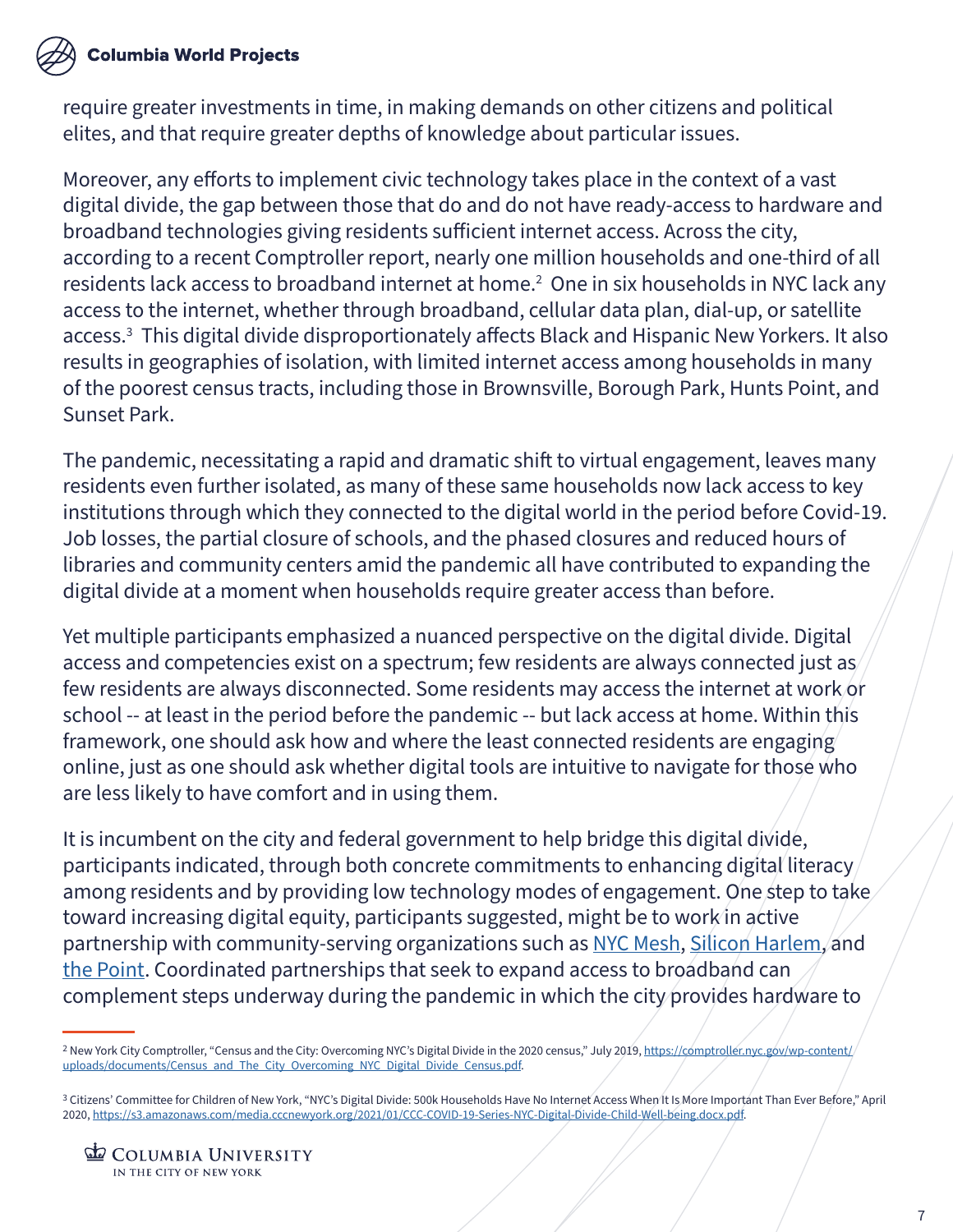students and elderly residents. Improving access to LinkNYC offers another opportunity for expanding digital access. These examples suggest that this work will require multiple city agencies to work together toward increasing digital access and bridging the digital divide. Participants noted that the Mayor's Office, the NYC Chief Technology Officer, the Department of Education, and the CEC ought to work together in coordinated and systematic fashion to build out the City's capacity for digital engagement.

A second approach, which ought to complement this prior step, is to work more actively with, and reinvest in, institutions that build and provide ongoing social infrastructure. These institutions offer gathering spaces for diverse publics to come together across multiple divides and also to obtain access to vital services, including broadband in instances such as public libraries.4 Adequately funding libraries and restoring their operating hours into evenings and weekends, one participant suggested, can help mitigate the problem of the digital divide in the period when the pandemic subsides.

While participants agreed that city government ought to invest in civic technology capacity with a concern for access, participants also emphasized that how city government regarded potential users mattered enormously. Building capacity and then expecting residents to access the tools is insufficient. The goal, stressed several participants, ought to be to enhance civic power wielded by residents, and thus to empower residents to assume the role of agents in their communities. One participant shared that groups often labeled "vulnerable," particularly refugees, are often those with the fewest available outlets to share their ideas, and so it is especially crucial to communicate with care when referring to New York City's diverse communities and also to create pathways for access to these technologies. Many participants encouraged the CEC, in order to prevent the systemic exclusion of communities from processes of civic engagement, to allow residents to share their concerns, ideas, and experiences in the language of their choosing, as some of New York City's many residents who do not speak English fluently, even if they do have the capability to access the internet, may not feel comfortable participating in English.

The topic of civic trust served as a through line across each meeting. In each discussion, multiple participants working with communities across NYC emphasized that many residents already feel distrustful of government broadly, stemming from long histories of policies and interventions that have hurt, among others, non-white, low-income, and immigrant communities. Attendees agreed that these long-standing sentiments may lead

<sup>4</sup> Eric Klinenberg, Palaces for the People: How Social Infrastructure Can Help Fight Inequality, Polarization, and the Decline of Civic Life. New York, Crown Publishing Group, September 2018.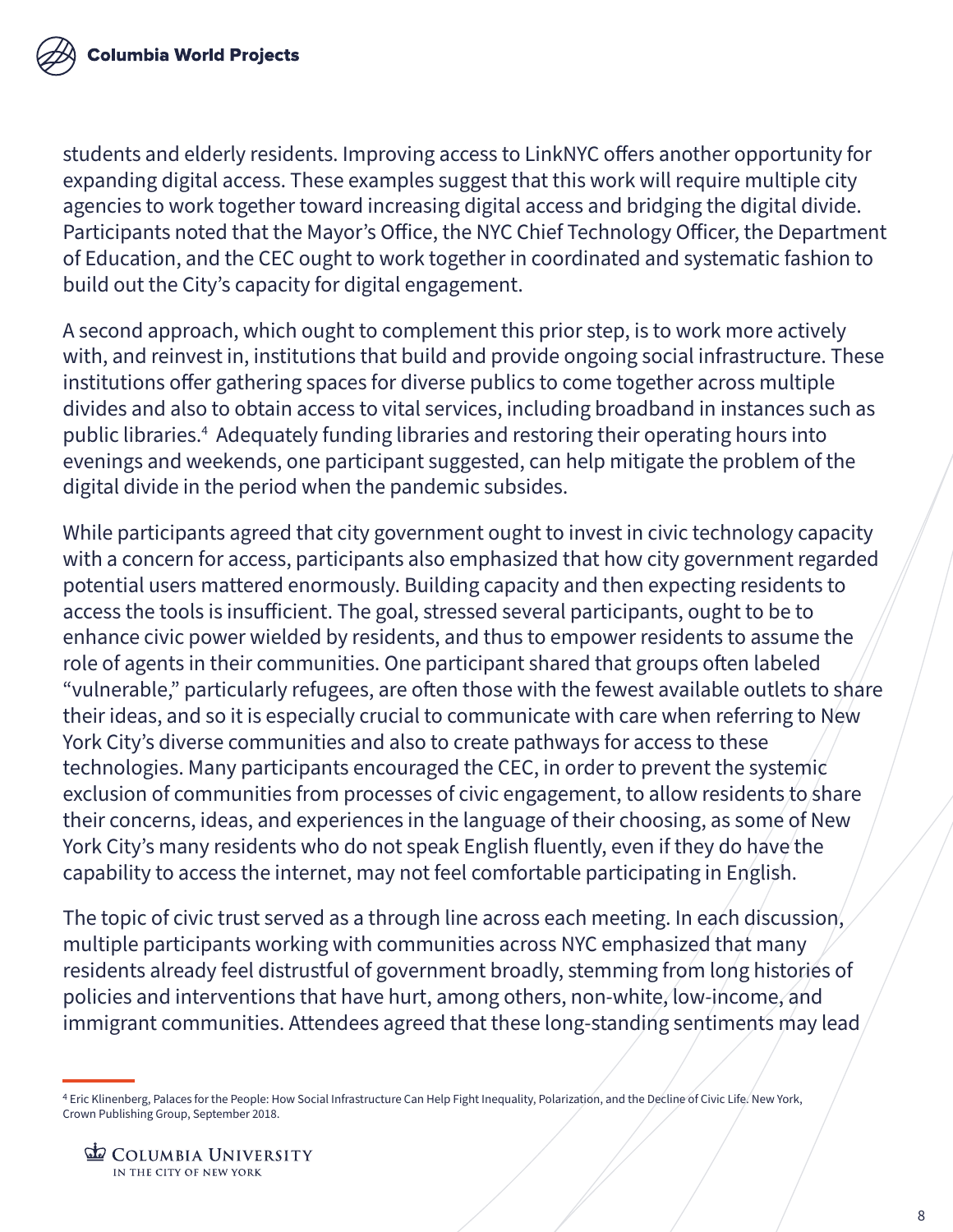many residents to view any newly launched mode of civic engagement with suspicion. One participant noted that both widespread disenfranchisement, which describes how people are barred from participating in democratic processes, and disaffection, a lack of belief that these processes will meet residents' needs, are distinct and monumental challenges faced by agencies looking to enhance civic engagement.

Participants underscored the importance of creating structures of responsiveness within government to attend to the suggestions, concerns, and ideas that residents voice through both online and offline modes of civic engagement. Many warned that when governments launch new platforms for engagement, but do not address the thoughts shared by residents on these platforms, it further erodes civic trust, which is notably difficult to rebuild. Some participants pointed to the protests that erupted following the murder of George Floyd as evidence of deep distrust in government at a time in which fostering strong civic trust is especially critical, as it is to addressing the COVID-19 pandemic and convincing residents to follow public health guidelines.

# **II. IMPLEMENTATION OF THE DECIDIM PLATFORM**

In summer 2020, the CEC committed to developing a new digital tool to enhance civic engagement in New York City, opting to use the platform [Decidim,](https://decidim.org/) a digital participatory democracy framework originally developed for the City of Barcelona. Decidim is an opensource platform on which residents can submit proposals, view submissions by others, and vote for proposals they find most compelling, thereby allowing residents to communicate their priorities to city government directly. The platform also enables city government to form online assemblies, conduct processes of participatory budgeting, engage in strategic planning, and highlight legislation in draft form and gather feedback directly from residents, increasing transparency and channels for direct feedback from the residents affected by urban policies and city legislation.

The recommendations that follow arise from participants' efforts to grapple with a select number of pressing questions within the context of the CEC's launch and implementation of a Decidim platform. The recommendations center on three key issues. First, how might the CEC raise awareness of the platform. Second, how might the CEC foster responsiveness across government agencies, and third, how the CEC can create feedback loops for information sharing between the platform and other low-technology and offline forms of engagement.

**ED COLUMBIA UNIVERSITY** IN THE CITY OF NEW YORK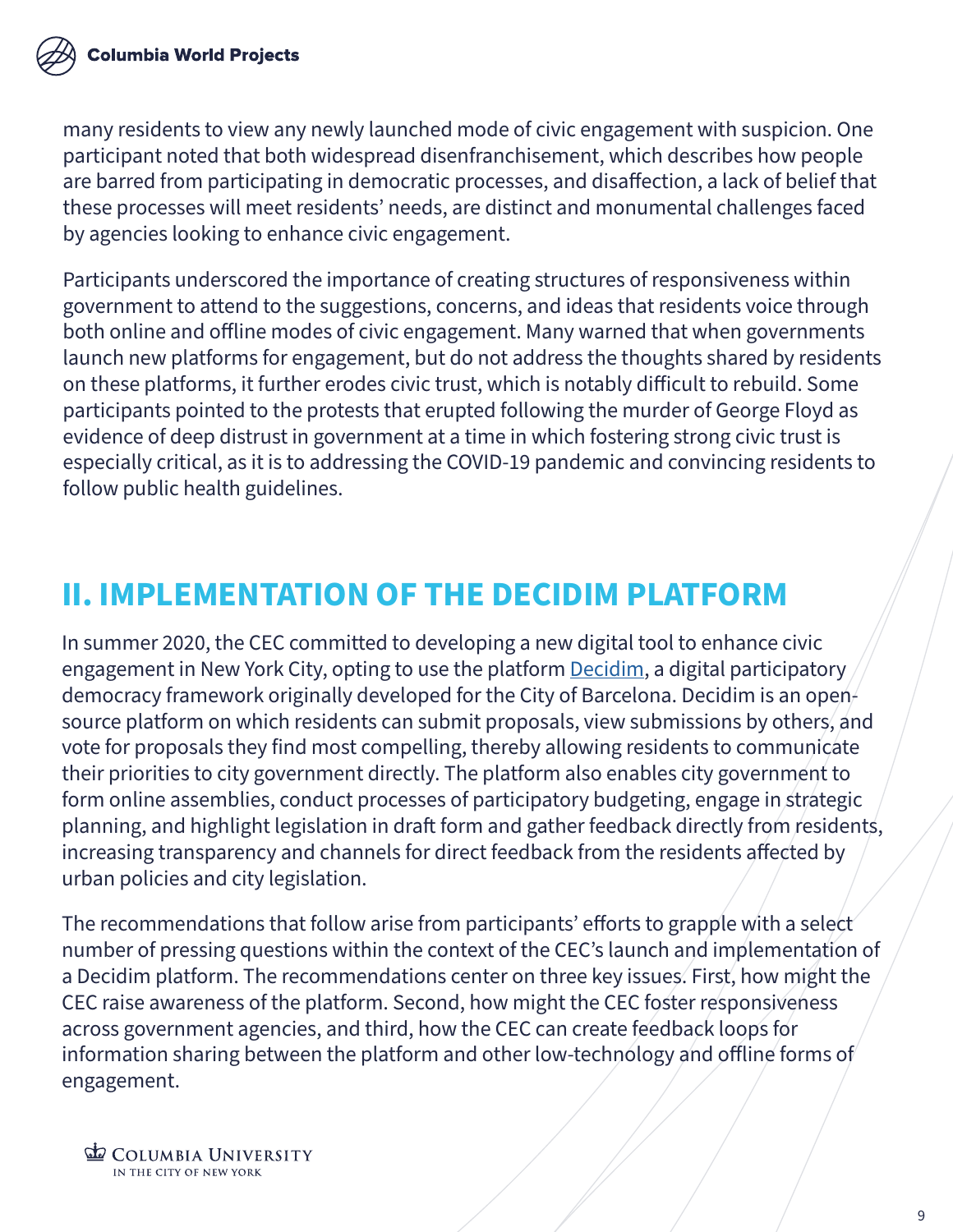Participants widely acknowledged that digital tools like Decidim, while they can be useful tools in fostering civic engagement, are not solutions in and of themselves in countering disenfranchisement and disaffection and forming more participatory democracies. Participants cautioned against expecting the tool to accomplish too much, noting that it cannot by itself transform deeply ingrained democratic cultures and inequitable power dynamics. However, if the implementation of the platform is accompanied by widespread efforts by city government to shift these dynamics and rest more power in the hands of residents, the Decidim platform could create forums for people to respond to this shift and meaningfully engage with government and one another.<sup>5</sup>

#### **USER VERIFICATION**

Participants debated different possible modes of user verification on the platform, balancing the City's desire to understand who engages with Decidim, risks of fraud, and the importance of respecting users' privacy.

Many attendees agreed that an anonymous system would likely make residents, especially those with little or no experience engaging with government, more comfortable submitting proposals and voting on the platform. Given that proposals submitted to the platform are non-binding, at least at present, some participants agreed that user verification constituted a minor issue. One participant argued that just as voter ID laws in the United States act as a tool of disenfranchisement, more burdensome requirements around user verification create more exclusive processes and platforms.

Other cities have adopted a similar strategy while also modifying it at various stages in order to tighten verification standards for select activities that are deemed closer in spirit to the act of voting. In Barcelona, for instance, anyone can create an account using only their email address, but in order to vote on proposals, their identity must be verified using the citizen census. Once verified, accounts are anonymized so that city government officials cannot view the identity, address, or demographics of those engaging with the platform. Some participants endorsed this strategy while more than one participant indicated that anonymity should be valued above verifiability. In order to secure privacy, participants argued, it is worth taking the risk that people would create multiple accounts and vote several times in part because the impact of fraud is diminished when a large number of users engage with a

<sup>&</sup>lt;sup>5</sup> The Democratic Society & The newDemocracy Foundation, "Designing an online public deliberation," May 2020, [https://www.demsoc.org/blog/](https://www.demsoc.org/blog/creating-online-spaces-for-deliberation-what-we-re-thinking) [creating-online-spaces-for-deliberation-what-we-re-thinking](https://www.demsoc.org/blog/creating-online-spaces-for-deliberation-what-we-re-thinking).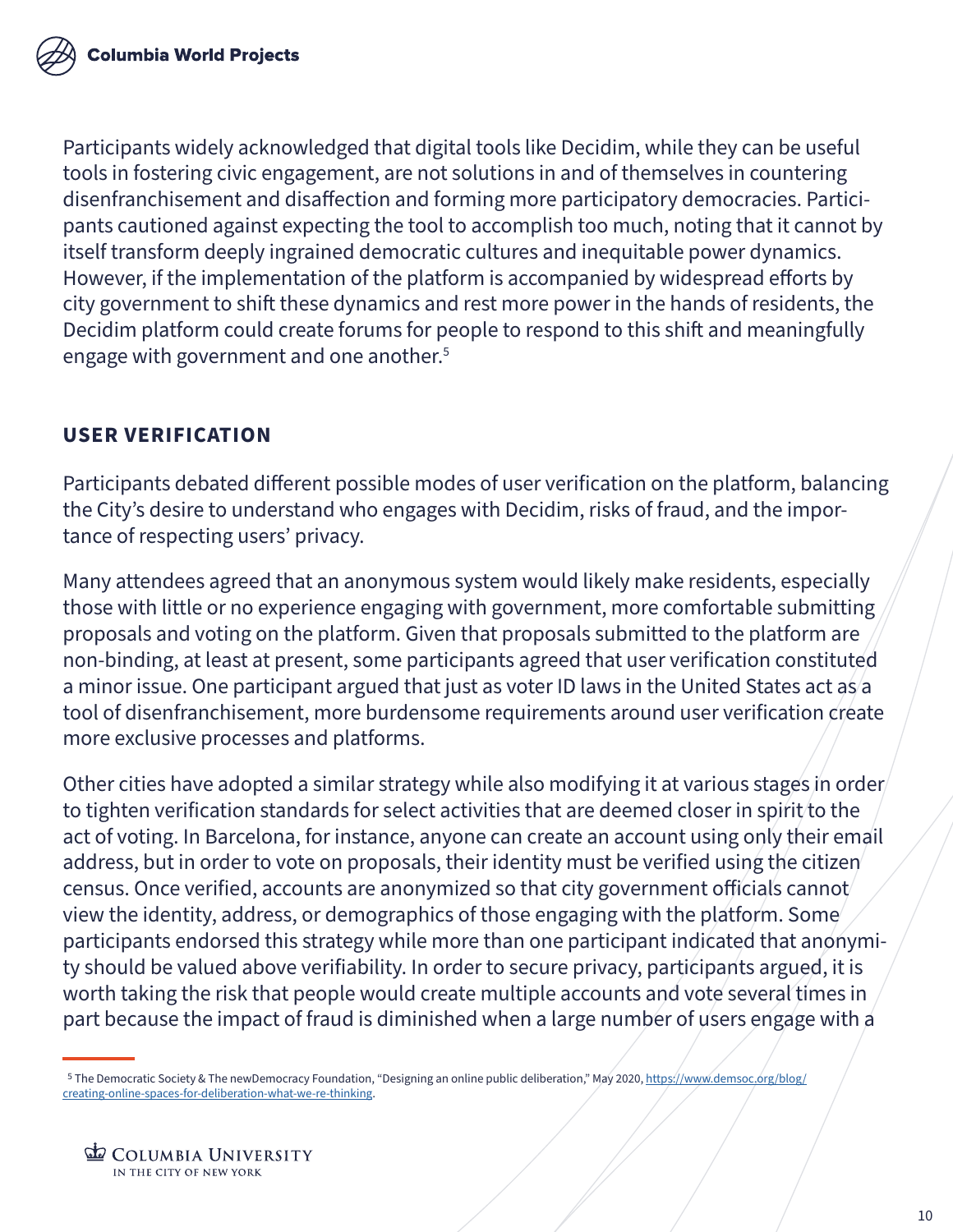

platform.6 Other participants raised questions about who should be afforded access to the platform. They asked whether only residents of New York City should be allowed to participate on the platform, given that huge numbers of people commute into the city for work or play and bring valuable insights to a participatory platform. Another suggested that the CEC might encourage these individuals to join Decidim, but restrict "voting" privileges on resolutions to residents. In short, commuters might comment on the platform but not "vote," - that is, commuters might express support or concerns for resolutions but not propose new resolutions nor click on a resolution to indicate their preferences, a form of virtual voting distinct from that which takes place in elections.<sup>7</sup>

Responding to these concerns about who should access the platform, comment on resolutions, and express preferences by "voting" on resolutions published to the platform, participants discussed a number of data sources specific to New York City that the CEC might access to enable user verification. One participant suggested that the CEC might use data from campaign registrations, much of which has been collected through lower technology means like door knocking and texting. Another participant proposed that when residents apply for benefits, the city might ask if they would like to opt into joining Decidim as a verified user, which may encourage traditionally underrepresented groups to participate.

#### **SPREADING AWARENESS OF THE PLATFORM**

There was consensus among participants that a fundamental challenge to the success of Decidim centered on raising awareness of the platform throughout New York City's diverse communities. Participants recommended that the CEC reach out to trusted community organizations to inform them about the platform and instruct members on how to create accounts, submit proposals, and vote for initiatives. The CEC might also provide Decidim trainings at community board meetings, both to spread awareness of its existence and create connections between topics raised in these offline settings and online engagement.

Participants also urged that an advertising budget and campaign support these efforts, especially aimed at reaching residents of color and in less privileged neighborhoods. Many encouraged the CEC to actively market their platform, with one participant stating that their own work has revealed that many of the most successful digital tools across both the public

<sup>&</sup>lt;sup>6</sup> Yves Cabannes. "Participatory Budgeting in Paris: Act, Reflect, Grow." In: Cabannes, Y. (ed.) Another city is possible with Participatory Budgeting. Montréal/New York/London: Black Rose Books, pp. 179 – 203, April 2017, [https://budgetparticipatif.paris.fr/bp/plugins/download/PB\\_in\\_Paris.pdf.](https://budgetparticipatif.paris.fr/bp/plugins/download/PB_in_Paris.pdf)

 $^7$  Tiago Peixoto and Tom Steinberg, "Citizen Engagement: Emerging Digital Technologies Create New Risks and Value," October 2019, <u>[https://openknowledge.](https://openknowledge.worldbank.org/bitstream/handle/10986/32495/Citizen-Engagement-Emerging-Digital)</u> [worldbank.org/bitstream/handle/10986/32495/Citizen-Engagement-Emerging-Digital-Technologies-Create-New-Risks-and-Value.pdf](https://openknowledge.worldbank.org/bitstream/handle/10986/32495/Citizen-Engagement-Emerging-Digital).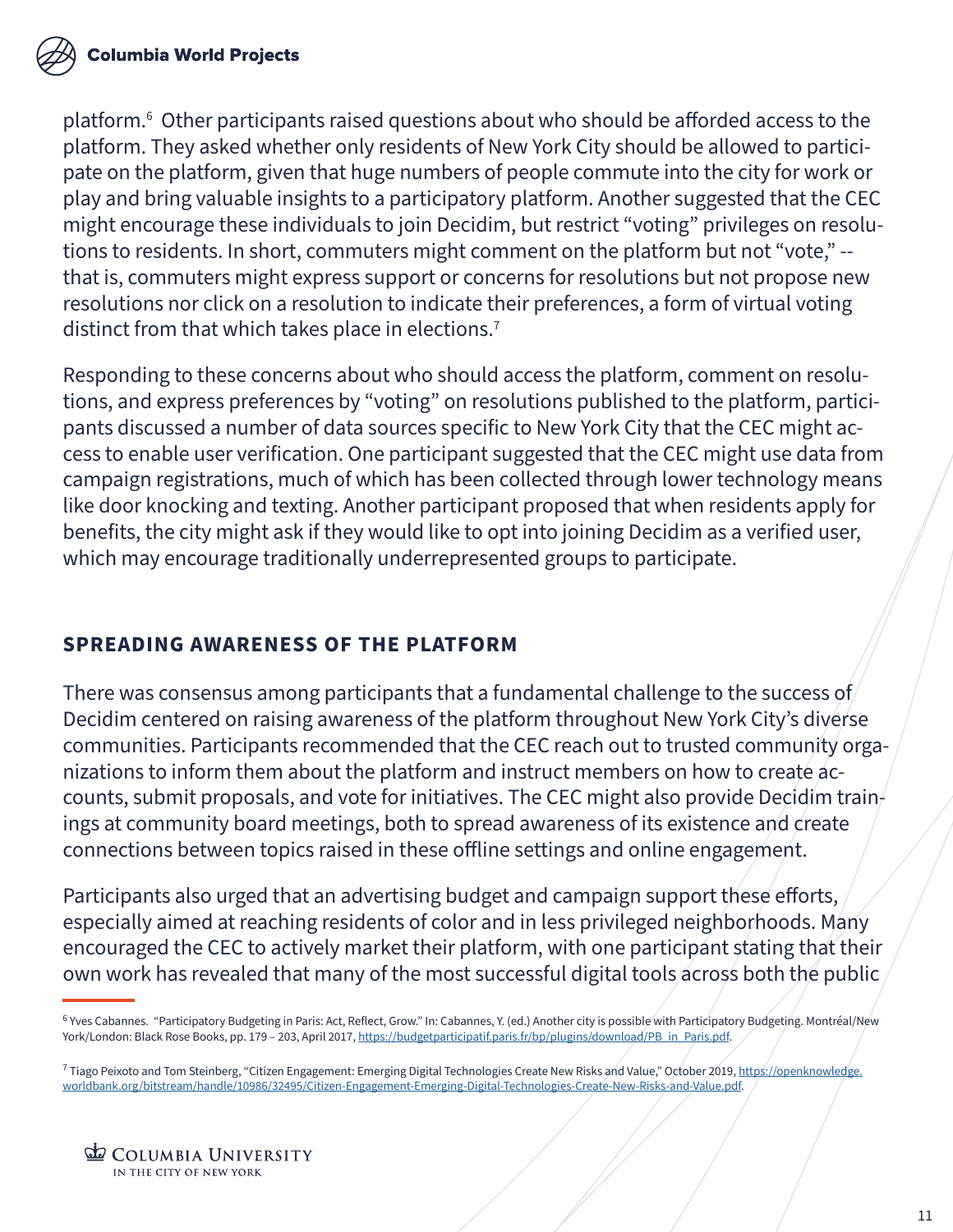and private sector devote significant portions of their budget to marketing their applications. Some participants raised support for spreading awareness of Decidim on other social media platforms where many residents already engage actively, but noted that questions still remain about how to convince residents to favor using Decidim over existing online communities, like mutual aid groups on Facebook. One participant expressed interest in developing a comprehensive marketing strategy, suggesting that this may be an opportunity for city government to learn from the private sector, and that some private companies may be willing and eager to share their expertise and advise the CEC on creating a robust marketing strategy. Participants also reminded the CEC to think about their marketing strategy as one that does not exclusively rely on paid advertisements, instead expanding outreach at existing points of interaction between local government and New York City residents.

#### **TOPICS TO PRIORITIZE WHEN LAUNCHING THE PLATFORM**

Participants debated whether the CEC, when launching Decidim, might invite people to submit proposals focused on particular topics, and if so which topics might they pursue. One participant encouraged the CEC to first focus on a lower profile policy area, like use of green space, as it could serve as a test case which would enhance familiarity with the platform among residents, CEC staff, and employees of other city agencies. They noted that this might provide more leeway for the CEC to experiment with the platform before it sought to tackle high-profile issues. Another participant cautioned that if the CEC chooses to first explore a lower profile policy area, they should expect relatively low uptake, as the salience of issues addressed is one of the most significant predictors of engagement. Others suggested that the CEC might first deploy Decidim to gather proposals on participatory budgeting, as this process is measured using established qualitative and quantitative metrics, and could thus provide the CEC with information on how residents and actors in city government engage with the platform.

Another bloc of participants suggested that considering the magnitude of the COVID-19 crisis, and the police violence targeting of color that propelled many into the streets to protest in support of the Black Lives Matter movement, the CEC might at the launch of the platform encourage residents to submit proposals about the issues that matter most to them, like evictions, safety, and lack of food access. Other participants cautioned the CEC against this approach, suggesting that if residents engaged on high-profile topics, but their posts were not systematically and meaningfully acknowledged, fragile notions of civic trust may further erode. In short, there was no consensus on initial issues to address.

**ED COLUMBIA UNIVERSITY** IN THE CITY OF NEW YORK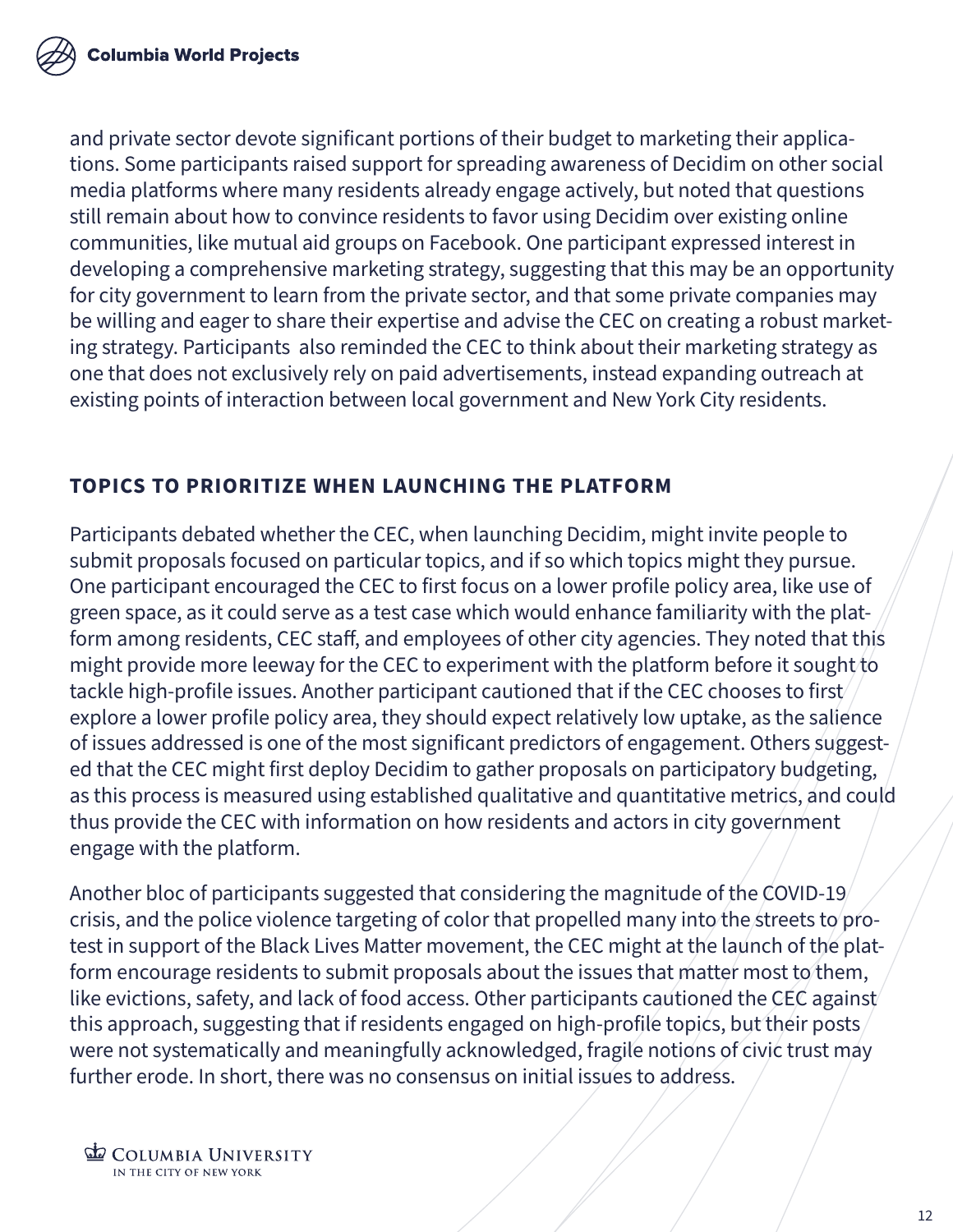Regardless of whether or not the CEC chooses to focus on specific issues when launching the platform, many participants agreed that in order for the Decidim platform to be meaningful and effective, the CEC should at some point encourage people to express their concerns about the issues that matter most to them. One participant advised the CEC not to focus just on what issues seemed viable to address, but instead focus on the issues that are of the greatest consequence and significance to communities. They said that if agencies focused primarily on what seemed achievable, these efforts to innovate within the field of civic technology will be niche and safe. They encouraged the CEC to center difficult issues on their platform to demonstrate their commitment to creating an impactful model of civic engagement for New York City residents.

#### **OUTREACH AND INCLUSIVENESS**

Throughout each of the discussions, participants highlighted the importance of sharing knowledge across both digital platforms and low technology forms of engagement. Participants agreed that those most affected by the digital divide deserve to have their voices heard, and that a participatory infrastructure could accompany a Decidim platform to enhance the accessibility of proposals submitted on the platform for all residents.

Multiple participants pointed out that in the context of the COVID-19 pandemic, many low technology interventions have proven most effective at responding to residents' needs. Members of multiple city governments highlighted how government hotlines, or efforts by local agencies to reach out to elderly residents via phone, have served as particularly effective tools in addressing the needs of residents that have arisen as a result of the pandemic. One participant suggested that operators of these phone calls might inform residents of the existence of a new platform and encourage residents to join Decidim. Another participant suggested that the CEC might deploy "translators" who could station themselves at physical locations, like in-person community board meetings, and discuss with residents the ideas and proposals gaining most traction online, or speak to them about submissions relevant to their specific concerns or interests. These "translators" might also upload proposals discussed by residents at community board meetings to the platform to enhance communication between residents who primarily engage online and those who engage offline. This model was used in Mexico City and in parts of Scotland.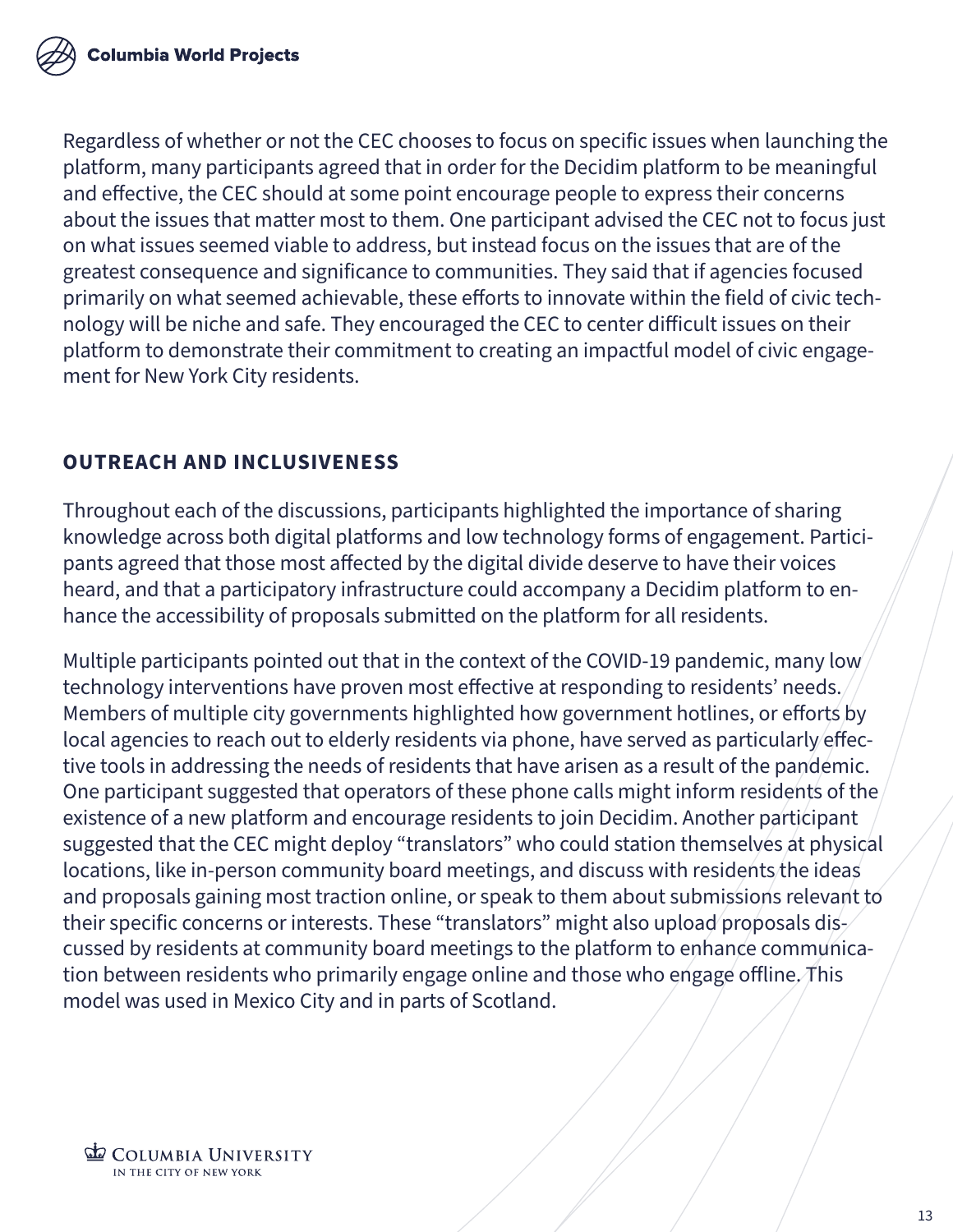

#### **ENHANCING GOVERNMENT RESPONSIVENESS & SETTING CLEAR EXPECTATIONS FOR ENGAGEMENT**

There was a consensus among participants that strengthening civic trust and resident engagement depends heavily on government agencies' capacity to respond thoughtfully to ideas raised on digital platforms, and that governments need to show residents that participation is worthwhile. $^8$  Based on their experiences with Decidim and other digital tools in various cities, many participants encouraged the CEC to anticipate the possibility of large numbers of proposals, given that many residents want to communicate meaningfully with city government and substantively engage in efforts to improve city services.

Many stressed the importance of cross agency collaboration to address proposals submitted on the platform. Participants advised the CEC to engage relevant stakeholders, including community leaders and those from within government, at early stages of the development process. One participant suggested the CEC speak to representatives of 311, the Public Advocate, and Council Members, and look for mutually beneficial methods of addressing resident proposals. The participant advised the CEC not to try to replicate the constituency service problem-solving embedded in programs like 311, but to position Decidim as a complementary tool that informs the CEC's efforts and allows residents to advocate and vote for policies and initiatives that address matters they care deeply about. Another participant urged the CEC to ensure that the back-end of the platform be intuitive and user-friendly, and encouraged the CEC to share the back-end of the program across city government so that all agencies have the opportunity to incorporate findings to improve outcomes in their own work.

Participants agreed that setting clear expectations for how the city will respond to proposals raised on the platform is essential to demonstrating the value of Decidim as a platform for two-way conversation to both residents and government agencies. Many advised the CEC to create clear guidelines that define what criteria, number of votes for example, will determine when the government responds, which agencies are responsible for addressing resident proposals on particular topics, and who residents should contact for help using the platform. Clear guidelines around government responsiveness can foster civic trust both within and outside of government, increase transparency, and encourage further engagement with the platform.

<sup>8</sup> Alex Parsons, Rebecca Rumbul, and Michelle Brook, "Digital tools for democratic participation," September 2019, [https://research.mysociety.org/media/](https://research.mysociety.org/media/outputs/digital-tools-participation-report_gVeFDFR.pdf) [outputs/digital-tools-participation-report\\_gVeFDFR.pdf.](https://research.mysociety.org/media/outputs/digital-tools-participation-report_gVeFDFR.pdf)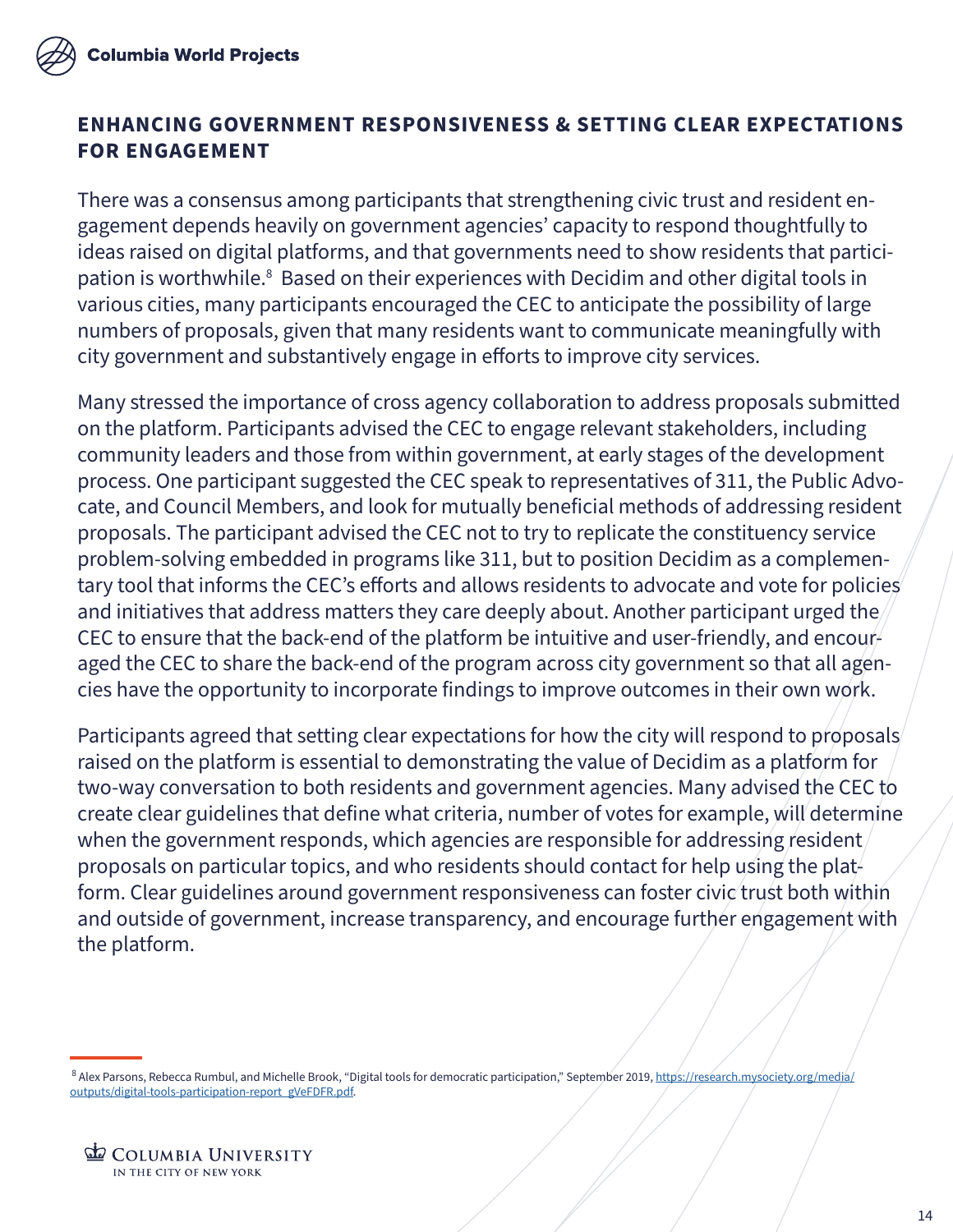

# **III. RECOMMENDATIONS**

#### **TECHNOLOGY AND POLICY CONSIDERATIONS**

*Effective digital tools, especially those used in decision-making and governance, should be accessible to and inclusive of all NYC residents.* Income and education are strongly correlated with broadband use at home.<sup>9</sup> Compounding the challenges of digital access is a lack of digital literacy among many New York City residents. To account for the digital divide, the best and most effective tools are multi-modal, empowering people with varying levels of access, literacy, and training. One participant shared that in Barcelona, ideas brought up in community meetings are transformed into policy proposals via the Decidim platform, so that insights gained through various channels are congregated and made available to residents. In Paris, where residents could only access the Participatory Budgeting platform online, the government set up points of connection around the city where those without digital access could dictate their ideas to a government official, who would add the proposal to the city's Participatory Budgeting platform. In an effort to enhance inclusivity, such multimodal strategies should be accompanied by substantial commitments to expand broadband access throughout the New York City, especially as the pandemic has even further necessitated that residents have access to the internet.

*Digital tools should make interacting with the government easier, rather than more complicated, by embracing a user centered design and approach.* Tools should be as clear and simple as possible, so that users will return to a digital tool when a new need arises, rather than selecting a different approach. Including real-time data visibility which sends out information, rather than requiring residents to seek information themselves, can increase transparency and awareness. Participants of the CEC convenings warned against offering too many touchpoints, as it might overwhelm citizens.

*Measure accessibility and trust in digital tools to increase equity. Digital tools can collect* data detailing what groups are and are not engaging with the tool, how often, and to what effect to determine levels of engagement across the city. Users could opt into sharing this information through in-app features and city-wide surveys to foster regular and open communication with city agencies involved in relevant decision-making. These efforts should strive to track meaningful metrics, rather than surface level forms of engagement like clicks or views. To further increase trust, the CEC might make this data open-source, and

<sup>&</sup>lt;sup>9</sup> National Telecommunications and Information Administration, "New Commerce Department Report Shows Broadband Adoption Rises While 'Gap' Persists," November 2010, [https://www.ntia.doc.gov/press-release/2010/new-commerce-department-report-shows-broadband-adoption-rises-while-gap-persists.](https://www.ntia.doc.gov/press-release/2010/new-commerce-department-report-shows-broadband-adoption-)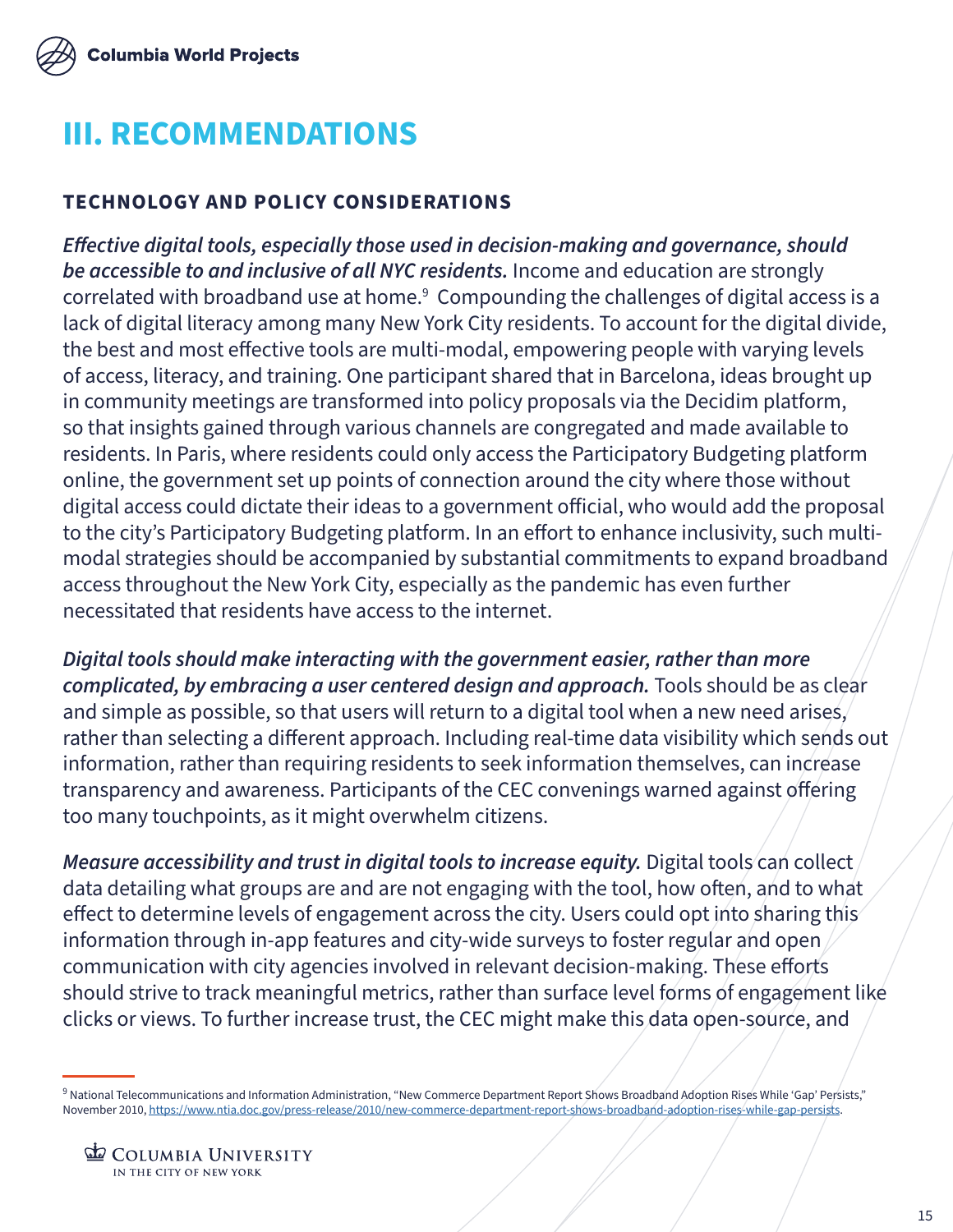

prominently indicate on the Decidim website the availability of this data to residents who would like access.

#### **EQUITY CONSIDERATIONS**

Cities should anticipate that their calls for engagement may be viewed with suspicion by some communities of residents. Some local agencies have historically acted in ways which further marginalize specific communities, and the distrust resulting from these actions should be acknowledged and addressed during efforts to draw attention to the new digital platform.

Research shows that white, wealthy residents still tend to be overrepresented among complaints registered with the system. These residents tend to stay civically engaged via tools like 311 and also through more traditional modes of engagement, such as attending local governance meetings and voting in local elections.

In determining metrics for data collection, the City could prioritize the inclusion and engagement of structurally disenfranchised communities, including Black and Brown residents, homeless people, non-English speakers, and those with disabilities. Attendees agreed that particular attention should be paid to those groups who participate the least on the platform, considering that their voices are often the ones that need to be heard the most even as they are systematically excluded. The City could empower members of these communities to consult on and help design community identified metrics to increase accessibility and guide thoughtful implementation.

When leveraging tools like Decidim, the City could accurately communicate the level of decision-making authority residents will be granted by engaging with the platform and city officials. By using clear communication, city actors and residents alike can develop mutual, clear, and equitable expectations for engagement.

The City can work with existing groups, such as Code for America, to develop new narratives about engagement and highlight the work of young people and Black and Brown communities. A core message brought up by convening participants is the lack of recognition for grassroots civics work, and a lacking pipeline to formal positions of leadership.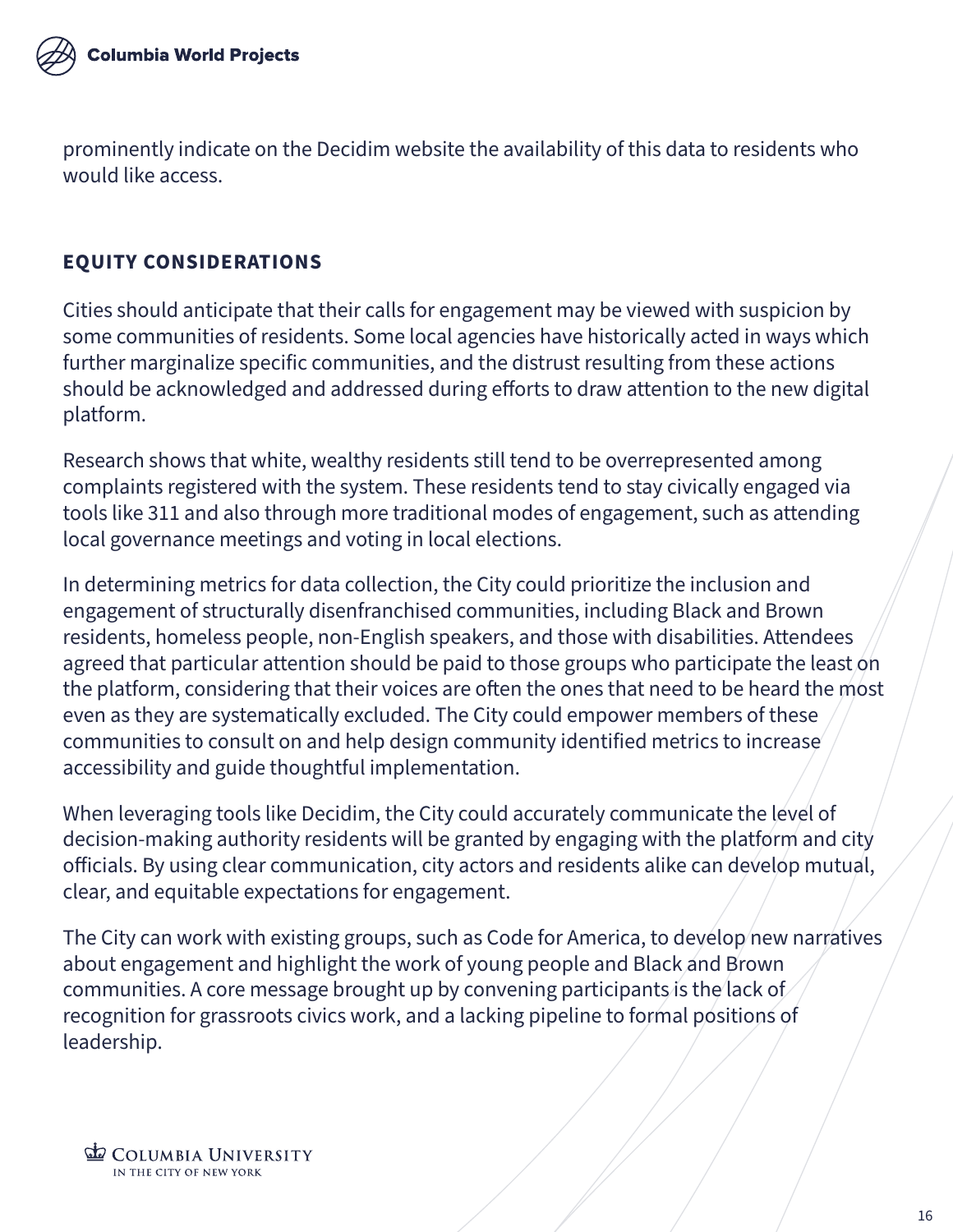

#### **DIGITAL CITIZENSHIP CONSIDERATIONS**

Decidim might be marketed as a central hub of information relevant to NYC residents, rather than an additional tool to be used in resident-to-government communication. Participants agreed that new technologies compete against both existing tools and a crisis of attention that users experience as more tools become available. Cities are seeing backlash against the number of digital touch points provided to citizens. By positioning Decidim as the central civic information hub for NYC, the CEC could save residents the frustration of a technology overload and create a more sustainable model of civic engagement.

The most impactful tools ask not just for feedback but create opportunities for collaboration between residents and those in government. One participant suggested, "There aren't opportunities for residents to help shape the government's response in terms of COVID-19 recovery and beyond. What would it mean to have built in user engagement that goes beyond information and complaining, to active voice and participation? How can we see visible proof in our policies that the government has been responsive to its residents? How can we think about the different vulnerable populations who are not being represented on these platforms, and how do we use tech to do that?" By treating residents as partners, rather than recipients of government services, they will be more likely to participate. Participants stressed the importance of careful communication, with one noting that labeling people as "vulnerable" dissuades them from reaching out for help, or when they want to mobilize or participate.

#### **POLICY AND PROGRAMMATIC RECOMMENDATIONS**

**Provide opportunities for communities to take part in co-designing decision-making processes in order to reimagine possibilities for co-governance models.** In order to expand opportunities, the CEC might expand outreach to a wide-variety of community stakeholders, from community boards to local grassroots organizations. Community stakeholders can help identify local priorities, existing pre-existing digital infrastructure, and gaps in service. The CEC could create opportunities for community members to share their input and experiences throughout various stages of law and policy-making cycles.

1. To identify constituents' most pressing needs, the CEC could spread information about Decidim via its CBO partners and request feedback from the organizations and their members by phone, email, or online survey.

**ED COLUMBIA UNIVERSITY** IN THE CITY OF NEW YORK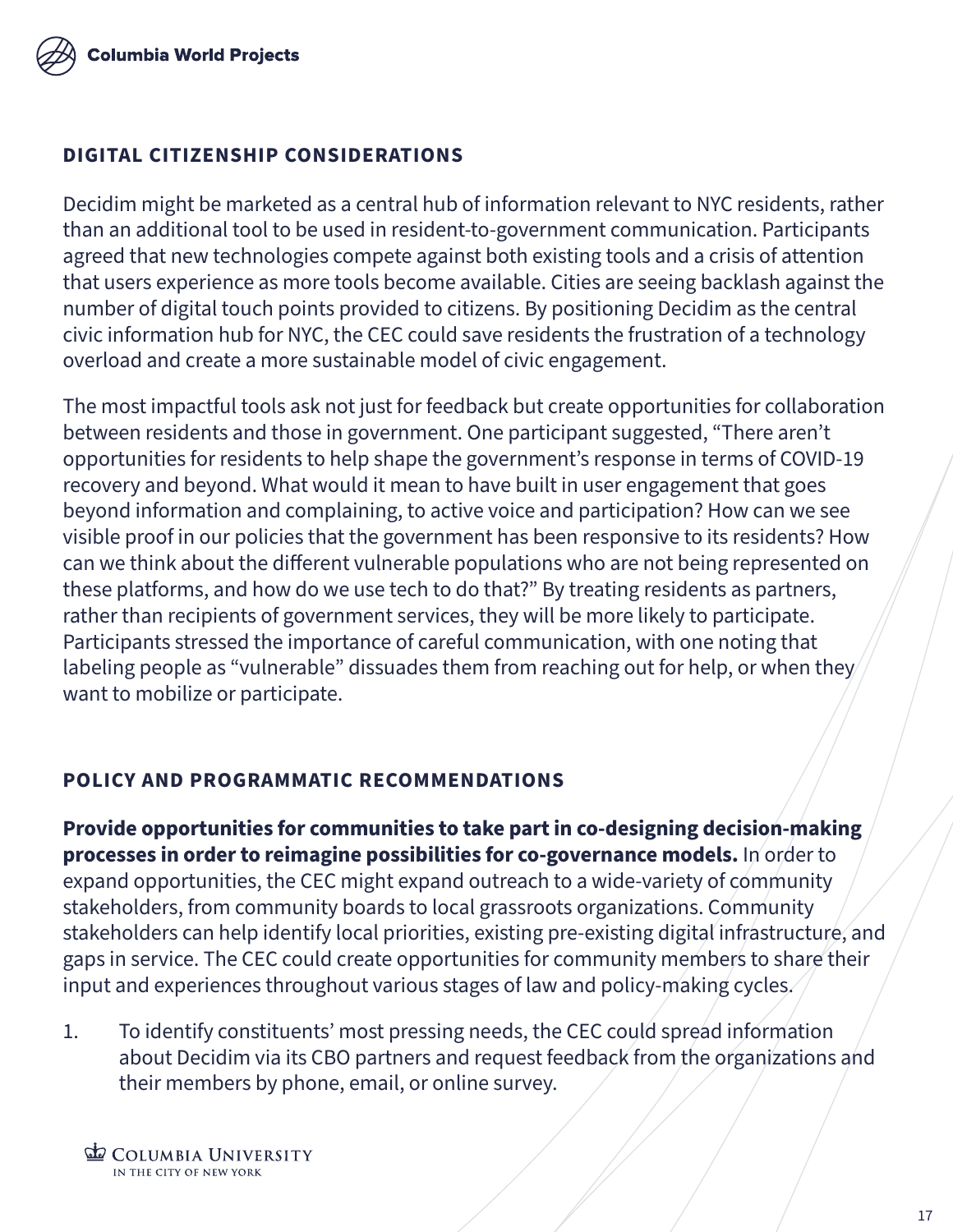

- 2. Use CBO partners to communicate concrete goals and set clear expectations for engagement. Participants discussed how previous civic engagement tools failed to capture communities' interest, or worse, further eroded civic trust, when government agencies did not communicate clearly how submissions would be reviewed and acted upon. The CEC could explain to Decidim users upon registration if and how government actors will respond to their proposals to enhance trust in the platform.
- 3. Determine how voting will take place on the platform by balancing residents' privacy concerns with a desire to prevent any one individual from creating multiple accounts and casting multiple votes. In Barcelona, users need only an email address to create an account on the platform, but must be a resident of the city to vote. This residency is verified using anonymized census data. Alternatively, the CEC can opt to grant voting privileges to city visitors, including commuters and tourists. While some participants argued that this would dilute resident voices, others argued that those who live outside the city, but regularly work or recreate in NYC, may have useful perspectives and particular concerns and project ideas.
- 4. Explicitly state which individuals and organizations have been involved in any CEC-led or CEC-funded, community-based projects to garner additional trust.
- 5. Showcase community-based projects via highlighted stories on the Decidim platform.

**The CEC can create a strong foundation for understanding and working with diverse communities.** This includes promoting trust and collaboration between communities and city agencies in the development and launch of digital tools by collecting community input through both online and offline channels.

1. Allocate a significant budget towards marketing the platform, especially to those communities with historically low levels of digital engagement with government, so as to encourage a constituency more representative of the city as a whole to engage with Decidim. Strategies might include digital advertising, such as those created by the app, [Neighborland](https://neighborland.com/), and outreach to already active online fora, such as Facebook mutual aid groups. The CEC might prioritize strategies that go beyond self-selection mechanisms in an effort to increase participation among groups with historically low levels of engagement. Methods to recruit participants of hard-to-reach profiles include "random domain intercept technology" and random digit dialing. Cross-selling and up-selling participation from existing points of interaction, like use of social services, can also be extremely effective.

**ED COLUMBIA UNIVERSITY** IN THE CITY OF NEW YORK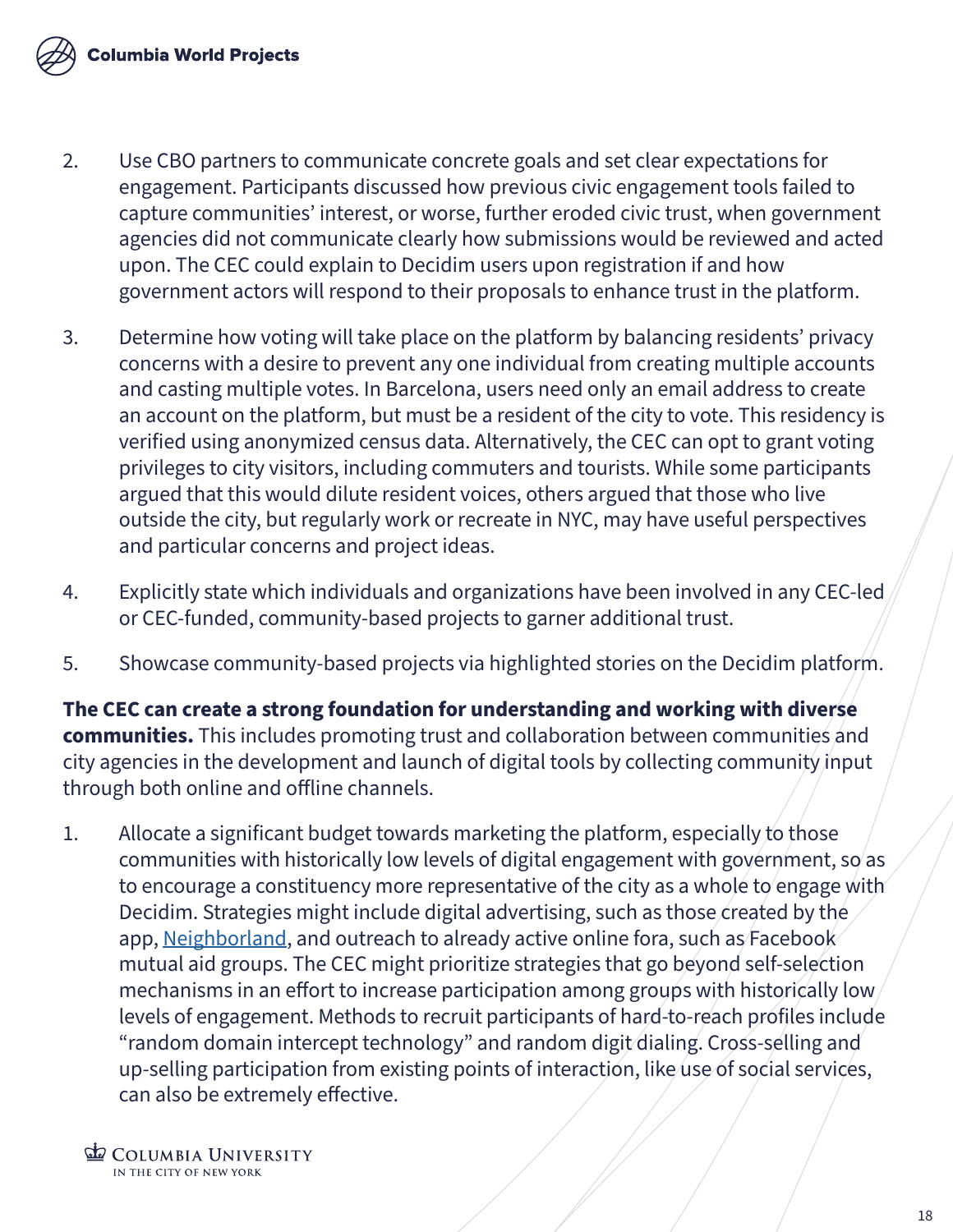

- 2. Help people create an account on the platform, and provide information on digital civic engagement to residents when they fill out service applications like those to qualify for low-income housing and food stamps.
- 3. The CEC could consider designing a fellowship funded by philanthropic resources - focused on increasing engagement and building public sector civic technology capacity, with particular emphasis on reaching the city's diverse communities. Fellows could aid the CEC in building the infrastructure needed to meaningfully engage communities and meet expressed needs. Administering a fellowship would enable the city to create new connections between institutions and individuals city-wide, strengthening the public sector technology infrastructure and further involving diverse stakeholders.

**Third, develop infrastructure for sustained collaboration and partnerships that prioritizes ease of use for both residents and city employees, allowing both parties to usefully and meaningfully contribute.** Online polls, conversations, and project submissions by community leaders and local organizations can inform decision-making by government actors, who based on community submissions might provide more support to existing projects or develop new programs.

- 1. Conduct user testing of the platform with potential target audiences, both within and outside of government. This user testing will help the CEC understand whether certain customizations are required to enhance ease of use for residents and government actors alike.
- 2. Work with community groups and city officials to provide live and recorded trainings for both residents and government actors that demonstrate use of the Decidim platform. Though the pandemic necessitates that many of these training be conducted online, the CEC could work with local organizations, like Silicon Harlem, and could scale up these trainings by offering funding and infrastructure support.
- 3. Position the Decidim platform as complementary to 311, creating feedback loops between these channels that encourage user uptake and information sharing across platforms. Practices for institutionalizing touchpoints between these modes of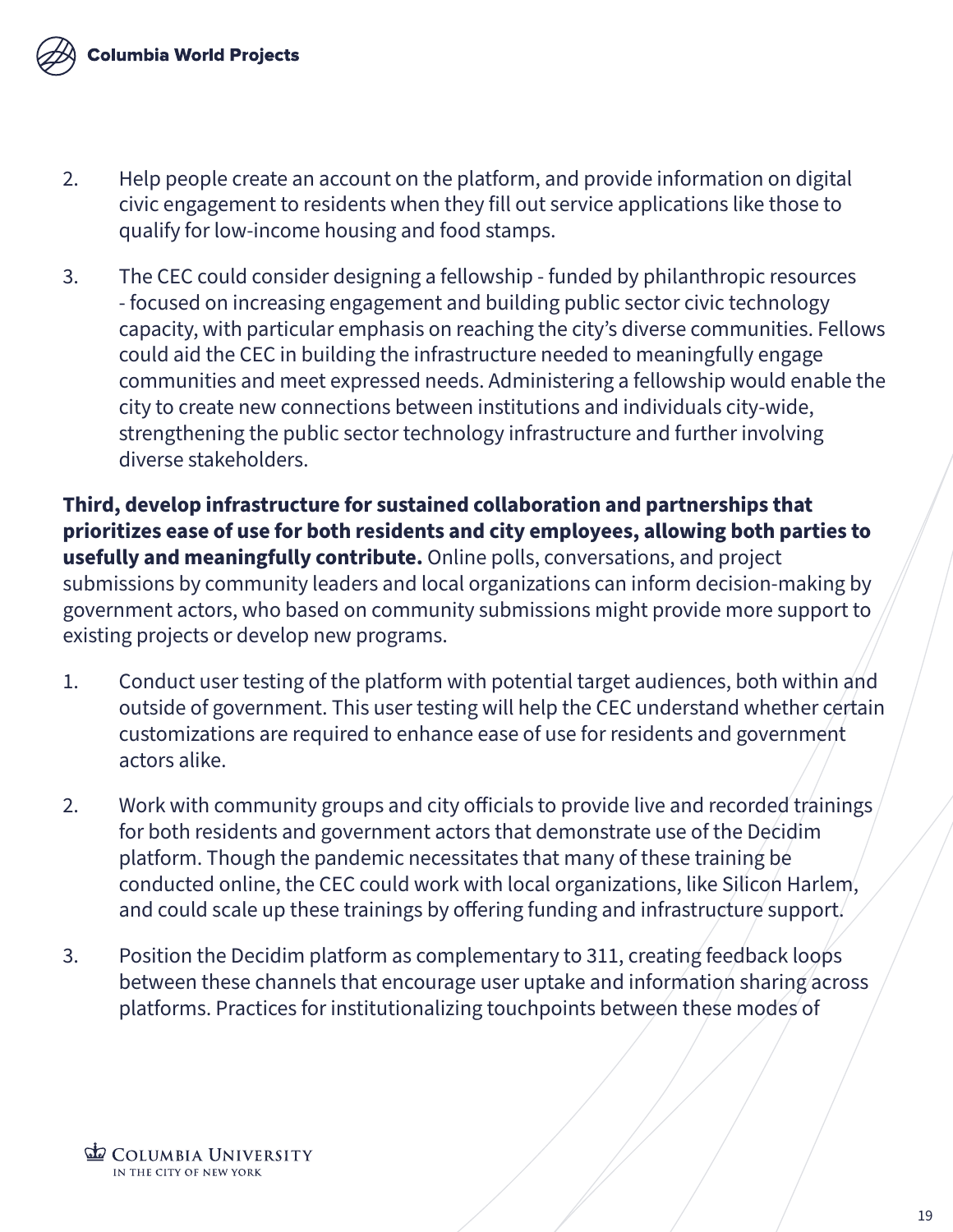engagement may include, in situations where someone calls 311 on an issue related to CEC consultation,

- a. the operator might ask for that person's suggestions and create an entry on the Decidim platform on the caller's behalf, and/or
- b. where appropriate and feasible, redirect the caller to the platform by sending them an SMS with the URL.
- 4. Serve as a partner to help facilitate ideas and efforts via Mayor de Blasio's COVID-19 task forces. Mayor de Blasio announced several cross-sector task forces to guide the City's reopening in the aftermath of the pandemic.<sup>10</sup> The administration's task force on police reform has announced changes to community policing, including initiatives that aim to improve community relations and solicit resident input in decision making processes. These groups focus on sectors like small business, large business, transportation, manufacturing, and tourism. The CEC could partner with them to facilitate community engagement in the development and implementation of measures proposed by the task forces. The CEC might use their digital platform to inform residents of the task forces' work and display progress made in implementing their initiatives.
- 5. Work closely with external partners such as **[BetaNYC](https://beta.nyc/)**, [Open NY,](https://www.ny.gov/programs/open-ny) and the [NYC Department of Information Technology and Telecommunications](https://www1.nyc.gov/site/doitt/index.page) to facilitate improved coordination with other agencies. Much of the data that NYC collects about its residents is siloed for the protection and safety of these residents. However, some suggested that this data could be shared with specific departments like the CEC.
- 6. Engage multi-sector partnerships and anchor institutions. The CEC can continue to form partnerships with other government agencies, universities, philanthropic organizations, and the private sector to increase their capacity to develop and implement initiatives around civic engagement. Partner organizations can provide technical assistance, aid in data collection and analysis, and may help fund the CEC's initiatives.
- 7. A longer-term goal might be to work with local organizations to ensure that a greater number of New Yorkers have access to both broadband internet and devices. While

<sup>&</sup>lt;sup>10</sup> The Official Website of the City of New York, "Mayor de Blasio Appoints Members to Sector Advisory Councils," May 2020, [https://www1.nyc.gov/office-of-the](https://www1.nyc.gov/office-of-the-mayor/news/332-20/mayor-de-blasio-appoints-members-sector-advisor)[mayor/news/332-20/mayor-de-blasio-appoints-members-sector-advisory-councils](https://www1.nyc.gov/office-of-the-mayor/news/332-20/mayor-de-blasio-appoints-members-sector-advisor).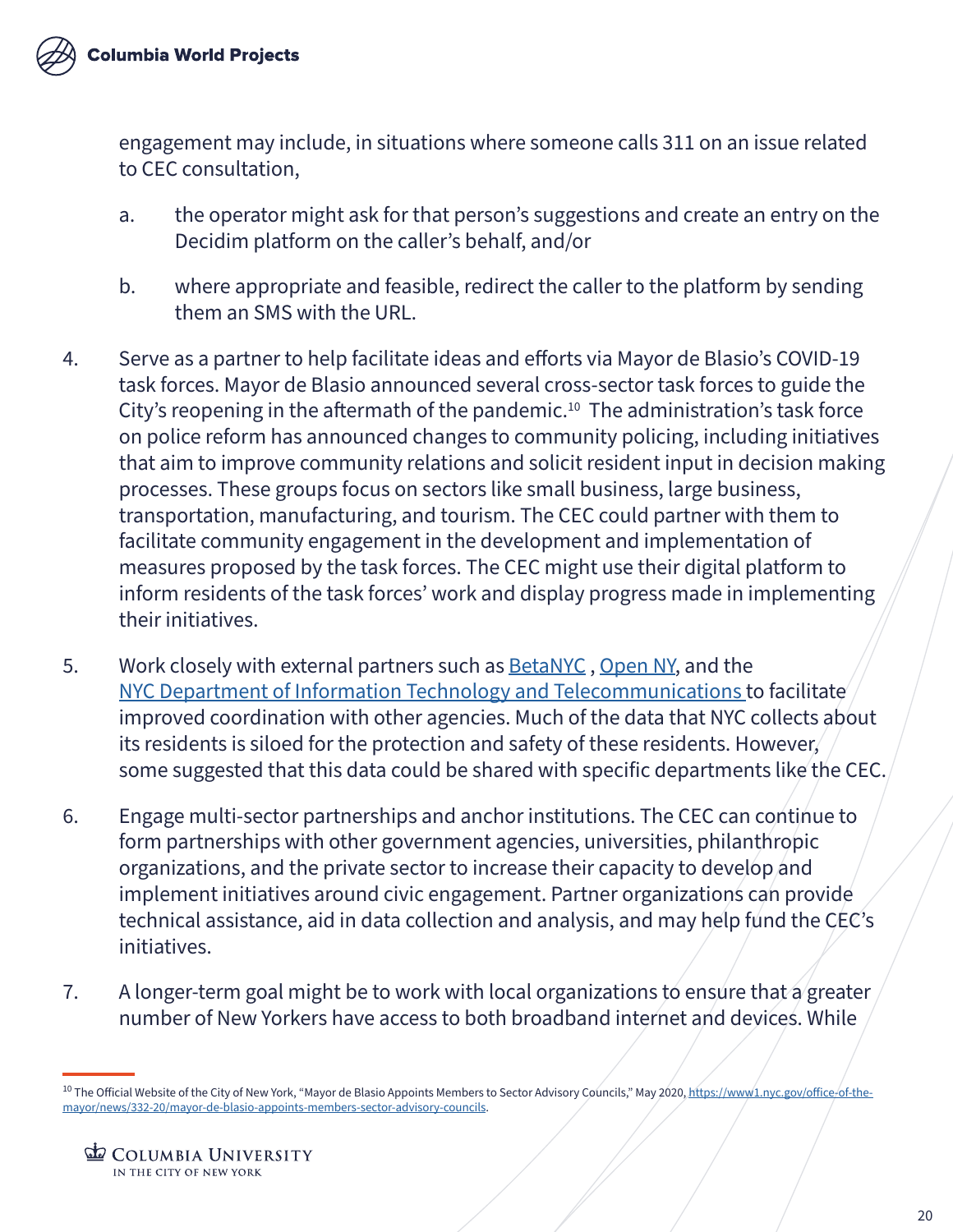over eighty percent of New Yorkers have smartphones,<sup>11</sup> engagement on these devices can be more difficult than on computers. With libraries currently less accessible due to COVID-19, the CEC could work across the city ensuring each household has access to at least a tablet, if not a laptop or desktop computer.

**Finally, create an iterative process, identifying new ways to involve and empower communities.** This includes creating and maintaining feedback loops to build meaningful, trusting relationships with residents and creating regular opportunities for groups to share their experiences, which the CEC can learn from to fine-tune their efforts and pivot when necessary.

- 1. When data about resident engagement is collected, make anonymized data available to the public on the CEC website. Transparency of work, methodology and outcomes can increase trust among users.
- 2. At regular intervals following the launch of the platform, create and conduct a satisfaction survey to request resident feedback about their experience with Decidim, including topics like trust in the platform, ease of use, and government responsiveness.
- 3. A longer-term goal for the CEC might be to create a Civic Health Index. High Civic Health Index scores are correlated with additional positive outcomes, including higher employment rates, more responsive governments, and better health outcomes.<sup>12</sup>  $\mathsf{A}$ Civic Health Index could inform policy to create a civic engagement infrastructure, enhance two-way dialogues between local government and residents, and create cross sector partnerships, all strengthening civic institutions.
	- a. New York City could partner with the National Conference on Citizenship (NCoC) to develop a Civic Health Index for help. The NCoC helps provide capacity to facilitate civic movements bringing together key stakeholders in the community to identify and address the issues they care about.

<sup>&</sup>lt;sup>11</sup> Laura Nahmias, "Vast majority of New York City residents own a cell phone," Politico, November 2015, [https://www.politico.com/states/new-york/city-hall/](https://www.politico.com/states/new-york/city-hall/story/2015/11/vast-majority-of-new-york-city-resi) [story/2015/11/vast-majority-of-new-york-city-residents-own-a-cell-phone-028121.](https://www.politico.com/states/new-york/city-hall/story/2015/11/vast-majority-of-new-york-city-resi)

<sup>&</sup>lt;sup>12</sup> National Conference on Citizenship, "Civic Health Index,"<https://ncoc.org/chi/>.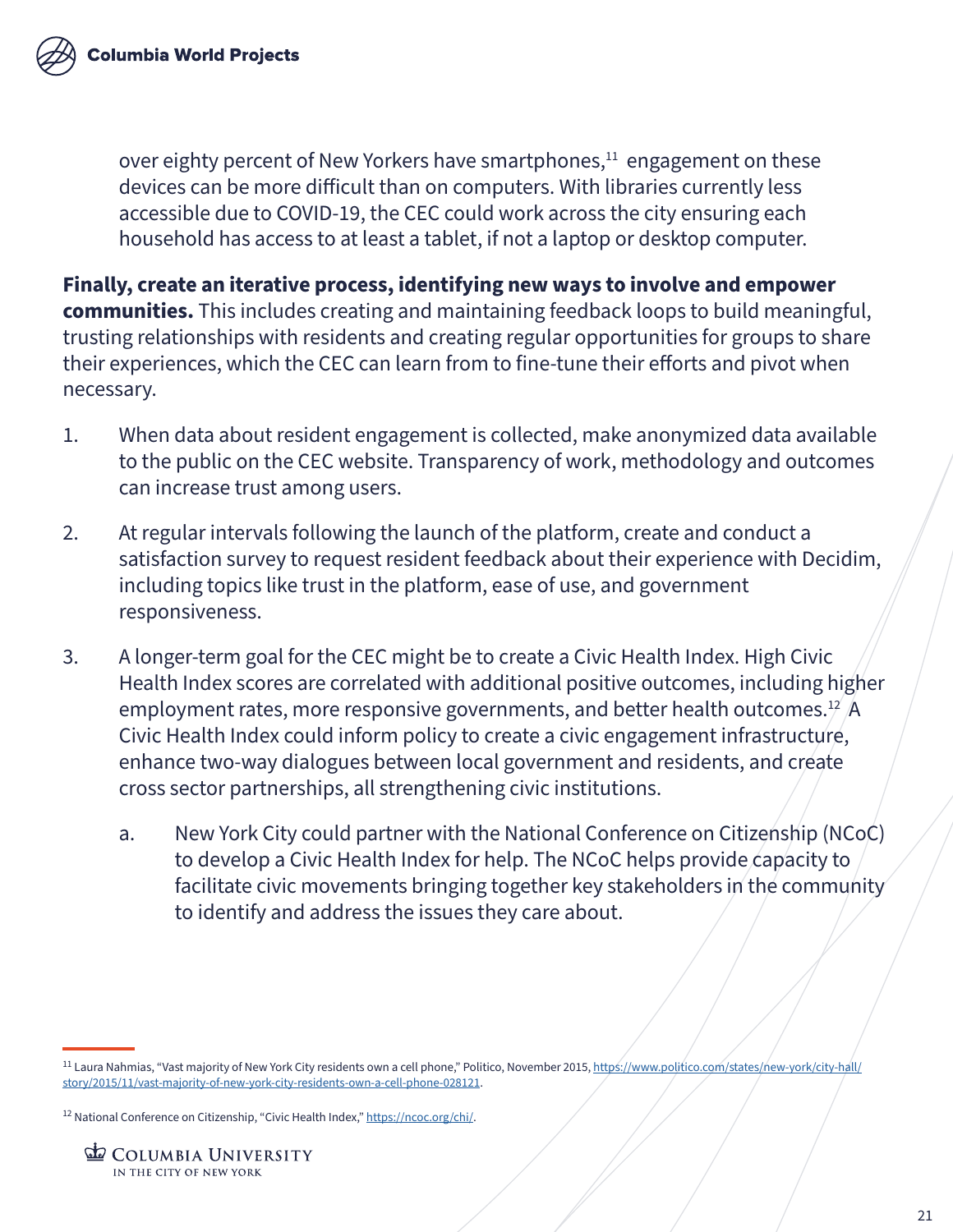# **IV. ANNEX A: WORKING GROUP PARTICIPANT LISTS**

#### **April 3, 2020 Inclusive Civic Tech Working Group Members**

**Thomas Asher** (Director of Research and Engagement, Columbia World Projects)

**Alice Barbe** (CEO, SINGA Global; Former Obama Foundation Scholar, Columbia World Projects)

**Leslie Brown** (Chief of Staff, NYC Civic Engagement Commission)

**Lilian Coral** (Director of National Strategy, Knight Foundation)

**Shari Davis** (Executive Director, Participatory Budgeting Project)

**Keesha Gaskins-Nathan** (Director for the Democratic Practice– United States program, the Rockefeller Brothers Fund)

**Alaina Harkness** (Executive Director, Current)

**Edna Ishayik** (Knowledge & Insights Manager, Obama Foundation)

**Merit Janow** (Dean, School of International and Public Affairs; Professor of Professional Practice in International Economic Law and International Affairs, Columbia University)

**Ariel Kennan** (Director of Civic Innovation, Sidewalk Labs)

**Eric Klinenberg** (Helen Gould Shepard Professor of Social Science and Director of the Institute for Public Knowledge, New York University)

**Bruce Lincoln** (Co-Founder, Silicon Harlem)

**Justin Garrett Moor**e (Executive Director, New York City Public Design Commission)

**Maggie Ollove** (Service Designer + Civic Researcher, Center for Civic Design)

**Kathryn Ott Lovell** (Commissioner, Philadelphia Parks & Recreation)

**David Park** (Dean of Strategic Initiatives, Arts & Sciences, Columbia University; Member, Committee on Global Thought; Faculty Director, MA in Global Thought)

**COLUMBIA UNIVERSITY** IN THE CITY OF NEW YORK

**Desmond U. Patton** (Associate Professor of Social Work, Columbia University; Director, SAFE lab at Columbia University)

**Whitney Quesenbery** (Managing Director, Center for Civic Design)

**Jason Rhody** (Program Director of the Digital Culture program, Social Data Initiative, the MediaWell project, and the Media & Democracy program, Social Science Research Council)

**Oscar J. Romero Jr.** (Program Director, The NYC Mayor's Office of the Chief Technology Officer)

**Hollie Russon Gilman** (Fellow, Columbia World Projects; Fellow and Adjunct Associate Research Scholar in Technology and Policy, Columbia University)

**Sarah Sayeed** (Chair and Executive Director of the Civic Engagement Commission)

**Adrienne Schmoeker** (Deputy Chief Analytics Officer, City of New York; Director of Civic Engagement and Strategy, NYC Mayor's Office of Data Analytics)

**Jose Serrano-McClain** (Director, Urban Tech & Innovation, Inclusive Cities, HR&A Advisors)

**Micah Sifry** (President, Civic Hall)

**Christian Vanizette** (Co-Founder, Makesense.org; Obama Foundation Scholar, Columbia World Projects)

**Stephanie Wade** (Lead for Innovation and Design, Bloomberg Philanthropies)

**Clarence Wardell** (Former Director of City Solutions, Results for America)

**Alexis Wichowski** (Deputy Chief Technology Officer for Innovation, Mayor's Office of the CTO for the City of New York)

**Laura Wood** (Special Counsel, DemocracyNYC, Office of the Mayor of New York City)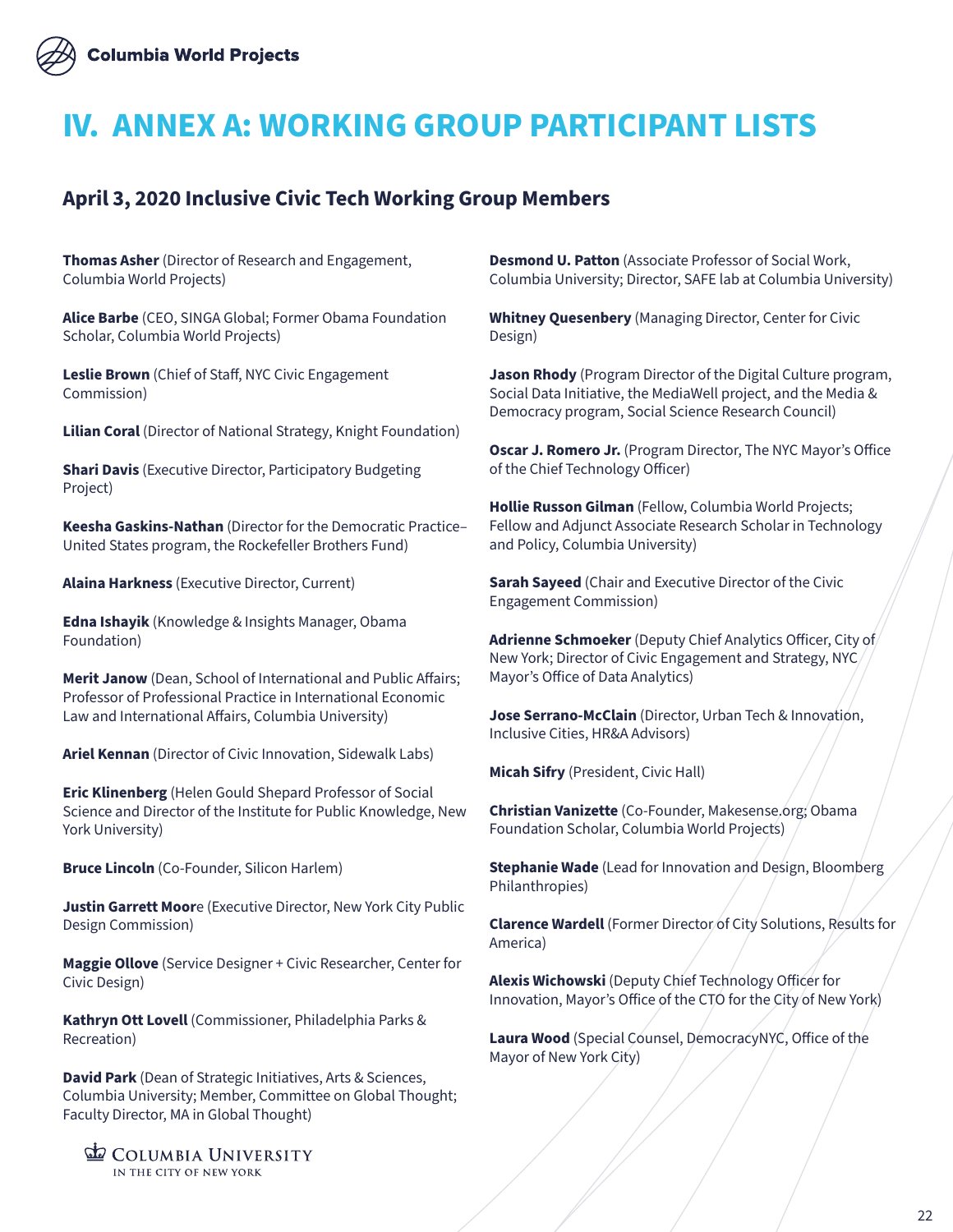

#### **May 6, 2020 Inventories of Civic Engagement Technologies Working Group Members**

**Melissa Appleton** (Former Program Director, Participatory Budgeting Project)

**Thomas Asher** (Director of Research and Engagement, Columbia World Projects)

**Alice Barbe** (CEO, SINGA Global; Former Obama Foundation Scholar, Columbia World Projects)

**Bruce Lincoln** (Co-Founder, Silicon Harlem)

**Justin Garrett Moore** (Executive Director, New York City Public Design Commission)

**Desmond U. Patton** (Associate Professor of Social Work, Columbia University; Director, SAFE lab at Columbia University) **Oscar J. Romero Jr.** (Program Director, The NYC Mayor's Office of the Chief Technology Officer)

**Hollie Russon Gilman** (Fellow, Columbia World Projects; Fellow and Adjunct Associate Research Scholar in Technology and Policy, Columbia University)

**Adrienne Schmoeker** (Deputy Chief Analytics Officer, City of New York; Director of Civic Engagement and Strategy, NYC Mayor's Office of Data Analytics)

**Maia Woluchem** (Technology Fellow, Ford Foundation)

#### **May 13, 2020 - Metrics for Civic Engagement Working Group Members**

**Thomas Asher** (Director of Research and Engagement, Columbia World Projects)

**Edna Ishayik** (Knowledge & Insights Manager, Obama Foundation)

**Hollie Russon Gilman** (Fellow, Columbia World Projects; Fellow and Adjunct Associate Research Scholar in Technology and Policy, Columbia University)

**David Park** (Dean of Strategic Initiatives, Arts & Sciences, Columbia University; Member, Committee on Global Thought; Faculty Director, MA in Global Thought)

**Jason Rhody** (Program Director of the Digital Culture program, Social Data Initiative, the MediaWell project, and the Media & Democracy program, Social Science Research Council)

**Neelam Sakaria** (Chief of Staff, New\_ Public)

#### **June 15, 2020 - Civic Tech in Europe Working Group Members**

**Victòria Alsina** (Academic Director of the Center for Urban Science and Progress, New York University)

**Thomas Asher** (Director of Research and Engagement, Columbia World Projects)

**Alice Barbe** (CEO, SINGA Global; Former Obama Foundation Scholar, Columbia World Projects)

**Kirsten Brosbøl** (Obama Foundation Scholar, Columbia World Projects)

**Tiago C. Peixoto** (Senior Public Sector Specialist, The World Bank Group)

**Judit Carrera** (Director, Centre for Contemporary Culture of Barcelona (CCCB))

**Marian Cramers** (Director of Development, The Democratic Society (Demsoc))

**Michaël V. Dandrieux** (Sociologist, Eranos & Sciences Po Paris (SMI))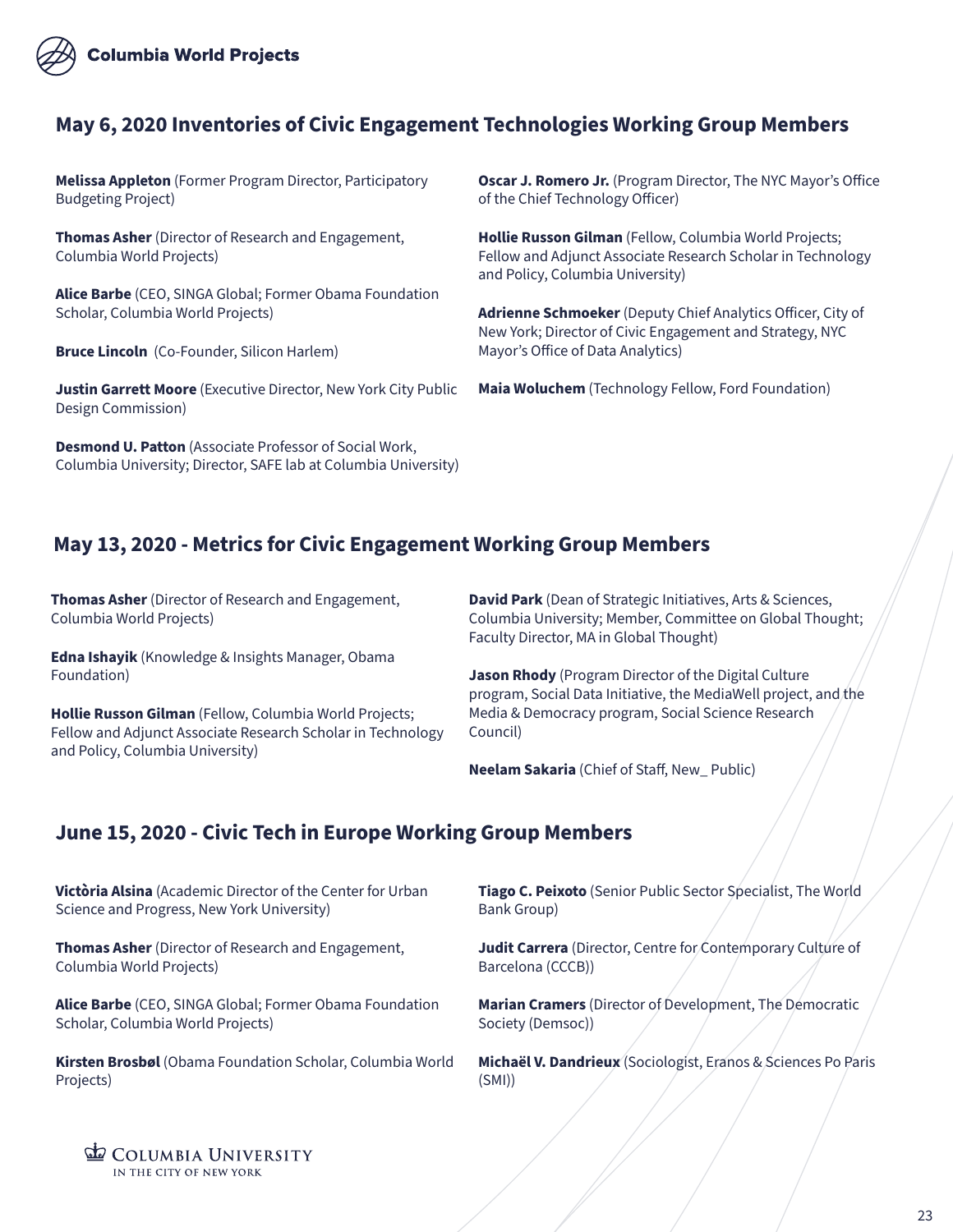

**Anne Vest Hansen** (Head, ITK Lab, CFIA, Aarhus Municipality, Denmark)

**Ekrem İmamoğlu** (Mayor of Istanbul)

**Gayatri Kawlra** (Doctoral Candidate, Columbia University; Program Analyst, Columbia World Projects)

**Maya Kornberg** (Researcher, InterParliamentary Union)

**Thomas Landrain** (Co-founder and President, Just One Giant Lab)

**Pier Luca Marzo** (Researcher and Sociology Teacher, Università di Messina)

#### **July 22, 2020 Decidim and NYC Civic Engagement Working Group Members**

**Victòria Alsina** (Academic Director of the Center for Urban Science and Progress, New York University)

**Julien Antelin** (Director of Innovation of the Department of Neighborhood Empowerment, the City of Los Angeles)

**Melissa Appleton** (Former Program Director, Participatory Budgeting Project)

**Pablo Aragón** (Research Scientist, Eurecat & Universitat Pompeu Fabra)

**Thomas Asher** (Director of Research and Engagement, Columbia World Projects)

**Joseph Bateman** (Associate, Luminate)

**Leslie Brown** (Chief of Staff, NYC Civic Engagement Commission)

**Lilian Coral** (Director of National Strategy, Knight Foundation)

**Michaël V. Dandrieux** (Sociologist, Eranos & Sciences Po Paris (SMI))

**Shari Davis** (Executive Director, Participatory Budgeting Project)

**Daniella Eras** (Advisor, NYC Civic Engagement Commission)

**Ester Fuchs** (Professor International and Public Affairs and Political Science, Columbia University)

**Keesha Gaskins-Nathan** (Director for the Democratic Practice–United States program, the Rockefeller Brothers Fund)

**Alejandra González** (Director of Open Government at the Digital Agency for Public Innovation, Mexico City)

COLUMBIA UNIVERSITY IN THE CITY OF NEW YORK

**Noel Hidalgo** (Executive Director, BetaNYC)

**Edna Ishayik** (Knowledge & Insights Manager, Obama Foundation)

**Ariel Kennan** (Director of Civic Innovation, Sidewalk Labs)

**Miguel Lago** (Co-founder and President-director, Nossas; Lecturer of International and Public Affairs, Columbia University)

**Panthea Lee** (Executive Director, Reboot)

**Bruce Lincoln** (Co-Founder, Silicon Harlem)

**Desmond U. Patton** (Associate Professor of Social Work, Columbia University; Director, SAFE lab at Columbia University)

**Tiago C. Peixoto** (Senior Public Sector Specialist, The World Bank)

**Hollie Russon Gilman** (Fellow, Columbia World Projects)

**Sarah Sayeed** (Chair and Executive Director of the Civic Engagement Commission)

**Rajiv Sethi** (Professor of Economics, Barnard College)

**Micah Sifry** (President, Civic Hall)

**Matt Stempeck** (Senior Researcher, Civic Hall)

**Alistair Stoddart** (Senior Participation Specialist, Committee Engagement Unit, The Scottish Parliament)

**Wendy Trull** (Senior Advisor, NYC Civic Engagement Commission)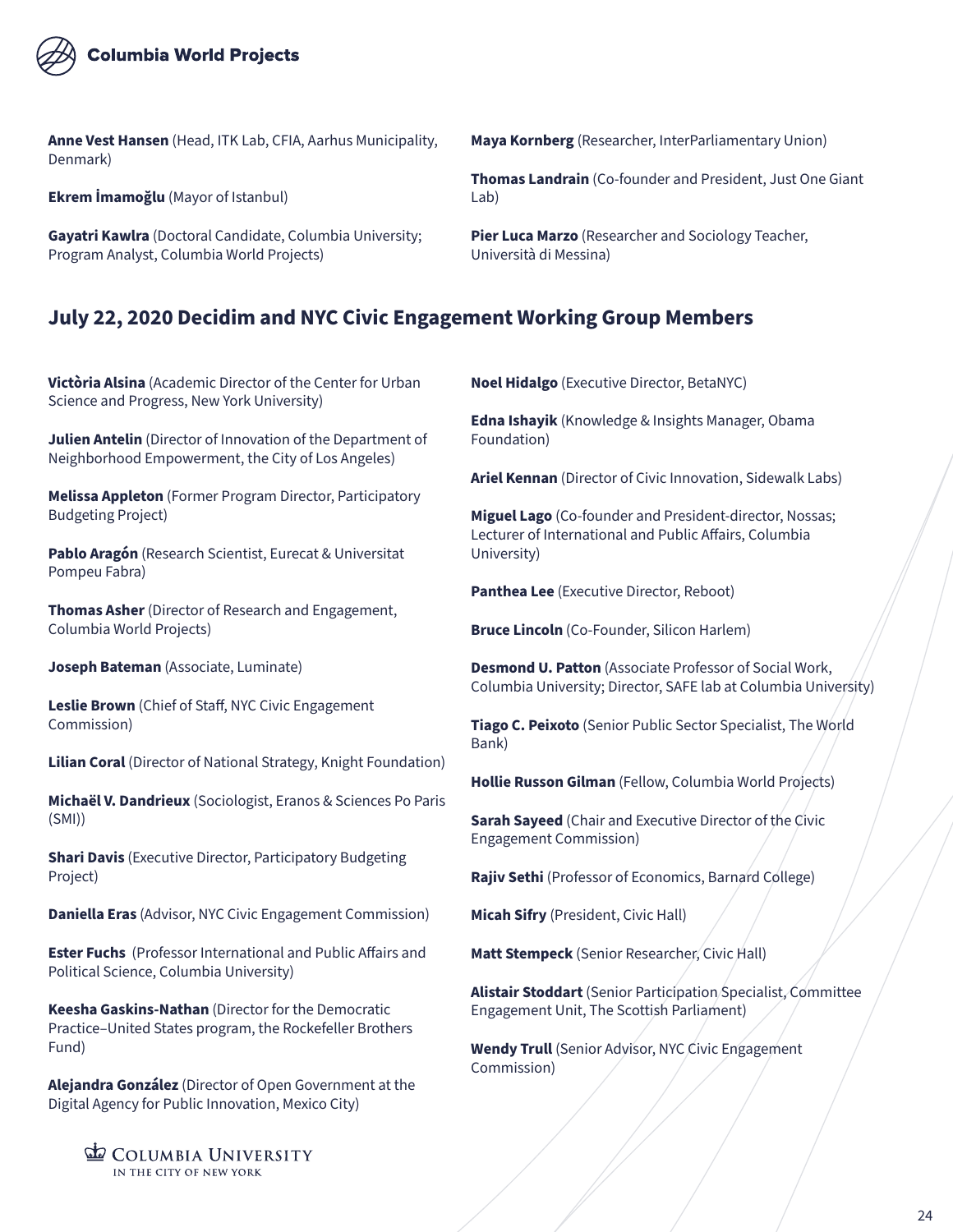

# **ANNEX B: BIOGRAPHIES OF PARTICIPANTS**



#### **Victòria Alsina**

Academic Director of the Center for Urban Science and Progress, New York University

Victòria Alsina is an Industry Assistant Professor and Academic Director at the NYU Center for Urban Science and Progress and Senior Fellow at The GovLab. Alsina's current research and teaching focus on finding innovative solutions to rethink public institutions, exploring how collaborative governance and civic engagement can change the way we govern, solving some of society's most pressing problems at the intersection of the public and private sectors and helping communities and institutions to work together to solve public problems more effectively and legitimately.

 She advises numerous governments, organizations and private institutions on issues related to public sector reform and democratic innovation. At the Harvard Kennedy School, she is a Fellow at the Mossavar-Rahmani Center for Business and Government, a Democracy Fellow at the Ash Center for Democratic Governance and Innovation and an Associate at the Belfer Center for Science and International Affairs.

She holds a B.A. in Political Science and Public Administration from Universitat Pompeu Fabra; an MPA from Universitat Autònoma de Barcelona; an M.A. in Public Leadership from ESADE Business School; and a Ph.D. in Political and Social Sciences from Universitat Pompeu Fabra. She has been recipient of the prestigious Marie Skłodowska-Curie Individual Fellowship.



#### **Julien Antelin**

Director of Innovation of the Department of Neighborhood Empowerment, the City of Los Angeles

Julien Antelin is currently Director of Innovation of the Department of Neighborhood Empowerment in the City of Los Angeles. Among other projects, he develops the Office of Community Engagement of the City of Los Angeles. Prior to joining the City of Los Angeles, Antelin worked for the City of Paris, France as Chief of Staff at the Mayor's office. He spearheaded the implementation of various policies including one of the world's most significant participatory budgeting programs. Under Mayor Hidalgo's leadership, he led the implementation of several digital tools fostering public participation and civic engagement. Before working for Local Governments, Antelin worked in a microfinance institution dedicated to delivering financial services to vulnerable people living in the rural sector in Colombia and in a global asset management company as the head of risk management. Antelin has a master's degree in applied mathematics and lives in South Los Angeles with his wife and his two kids.

**COLUMBIA UNIVERSITY** IN THE CITY OF NEW YORK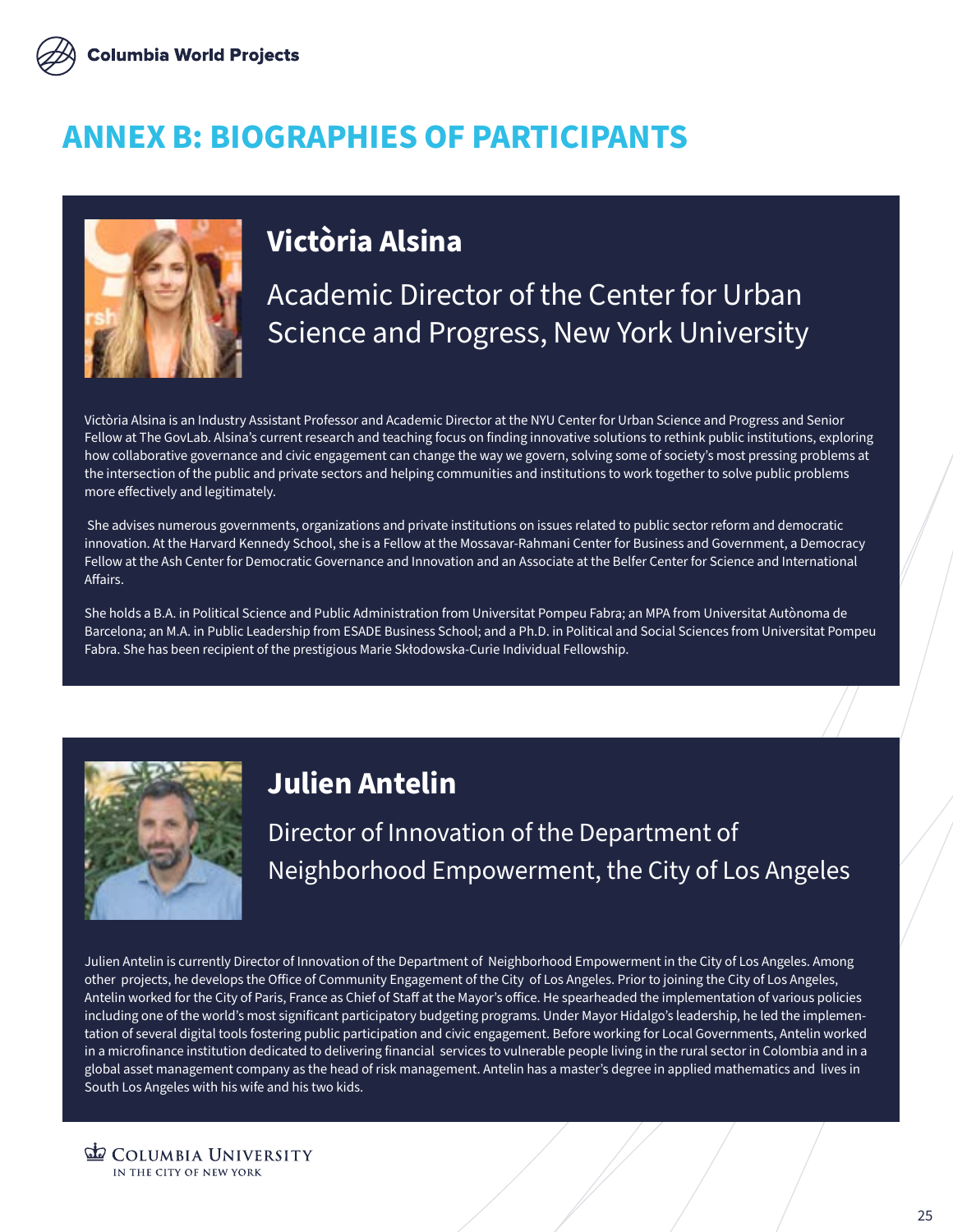

#### **Melissa Appleton**

# Former Program Director, Participatory Budgeting Project

Melissa oversaw training and consulting for PB processes across the U.S. and Canada, and headed the Participation Lab, which develops tools and resources to support PB advocacy and implementation. She has led major advocacy efforts around PB and civic engagement, including helping establish the NYC Civic Engagement Commission, the first body of its kind approved by voters in North America. Melissa has trained hundreds of volunteers, civic leaders, elected officials, educators, and city staff on PB implementation in cities and schools. She brings a passion for collective decision-making to PB, with a Masters degree in Peace Education from Columbia University and over eight years of experience supporting group and interpersonal dialogue at the largest community mediation organization in the U.S., New York Peace Institute. Melissa is a proud Canadian and worked internationally in Israel, Kosovo, and East Timor before settling in NYC.



#### **Pablo Aragón**

# Research Scientist, Eurecat & Universitat Pompeu Fabra

Pablo Aragón is a research scientist at the Big Data & Data Science unit at Eurecat, Centre Tecnològic de Catalunya. His research focuses on understanding social and political phenomena through the analysis of data from the Internet. He is particularly interested in characterizing online participation in civic technologies, the online network structures of grassroots movements and political parties, and the technopolitical dimension of networked democracy. These interests have led him to participate in EU funded research projects like DECODE, focusing on free open-source infrastructures to increase data sovereignty of European citizens, or D-CENT, aimed at transforming everyday democratic decision making through free open-source digital technologies. The results of his research have been published in top-tier journals and conferences in computational social science, where he also serves as reviewer (e.g. *PLOS ONE, EPJ Data Science*) and member of the program committee (e.g., TheWebConf, ICWSM, IC2S2). He has also given numerous talks and tutorials to academic and industrial audiences at international conferences, universities and research institutions.

Pablo was a doctoral researcher of the Artificial Intelligence and Machine Learning research group at Universitat Pompeu Fabra (2015- 2019), where he currently works as an adjunct professor for the Web Intelligence course and the Participatory Platforms and Social Network Analysis course. He was a visiting scholar at the Oxford Internet Institute – University of Oxford and actively collaborates with public institutions for projects on data, technology and democracy. Pablo is a board member of Decidim, the free open-source platform for participatory democracy, and co-founded the Democratic Innovation Lab of Barcelona, an open space to address citizen challenges in an intelligent, participatory and democratic manner.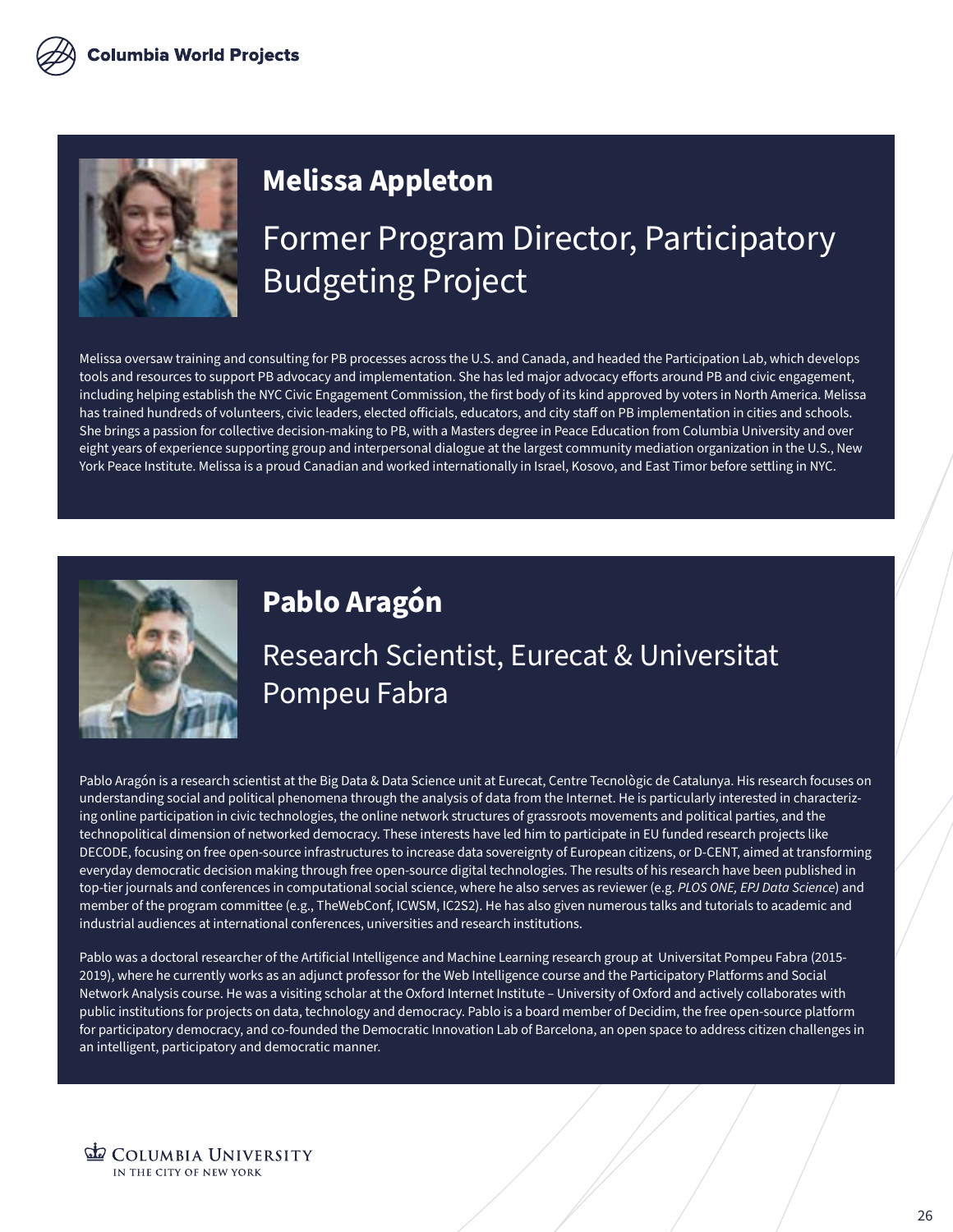

#### **Thomas Asher**

# Director of Research and Engagement, Columbia World Projects

Thomas Asher joined Columbia World Projects in 2018 and leads work that brings together scholarly communities with practitioners to identify fresh thinking around long-standing problem areas especially related to questions around democratic futures, inclusive urbanism, and scaling for implementation. Prior to CWP, Tom worked at the Social Science Research Council for a decade where he directed grant and fellowship programs to strengthen social science research capacity and networks across the world, including in Africa, Asia, the Middle East and the United States. He serves as board chair to the Reagent Project, sits on advisory boards for the International Institute of Asian Studies in Leiden and the African Centre for Cities MPhil programme at the University of Cape Town, and most recently served as a visiting fellow at the University of Western Cape in 2019. He holds a Ph.D. in anthropology from the University of Chicago.



#### **Alice Barbe**

CEO, SINGA Global; Former Obama Foundation Scholar, Columbia World Projects

Alice Barbe is the co-founder and global CEO of SINGA, a global movement connecting migrants and host societies and supporting migration led entrepreneurship. SINGA exists in 10 countries, involving 40 000 members, and running 8 incubators supporting 200 entrepreneurs each year. SINGA is today an award-winning organization, having received many distinctions, such as Ashoka Fellowship, Forbes 30-under-30 Social, the Global Pluralism Award by the Aga Khan network, the medal of honor of the City of Paris, the Intercultural Award of the UNAOC, or the German Integration Prize. In 2018, Alice was part of the first cohort of the Obama Foundation Scholar program at Columbia University supporting civic leaders. She graduated in law and political sciences at the Universities of Montpellier and Siena. Before SINGA, Alice has worked as a CSR consultant and was collaborating with the United Nations, Save the Children, or Central School of Paris. She has co-founded other nonprofits related to civic engagement, such as #StopStreetHarassment in France or the Crazy Toad Initiative that has led her to work with the Dalaï Lama in 2018 on migration and its links to artificial intelligence.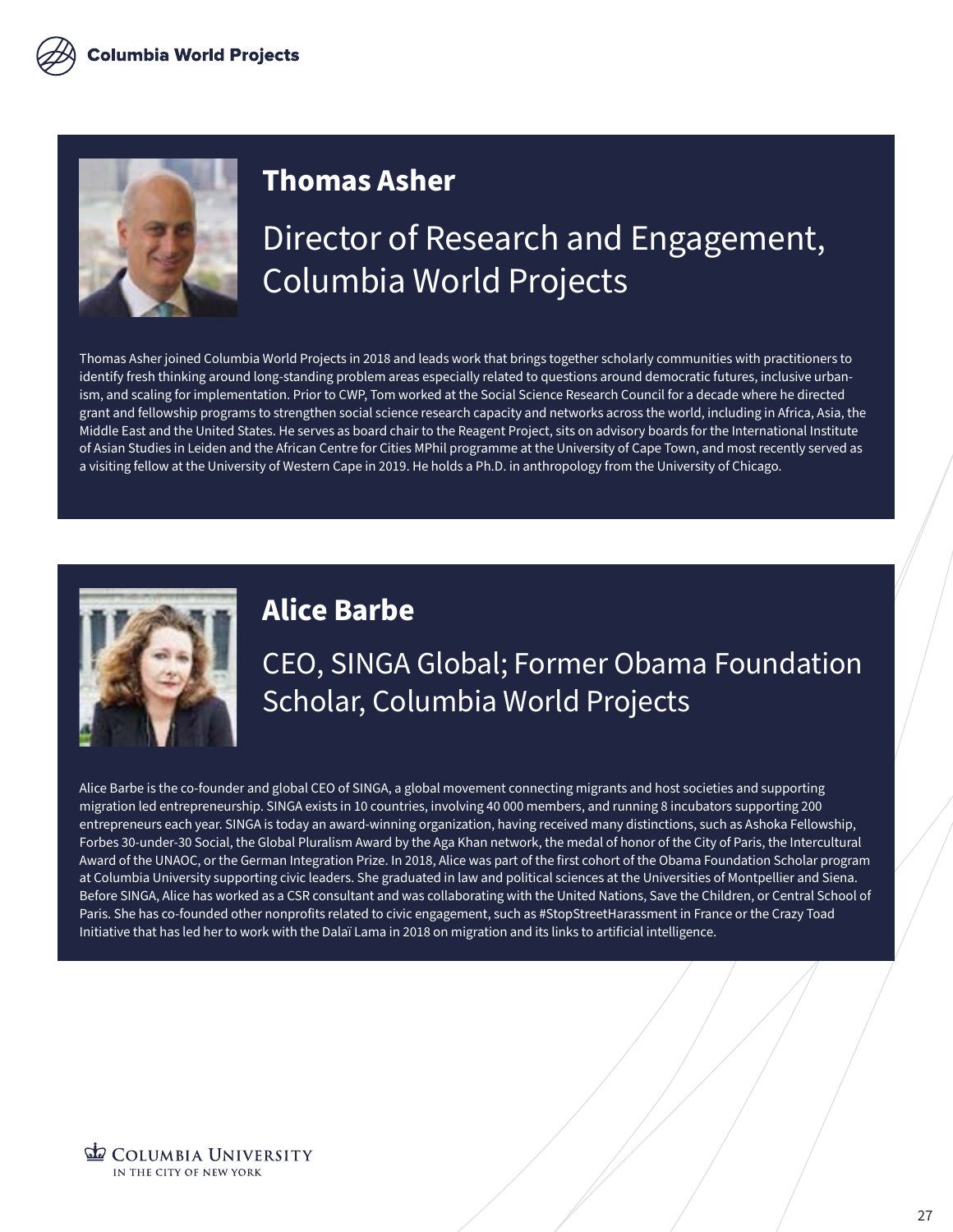

# **Joseph Bateman** Associate, Luminate

As an Associate at Luminate, Joe Bateman focuses on growing and supporting Luminate's portfolio across the US through grants and investments in the areas of civic empowerment and data & digital rights. Globally, Luminate funds and supports non-profit and for-profit organizations and advocate for policies and actions that can drive change. We prioritize delivering impact in four connected areas that underpin strong societies: Civic Empowerment, Data & Digital Rights, Financial Transparency, and Independent Media.

 Prior to joining Luminate, he was a Senior Consultant at Summit Consulting, LLC, where he worked as part of the mission-oriented finance team. He supported investors in evaluating credit risk of potential investments, designing portfolio monitoring strategies, and developing reports on portfolio impact.

Previously, Joe was a Strategy and Marketing Consultant at Simon-Kucher & Partners. He advised global businesses in a variety of industries on how to achieve measurable revenue and profit growth. Joe spent three years as a Program Officer at the Washington Office on Latin America (WOLA), where he worked with partner organizations in Mexico, Central America, and Brazil to increase civic empowerment and government accountability.



#### **Kirsten Brosbøl**

Obama Foundation Scholar, Columbia World Projects

Kirsten Brosbøl is an Obama Scholar at Columbia University (2019-2020). She is a former MP and Minister of Environment of Denmark. She founded and chaired the Danish Parliament's All-Party Group on the Sustainable Development Goals (SDG's). In this capacity she has worked on national implementation of SDG's, founded the Multistakeholder Forum on SDG's, the 2030 Panel and initiated the Danish baseline for SDG's as well as the Danish SDG Awards.

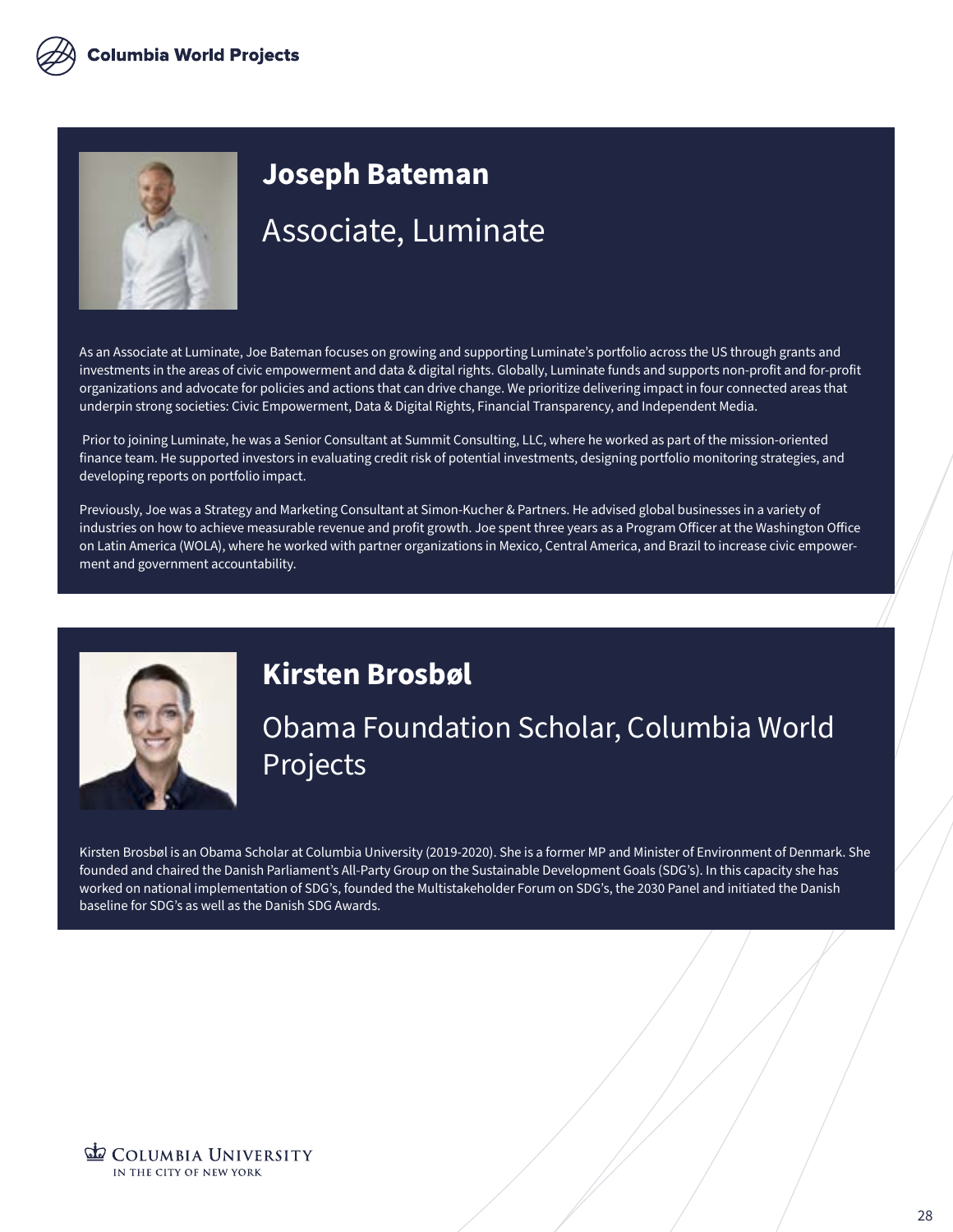

#### **Leslie Brown**

## Chief of Staff, NYC Civic Engagement **Commission**

Leslie A. Brown is Chief of Staff of the NYC Civic Engagement Commission. She most recently served as Director of Development with the NYC Department of Citywide Administrative Services, Bureau of Learning and Development. Leslie also served as Senior Program Manager for Growth Businesses at the NYC Department of Small Business Services. She is experienced in program design and management, strategic communications, and stakeholder relations gained from her municipal service, consultancy projects, and federal leadership staff positions in the United States Senate, as a presidential appointee in the Clinton Administration and in national political/public policy initiatives. Leslie earned a master of divinity degree with a concurrent graduate certificate in International Security Studies from Yale, and a bachelor of arts from NYU with studies in Florence, Italy.



#### **Judit Carrera**

#### Director, Centre for Contemporary Culture of Barcelona (CCCB)

Judit Carrera is the director of the Centre for Contemporary Culture of Barcelona (CCCB), a multidisciplinary cultural centre devoted to cities, public space and other key aspects of contemporary societies. The CCCB organises thematic exhibitions, film, music and literary festivals, as well as series of lectures, readings and seminars, and is deeply rooted in Barcelona and open to the world. Prior to her role as director at the CCCB, she led the debates and conferences department with the participation of academics and writers from all over the world. She also directed the European Prize for Urban Public Space, an architecture award to recognize and promote the best interventions to improve public spaces in European cities. With more than twenty years' experience in the areas of culture and international relations, she has been a columnist for the newspapers *El País* and the Barcelona-based *Ara*. Judit Carrera has a degree in Political Science from the Autonomous University of Barcelona (CCCB) and a Diplôme d'Études Approfondies from the Institut d'Études Politiques – Sciences Po in Paris. Before joining the CCCB, she worked at UNESCO (Paris) and in the International Relations Department of the Barcelona City Council. She is currently a member of the Social Council of the Pompeu Fabra University and of the Editorial Board of the magazines *Barcelona Metropolis* and *Public Culture*.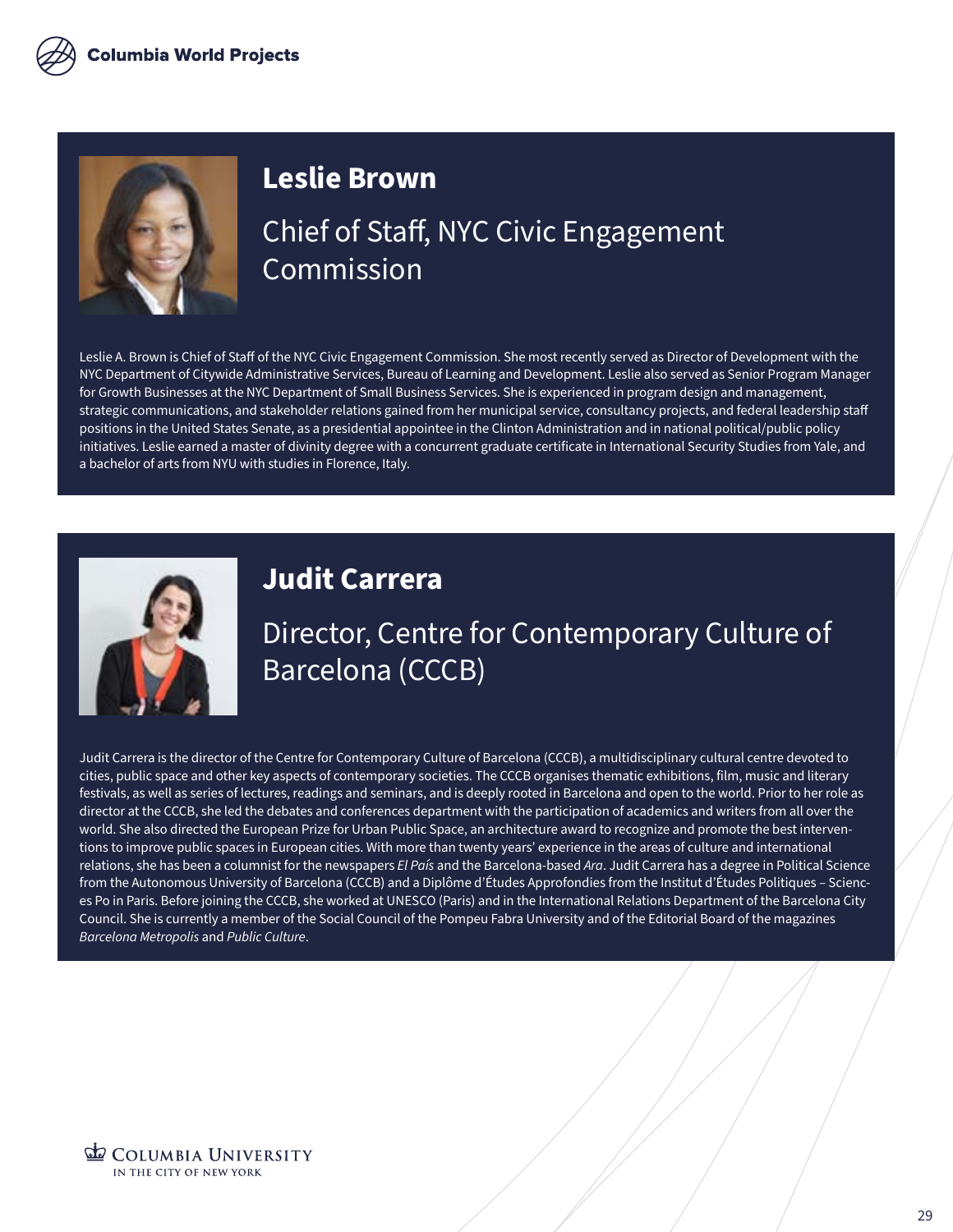

#### **Lilian Coral**

## Director of National Strategy, Knight Foundation

Lilian Coral joined Knight Foundation in September 2017. Coral is Knight's director of national strategy, where she manages the national portfolio and focuses on the development of the foundation's Smart Cities strategy. She came to Knight from the City of Los Angeles, where she served as chief data officer for Mayor Eric Garcetti. In this role, she led the mayor's directive on Open Data beyond the lens of transparency and towards his vision of a data-driven Los Angeles through the management of the City's Open Data program, the expansion of the use of data science and analytics and the development of user-centered digital services. Coral led the development of the GeoHub, a first-of-its kind data management solution for integrating geospatial information across the City of Los Angeles' 41 departments, and oversaw the publishing of 1,100 city datasets and APIs, the management of five portals of operational and financial data and the roll-out of 15+ digital services, applications and public facing dashboards.

Prior to joining Mayor Garcetti, Coral spent 15 years working on a wide range of health and human services issues as an advocate and executive leader, having had the opportunity to work with labor unions, NGOs, foundations and human service agencies at all levels of government to transform the way government uses data and technology to serve its citizens.

Coral has a bachelor's degree in international studies from the University of California, Irvine and a master's degree in public policy from the University of California, Los Angeles. She is a native of Colombia, a place from where much of her inspiration for innovation and social justice emerged.



#### **Marian Cramers**

Director of Development, The Democratic Society (Demsoc)

Marian Cramers is the Director of Development at The Democratic Society (Demsoc), a European NGO that works for more and better democracy through citizen participation in change management projects. Current projects include the Climate KIC Deep Demonstrations, urban regeneration in Sicily and Populism and Civic Engagement (PaCE). Demsoc also developed a strand of work on digital democratic spaces, through thought leadership, training and facilitation. Marian is based in Brussels and supports the Demsoc presences in Milan, Edinburgh, Manchester and Berlin.

Marian is an MA graduate in Political Science and in Business Economics. She has worked at London-based technology companies for 7 years, specialising in consulting and partnerships around social media insights and digital transformation. This has included work with the NHS, UK Foreign and Commonwealth Office, NATO and a range of corporate clients, as well as an EMEA and APAC network of partners. She is also an active member of the BMW Foundation Responsible Leaders Network, a former board member of the Lewisham Refugee and Migrant network and the Producer of 'The Hidden', a documentary on hidden homelessness in Germany and the UK.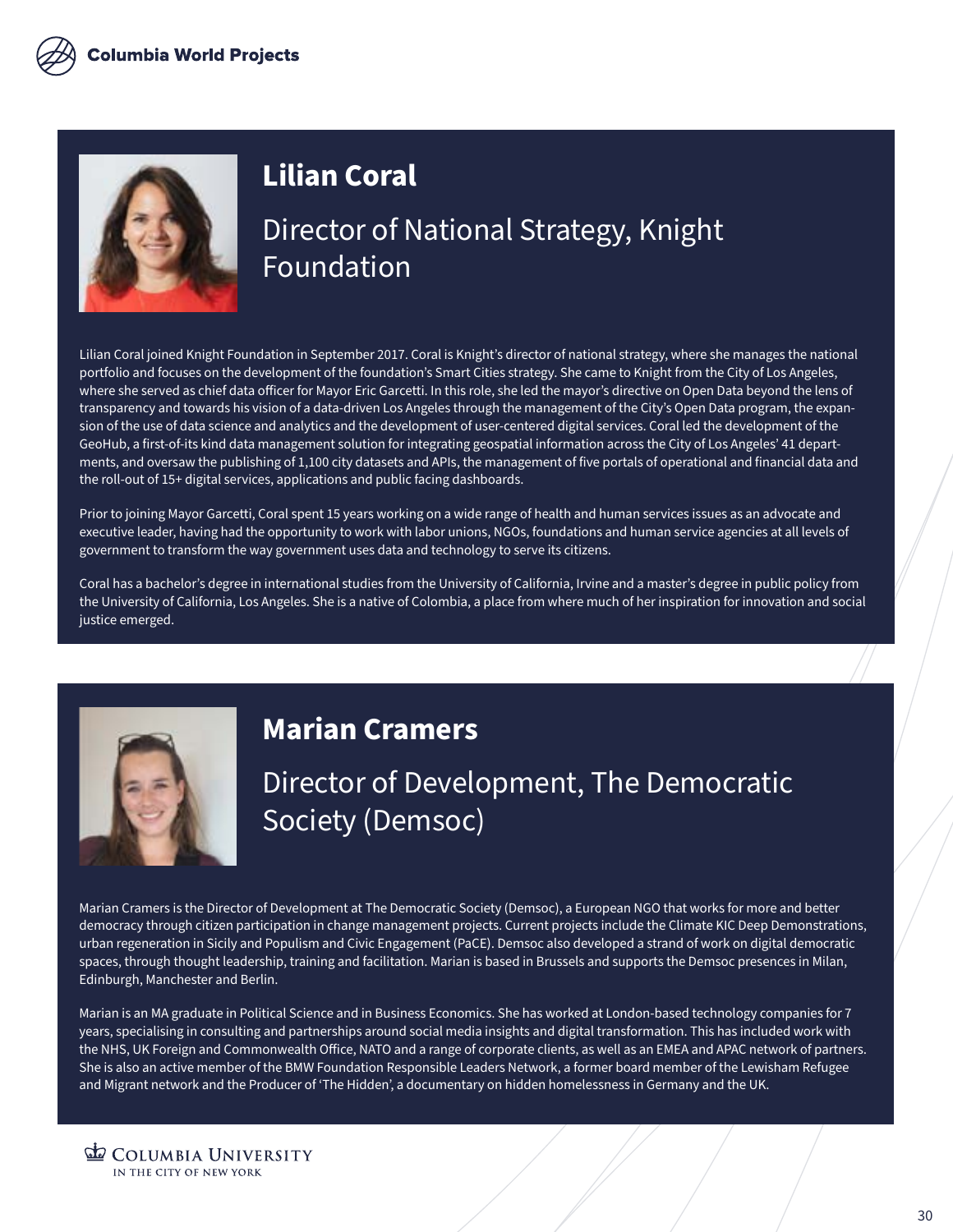

#### **Michaël V. Dandrieux**

# Sociologist, Eranos & Sciences Po Paris (SMI)

Michaël V. Dandrieux Ph.D. is a French sociologist, from the tradition of sociology of imagination (G.Bachelard, G.Durand). As a founding partner of Eranos, a research consultancy based in Paris and Seoul, and operating in 10 countries, he is committed to reconciling companies and society via the means of humanities and consulting. He teaches at Sciences Po Paris (School of Management and Innovation), and serves as the executive editor of the French humanities review *Les Cahiers Européens de l'Imaginaire* (CNRS Editions). His work revolves around the seemingly irrational rationalities that structure life in society: myths, dreams, trust, hope.



#### **Shari Davis**

# Executive Director, Participatory Budgeting Project

Shari Davis oversees PBP's advocacy work, technical assistance, and operations. She joined PBP staff after nearly 15 years of service and leadership in local government. As Director of Youth Engagement and Employment for the City of Boston she launched Youth Lead the Change, the first youth participatory budgeting process in the US, which won the US Conference of Mayors' City Livability Award. Shari first got involved in city government in high school, serving as the Citywide Neighborhood Safety Coordinator on the Boston Mayor's Youth Council and working at the Mayor's Youthline. Shari is a graduate of Boston University's Sargent College for Health and Rehabilitation Sciences and holds a master's degree in anatomy and physiology.

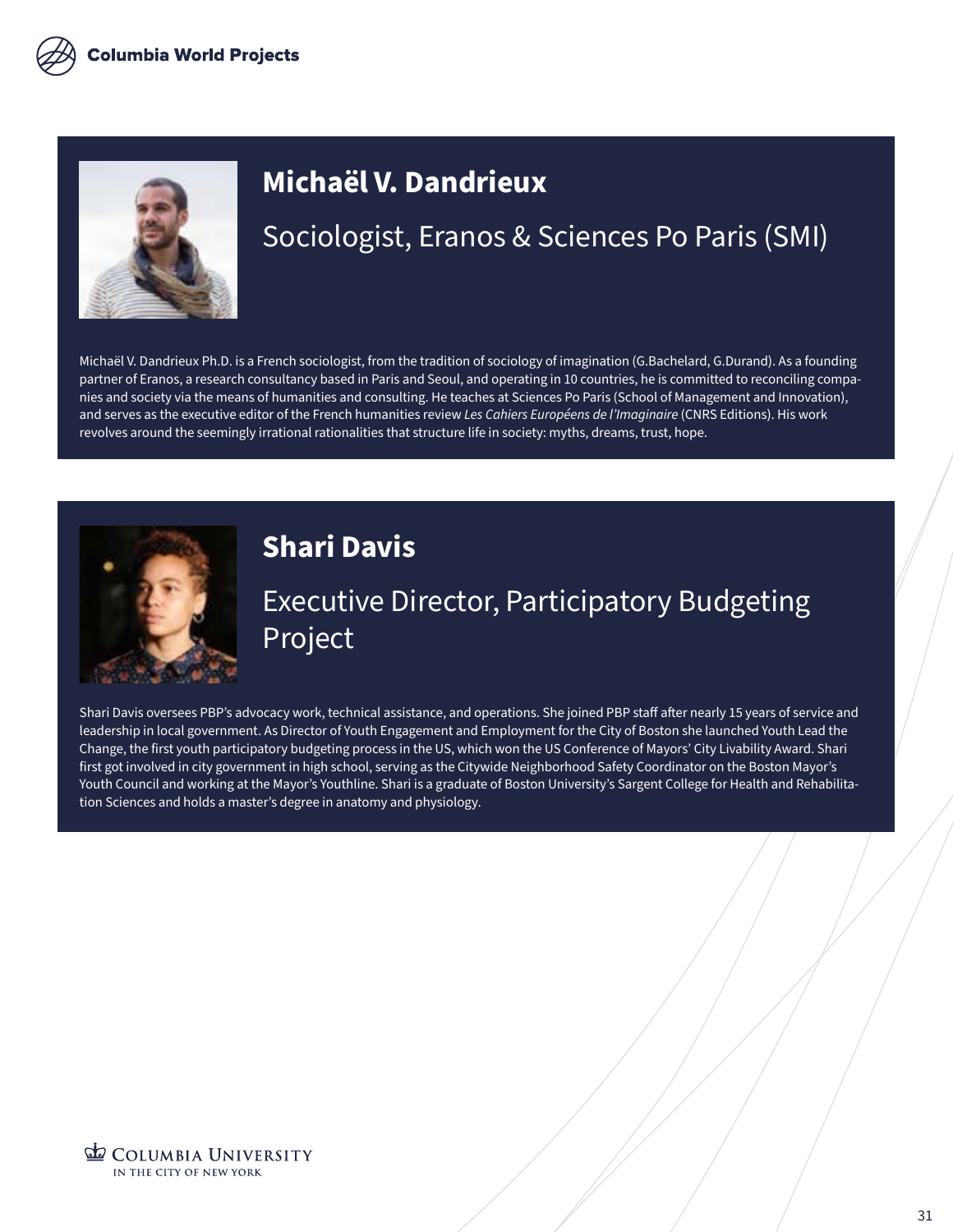

#### **Daniella Eras**

#### Advisor, NYC Civic Engagement Commission

Daniella Eras is an Advisor at the NYC Civic Engagement Commission charged with working on the implementation of a citywide Participatory Budgeting program. Before joining the CEC, she served as Budget Director for a New York City Council Member overseeing the representative's capital and expense discretionary budgets and advocacy campaigns.

Daniella was also an analyst in the Health Task Force at the Mayor's Office of Management and Budget (OMB). The taskforce oversaw the city's billion-dollar public health budgets and capital investments. Before OMB, she worked as Council Member Rosenthal's District Office Manager and Participatory Budgeting Coordinator establishing the district's first cycle of the program. She has also held previous positions in political campaigns, nonprofits and with the NYC Commission on Human Rights. She holds an MPA in Health Policy with a concentration in Public Finance from NYU and was a Finance and Administration Fellow for the South American Institute for Governance in Health in Rio de Janeiro, Brazil from 2017 to 2018.



#### **Ester Fuchs**

#### Professor International and Public Affairs and Political Science, Columbia University

Ester R. Fuchs is Professor of International and Public Affairs and Political Science and Director of the Urban and Social Policy Program at Columbia University's School of International and Public Affairs. She previously chaired Urban Studies for Barnard and Columbia Colleges. Fuchs serves as Director of [WhosOntheBallot.org](http://whosontheballot.org/), an online voter engagement initiative. She is an executive committee member of Columbia's Data Science Institute, a member of the advisory committee of its Smart Cities Center and a faculty member of the Earth Institute. Fuchs is also a member of the Faculty Steering Committee of the Eric Holder Initiative for Civil and Political Rights and the Provost's Just Societies Task Force. She is currently a co-Principal Investigator on [CovidWatcher,](https://covidwatcher.dbmi.columbia.edu/) a research, policy and advocacy project working with community organizations to better understand the health effects and secondary impacts of COVID-19 on New Yorkers, so that resources and policy can be targeted to high needs communities. She is also a pro bono consultant to the New Pride Agenda's civic engagement project.

Fuchs served as Special Advisor to the Mayor for Governance and Strategic Planning under New York City Mayor Michael R. Bloomberg from 2001 to 2005. While at City Hall, she coordinated the restructuring of the City's Out-of-School Time programs, streamlined access to social services across 13 agencies by developing an online application through the Integrated Human Services Project (Access New York); and merged the Department of Employment with the Department of Small Business Services to align the City's workforce development programs with the growing sectors of the economy.

Fuchs is the author of numerous academic works and opinion pieces. She recently published "Smart Cities, Stupid Cities, and How Data Can be [Used to Solve Urban Policy Problems](https://www.techatbloomberg.com/blog/smart-cities-stupid-cities-and-how-data-can-be-used-to-solve-urban-policy-problems/)," for Tech at Bloomberg, Data Science, "and ["It's Time for Women to Take Back the Vote](http://www.powherny.org/2018/09/25/its-time-for-women-to-take-back-the-vote/)," PowHerNYC, September 25, 2018. Her major research includes [Mayors and Money: Fiscal Policy in New York and Chicago](https://press.uchicago.edu/ucp/books/book/chicago/M/bo3644218.html) (University of Chicago Press); ["Evaluating Global Digital Education: Student Outcomes Framework"](https://www.oecd.org/pisa/evaluating-global-digitaleducation-student-outcomes-framework-paper.htm) (OECD) ["Promoting a Cleaner and Healthier Harlem: Reducing Street Litter in](https://www.125thstreet.nyc/wp-content/uploads/2017/08/125th-Street_Promoting-a-Cleaner-and-Healthier-Harlem-FINAL.pdf) [the 125th Street Business Improvement District,](https://www.125thstreet.nyc/wp-content/uploads/2017/08/125th-Street_Promoting-a-Cleaner-and-Healthier-Harlem-FINAL.pdf)" and "[Governing the Twenty-First Century City](https://jia.sipa.columbia.edu/governing-twenty-first-century-city)," (Journal of International Affairs).

COLUMBIA UNIVERSITY IN THE CITY OF NEW YORK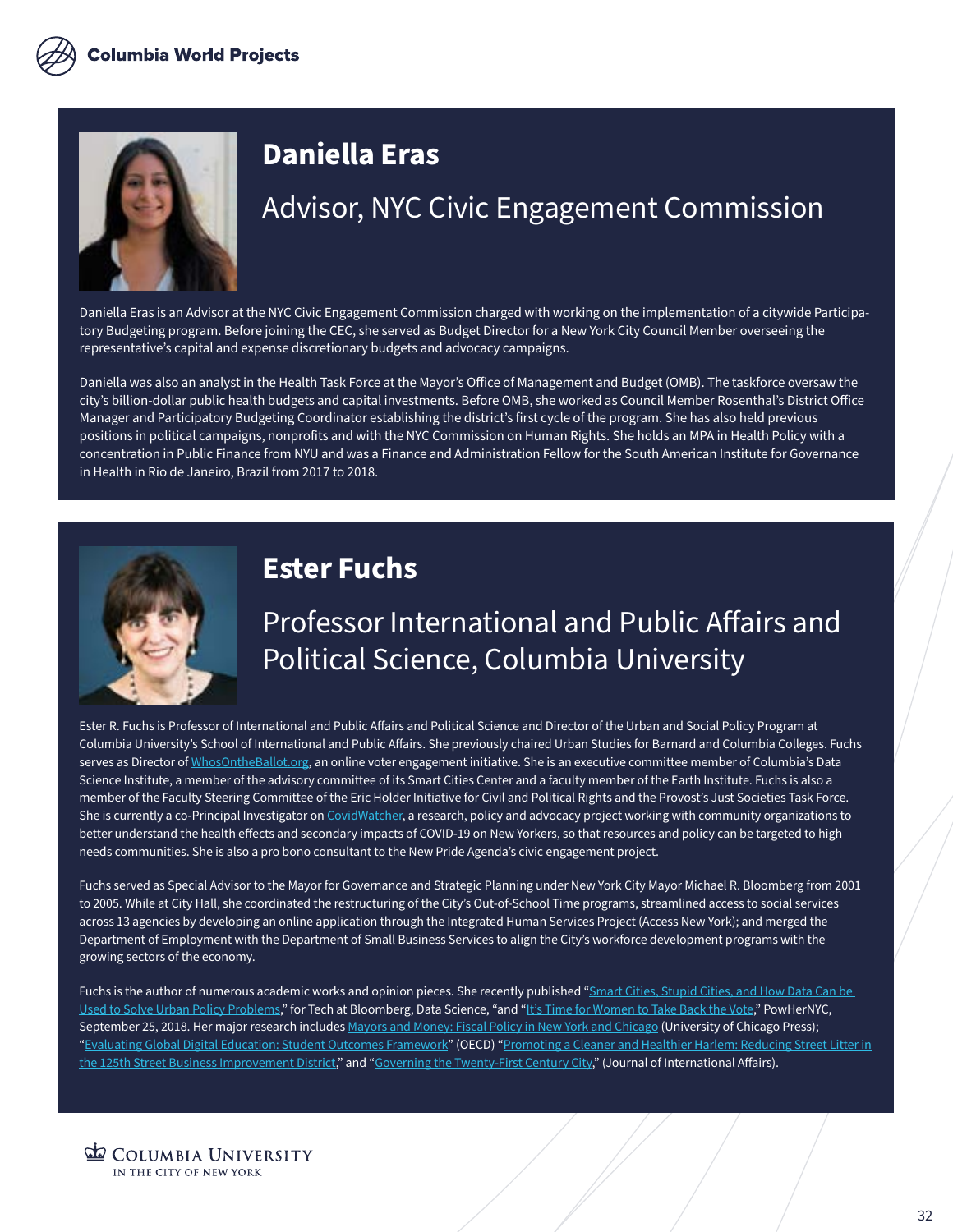Fuchs was the first woman to serve as chair of the NYC Charter Revision Commission in 2005. She has served on many government and not-for profit boards. She currently serves on the boards of Fund for the City of New York, Citizens Union, and the Museum at Eldridge Street. She has been the recipient of many grants, including from Bloomberg Philanthropies, the NYC Department of Environmental Protection, the Laurie M. Tisch Illumination Fund, the New York Community Trust, the NYC Economic Development Corporation, the Social Science Research Council, the Wallace Foundation, the Guggenheim Foundation, and the Ford Foundation.

Fuchs received the Bella Abzug Leadership Award; the City & State Above & Beyond Exceptional New York Women of 2017 Award for Education; NASPAA Public Service Matters Spotlight Award for WhosOntheBallot.org; an Award for Outstanding Teaching at SIPA; the City of New York Excellence in Technology Award for Best IT Collaboration among Agencies for Access NYC; and the Distinguished Alumna Award from Queens College.

Fuchs consults for governments, NGOS, business and political campaigns. She is a frequent political commentator in print, broadcast and new media and lectures internationally. Fuchs received a BA from Queens College, CUNY; an MA from Brown University; and a PhD in Political Science from the University of Chicago.



#### **Justin Garrett Moore**

Executive Director, New York City Public Design Commission

Justin Garrett Moore is an urban designer and the executive director of the New York City Public Design Commission. He has extensive experience in urban design and city planning—from large-scale urban systems, policies, and projects to grassroots and community-focused planning, design, and arts initiatives. At the Public Design Commission, his work is focused on prioritizing the quality and excellence of the public realm, and fostering accessibility, diversity, and inclusion in the City's public buildings, spaces and art. As the former Senior Urban Designer for the NYC Department of City Planning for over a decade, Justin was responsible for conducting complex urban design plans and studies of the physical design and utilization of sites including infrastructure, public spaces, land use patterns and neighborhood character. His projects included the Greenpoint and Williamsburg Waterfront, Hunter's Point South, and the Brooklyn Cultural District. He received degrees in both architecture and urban design from Columbia University where he is now an Adjunct Associate Professor of Architecture, Planning, and Preservation. He is the co-founder of Urban Patch, a social enterprise focused on community improvement and development, and a member of the urbanist collective BlackSpace. His professional affiliations include the American Planning Association, the Urban Design Forum, the Van Alen Institute and Next City's Vanguard. He also serves as a member of the American Planning Association's AICP Commission, on the boards of ioby.org and Made in Brownsville, and on advisory boards for the Van Alen Institute, MoMA and Dumbarton Oaks.

COLUMBIA UNIVERSITY IN THE CITY OF NEW YORK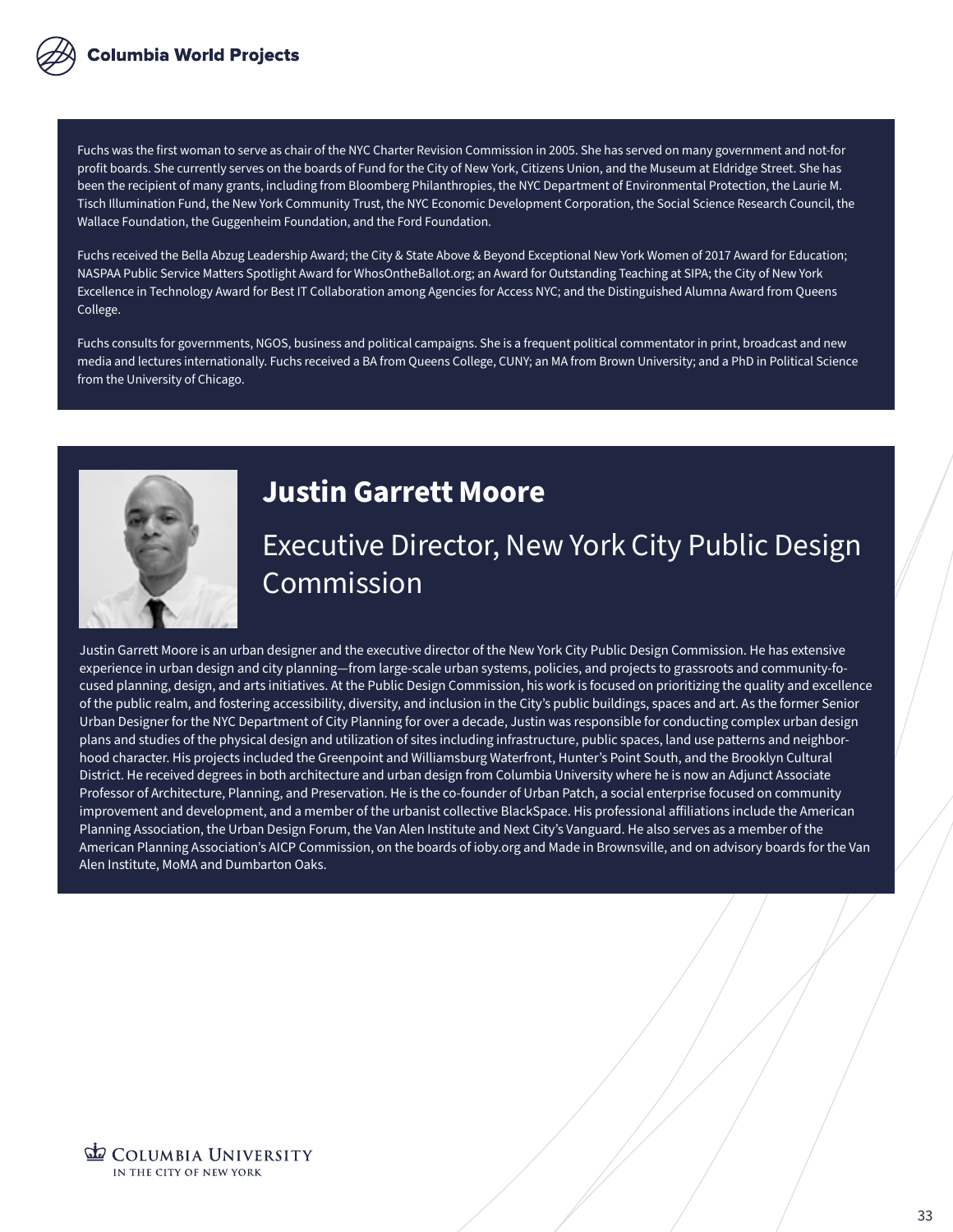

#### **Keesha Gaskins-Nathan**

Director for the Democratic Practice–United States program, the Rockefeller Brothers Fund

Keesha Gaskins-Nathan is the director for the Democratic Practice–United States program at the Rockefeller Brothers Fund. Ms. Gaskins-Nathan is dedicated to advancing measures and ideas that improve democratic systems and engage democratic culture in the United States to support full and fair democratic and economic opportunity for all residents.

Ms. Gaskins-Nathan is a long-time organizer, lobbyist and trial attorney. Prior to joining the Rockefeller Brothers Fund, she was senior counsel with the Brennan Center for Justice, serving as the director of the Redistricting and Representation program. Her portfolio included redistricting reform, voting rights, and elections, with a focus on voter suppression issues. Ms. Gaskins-Nathan is a frequent lecturer and writer on issues related to women and politics, movement building and democratic reform. She is the author of numerous articles and publications related to voter suppression, voting rights and redistricting.

Ms. Gaskins-Nathan served as executive director for the League of Women Voters Minnesota and the executive director for the Minnesota Women's Political Caucus. She worked for several years as a civil trial attorney, and also served as a special assistant appellate public defender for the State of Minnesota. Following law school, Ms. Gaskins-Nathan served as a shared judicial clerk for the Honorable Alan Page and the Honorable Joan Ericksen at the Minnesota Supreme Court. She was also a 2008 Feminist Leadership Fellow with the University of Minnesota, Hubert H. Humphrey Institute of Public Affairs - Center on Women and Public Policy. She is a frequent commentator on voting rights and redistricting reform and regularly appears on numerous news and public affairs programming, including past appearances on PBS's NewsHour, MSNBC and Bill Moyers.

# **Alejandra González**

Director of Open Government at the Digital Agency for Public Innovation, Mexico City



#### **Anne Vest Hansen**

## Head, ITK Lab, CFIA, Aarhus Municipality, Denmark

Anne Vest Hansen is the Head of Department at ITK lab and Center Innovation in Aarhus, an internal cross-sectoral innovation and design unit working to support the whole municipality. In Aarhus Anne together with her team leads several project to accelerate civic tech and digital citizenship in Aarhus. They inspire and design solutions where new technology connects and strengthens the citizens, promotes their commitment to the city's development as active citizens.

Anne holds a Master of Arts in Aesthetics and Culture from Aarhus University. Hansen is an innovation leader, project manager and certified facilitator with years of experience in leading digital innovation projects and programs for both private and public sector organizations.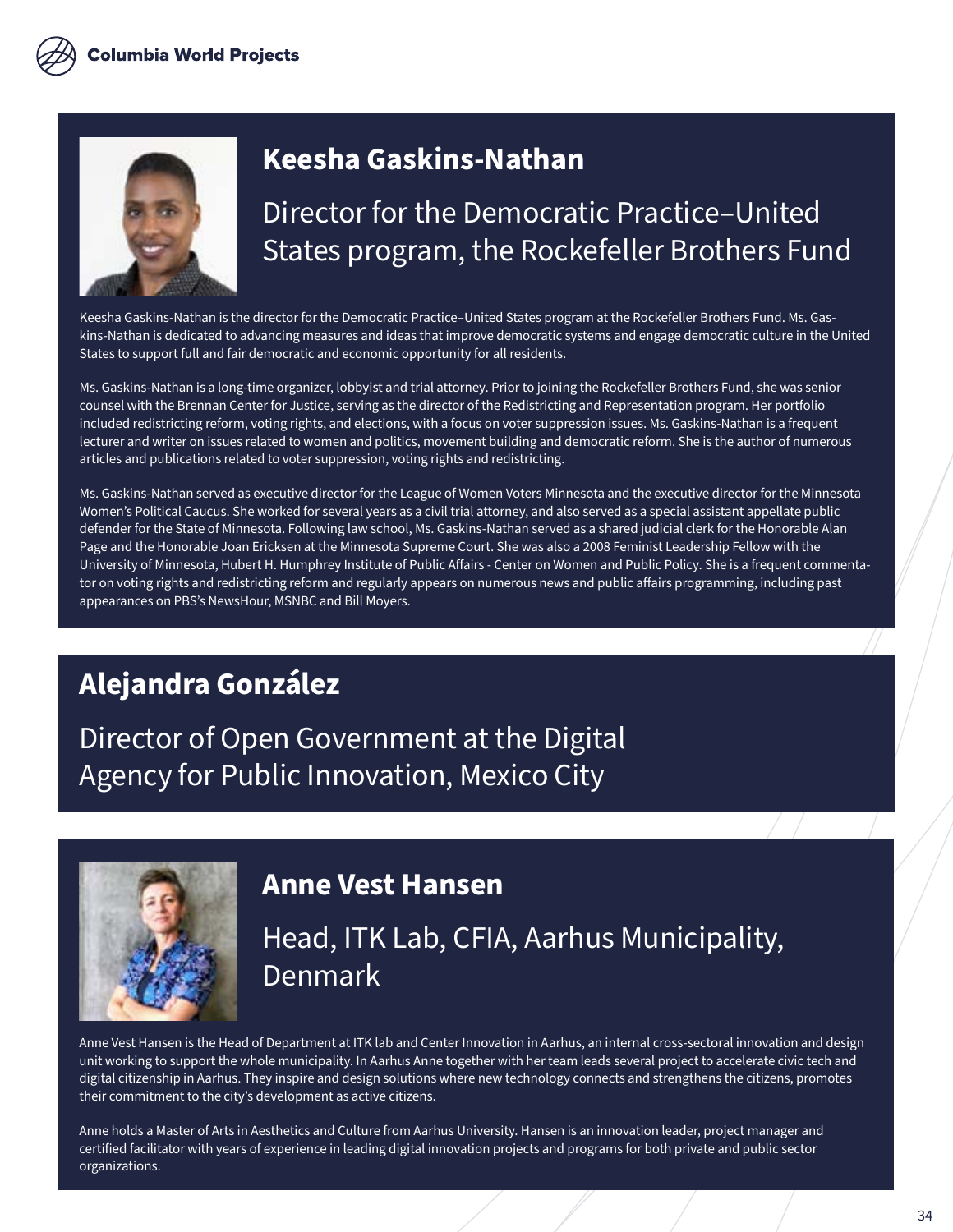

#### **Alaina Harkness**

#### Executive Director, Current

As Executive Director for Current, Chicago's water innovation hub, Alaina Harkness leads collaborations that advance innovative solutions to water challenges. She most recently served as managing director for the economic development firm RW Ventures, where she helped launch and lead the New Growth Innovation Network and developed inclusive growth strategies for cities and metropolitan regions. Prior, she held a research fellowship in urban governance at the Brookings Institution, led urban development strategy for the John D. And Catherine T. MacArthur Foundation and staffed civic collaboratives: The Partnership for New Communities and 2016 Fund for Chicago Neighborhoods. Alaina is a nonresident fellow in the Global Cities program at the Chicago Council on Global Affairs and has published research and commentary for the Brookings Institution, Crain's Chicago Business, the San Francisco Federal Reserve Bank and CityLab. She holds a B.A. in Political Science and Art History from the University of Rochester, and Masters degrees in Public Policy and Latin American Studies from the University of Chicago. Alaina is a longtime resident of Chicago's Hyde Park neighborhood and serves on the boards of the CityTech Collaborative, Urban Initiatives and Margaret's Village. She is a 2014 fellow of Leadership Greater Chicago.



#### **Noel Hidalgo**

#### Executive Director, BetaNYC

Mr. Hidalgo stands at the crossroads of technology, government, community and impact. He believes in participatory communities and uses technology to improve people's lives. His work has been achieved through patience and organizing problem-solving teams. Mr. Hidalgo is known as an effective organizer who can walk between worlds.

Since 2009, he has organized BetaNYC to be a driving force to improve New York City's use of technology and share its data. BetaNYC has advocated for a suite of government transparency laws, including the city's transformative open data law and city record online law. BetaNYC runs the New York City Civic Innovation Lab/ Fellows program, in partnership with Manhattan Borough President Gale A. Brewer, and curates the NYC School of Data community conference.

Mr. Hidalgo is an Eagle Scout. He was a Technology and Democracy fellow at Harvard Kennedy School's Ash Center for Democratic Governance and Innovation; served as an inaugural member of Code for America's National Advisory Council, and is a former fellow and current affiliate at the Data & Society Research Institution.

**COLUMBIA UNIVERSITY** IN THE CITY OF NEW YORK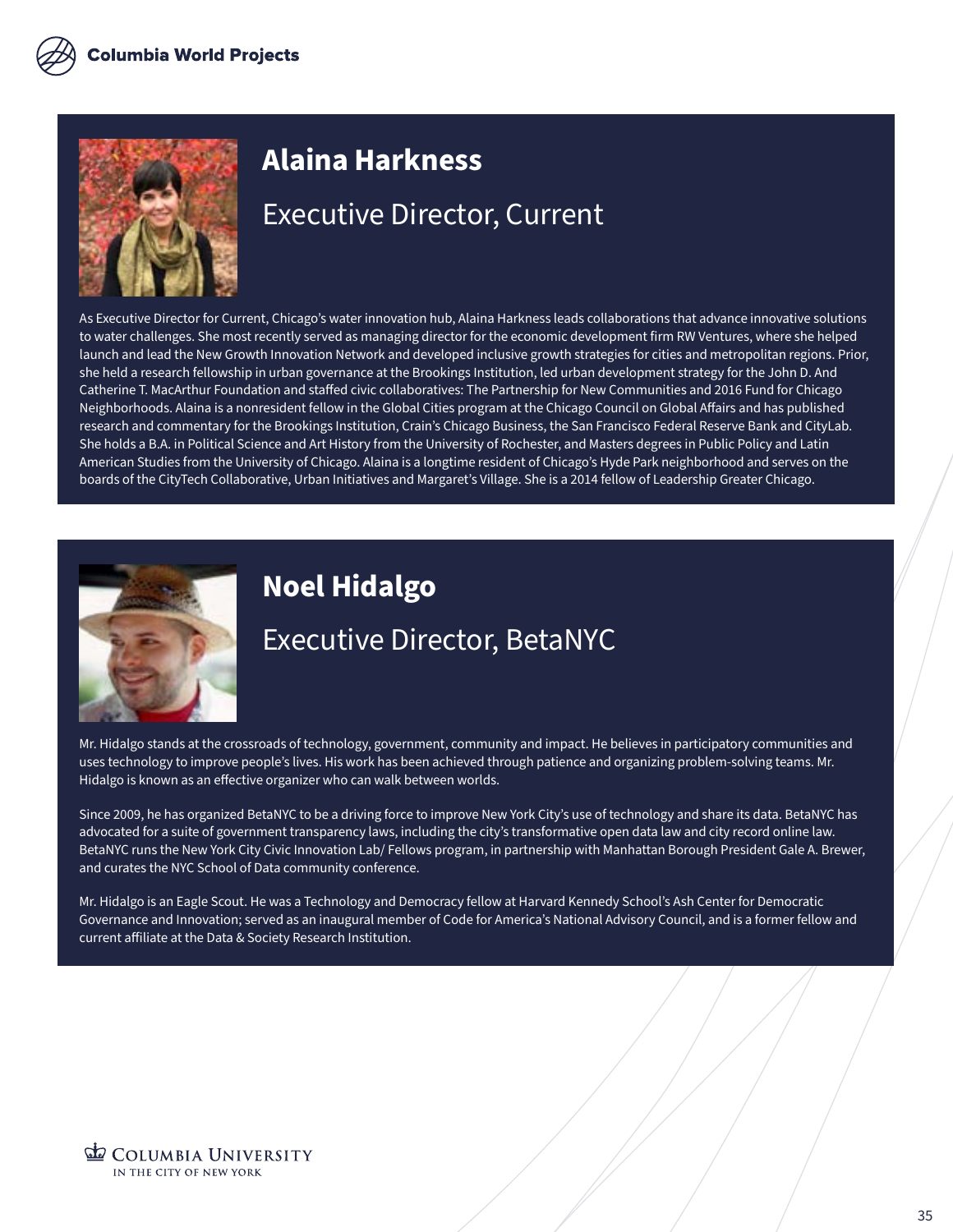

# **Ekrem İmamoğlu**

Mayor of Istanbul

Ekrem İmamoğlu has been the Mayor of Istanbul since 2019. His work focuses on promoting social justice and environmentally-friendly urban development. He joined the Republican People's Party (CHP) in 2009 as a member of the CHP's Beylikdüzü District Organization. He has served as the Mayor of Beylikdüzü between 2014 and 2019, and realized a wide range of projects that transformed the district's appearance and elevated its living standards. On March 31, 2019, Mr. İmamoğlu was elected Mayor of Istanbul with 48.8% of the votes. This was the highest percentage of votes that any Mayor of Istanbul had received in over 30 years. The vote was annulled following the objections made by the ruling party. In a re-do election on June 23, 2019 however, Mr. İmamoğlu was elected Mayor of Istanbul once again–this time with 54.2% of the votes. Ekrem İmamoğlu has been living in Istanbul since 1988, and his academic background is in economics and human resources.



#### **Edna Ishayik**

# Knowledge & Insights Manager, Obama Foundation

Edna Ishayik conducts strategic research and strategy development primarily in the field of civic engagement. She was the Director of Civic Engagement Initiatives at Civic Nation where she founded the Action Civics Initiative which promoted experiential civic learning; as well as #VoteTogether, which increases voter participation through community celebrations at polling locations. She holds a Master's degree in journalism from New York University and was a freelance writer for New York Magazine, Conde Nast Traveler, The New York Times, Vice Magazine, and other publications. Prior to that, Ishayik began her career in campaigns and elections in 2000 and later served as the Executive Director of the New York State Democratic Party. Currently, she is the Knowledge and Insights Manager at the Obama Foundation.



#### **Merit Janow**

Dean, School of International and Public Affairs; Professor of Professional Practice in International Economic Law and International Affairs, Columbia University

Merit E. Janow is an internationally recognized expert in international trade and investment. She has extensive experience in academia, government and business, and has been deeply involved with the Asia-Pacific region for her entire life.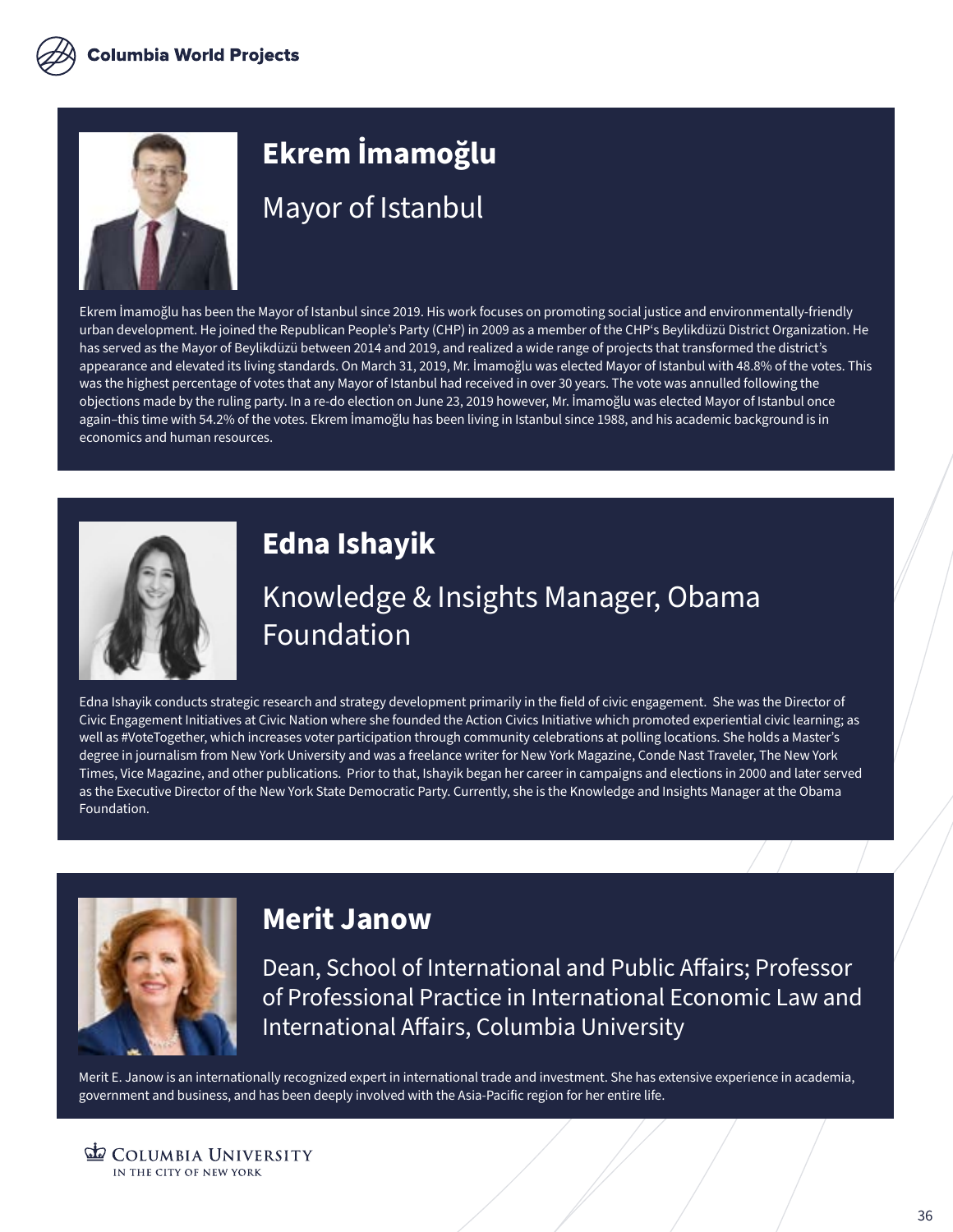Janow became Dean of the faculty of Columbia University's School of International and Public Affairs (SIPA) in July 2013. SIPA is a leading school of international and public affairs in the United States, with more than 1,300 graduate students and 75 full time faculty. As Dean, she has strengthened the school by launching new programs and initiatives in the areas of technology and public policy–with a focus on cyber security and the digital economy–and central banking and financial policy. She also has grown SIPA's faculty; supported the creation of new research centers; and completed a capital campaign and inaugurated SIPA's second and most ambitious capital campaign.

For the past 25 years, Dean Janow has been a professor at both SIPA and Columbia Law School. She teaches graduate courses in the digital economy, international trade and investment law and policy, comparative antitrust law and China in the global economy. She has held a number of leadership positions at the University. She is co-director of the APEC Study Center at Columbia Business School and previously served as Chair of the Committee for Socially Responsible Investing which oversees the proxy voting of shares owned by the Columbia University endowment. Janow has written three books and numerous articles and frequently speaks before business, policy and academic audiences around the world.

Professor Janow has had three periods of government service. In December 2003, while at Columbia University, she was elected as one of the seven Members of the World Trade Organization's (WTO) Appellate Body, which is the court of final appeal for adjudicating trade disputes between the 154 member nations of the WTO. She was the only North American member and the first female to serve on the Appellate Body. In the course of her four years of service, she reviewed more than 30 appeals covering a diverse range of trade disputes, including technology, subsidies, agriculture, investment and trade remedies. From 1997-2000, Janow served as the Executive Director of the first international antitrust advisory committee to the Attorney General and Assistant Attorney General for Antitrust of the US Justice Department. The key recommendations were implemented on an international basis and led to the establishment of the International Competition Network (ICN). From 1989 to 1993, prior to joining Columbia, Janow served as Deputy Assistant USTR for Japan and China in the Executive Office of the President. In this capacity she was responsible for developing, coordinating, and implementing U.S. trade policies; devising the U.S. negotiating strategies towards Japan and China; and leading the negotiations for a dozen trade agreements.



#### **Gayatri Kawlra**

# Doctoral Candidate, Columbia University; Program Analyst, Columbia World Projects

Gayatri Kawlra is a doctoral candidate in Urban Planning at Columbia University's Graduate School of Architecture, Planning and Preservation (GSAPP). Her research explores the ways in which digital technologies are restructuring urban space and examines its implications for civic justice. She has particular interests in topics related to smart cities, e-governance, surveillance, privacy, data justice and data ethics, and uses both data science methods and critical data studies frameworks to design studies that inform urban policy and planning practice.

Gayatri is currently a researcher at Columbia World Projects where she works alongside the cybersecurity project teams. She has professional experience working in international development organizations in India, U.K., and the U.S, most recently as Strategy Analyst at the Rockefeller Foundation in New York, where she worked prior to joining the PhD program. She holds a Masters degree in Global Thought (Global Political Economy) from Columbia University's Graduate School of Arts and Sciences and a Bachelor of Arts degree in Economics and Politics from the University of York (UK).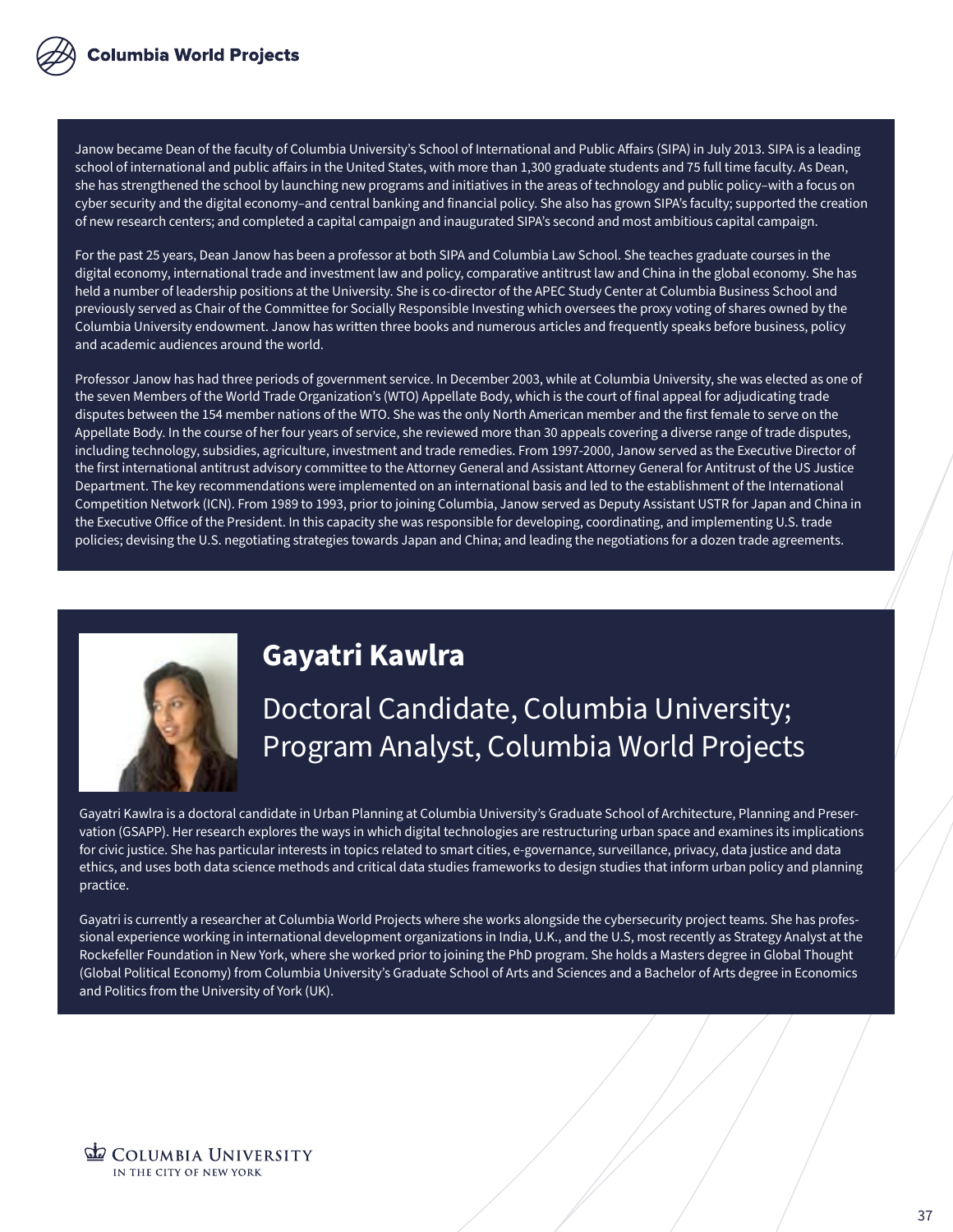

#### **Ariel Kennan**

## Director of Civic Innovation, Sidewalk Labs

Ariel Kennan is the Director of Civic Innovation at Sidewalk Labs, where she draws upon her experience in multidisciplinary design and technology to collaborate with community, government and industry partners to design service experiences, craft strategy and create and source digital tools.

Before Sidewalk, Ariel served the New York City Mayor's Office for Economic Opportunity as Director of Design and Product. In that role, she led the design and development of a portfolio of digital products and founded the nation's first municipal service design studio dedicated to making public services for low-income residents as effective and accessible as possible. Her time in government was inspired through fellowships with Code for America and the Center for Urban Pedagogy, where she discovered the potential for design in the public sector. Ariel previously designed and produced experiences for the built environment, ranging from intimate immersive media to expansive buildings. She holds a BFA in Integrated Design from Parsons School of Design. Originally from Arizona, she lives in Brooklyn with her husband. She loves riding bikes and cooking delicious meals.



#### **Eric Klinenberg**

Helen Gould Shepard Professor of Social Science and Director of the Institute for Public Knowledge, New York University

Eric Klinenberg is Helen Gould Shepard Professor of Social Science and Director of the Institute for Public Knowledge at New York University. He is the author of Palaces for the People: How Social Infrastructure Can Help Fight Inequality, Polarization, and the Decline of [Civic Life](https://www.penguinrandomhouse.com/books/557044/palaces-for-the-people-by-eric-klinenberg/) (Crown, 2018), [Going Solo: The Extraordinary Rise and Surprising Appeal of Living Alone](https://www.penguinrandomhouse.com/books/305485/going-solo-by-eric-klinenberg/) (The Penguin Press, 2012), [Fighting for](https://us.macmillan.com/books/9781429923606)  [Air: The Battle to Control America's Media](https://us.macmillan.com/books/9781429923606) (Metropolitan Books, 2007), and [Heat Wave: A Social Autopsy of Disaster in Chicago](https://press.uchicago.edu/ucp/books/book/chicago/H/bo20809880.html) (University of Chicago Press, 2002), as well as the editor of [Cultural Production in a Digital Age](https://journals.sagepub.com/doi/abs/10.1177/0002716204270420?journalCode=anna), co- editor of [Antidemocracy in America](http://cup.columbia.edu/book/antidemocracy-in-america/9780231190114) (Columbia University Press, 2019), and co-author, with Aziz Ansari, of the New York Times #1 bestseller [Modern Romance](https://www.penguinrandomhouse.com/books/317123/modern-romance-by-aziz-ansari-with-eric-klinenberg/) (The Penguin Press, 2015). His scholarly work has been published in journals including the *American Sociological Review, Theory and Society*, and *Ethnography*, and he has contributed to *The New Yorker, The New York Times Magazine, Rolling Stone*, and "This American Life".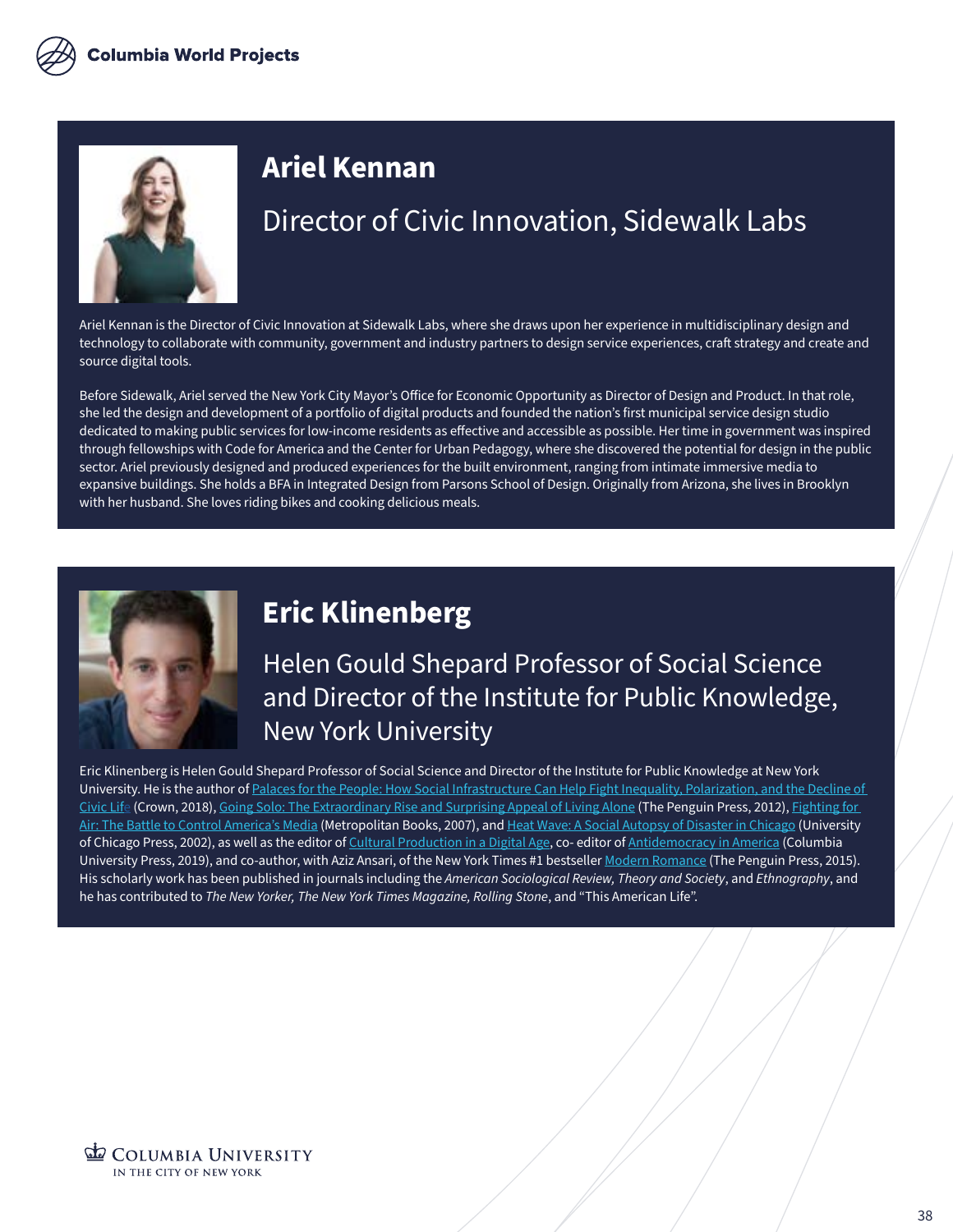

#### **Maya Kornberg**

#### Researcher, InterParliamentary Union

Maya Kornberg's professional focus is legislative politics. Currently, she is designing research for the IPU and UNDP for a report on public engagement in the work of parliament. She also consults for the non-profit Public Agenda, assisting in their projects on governmental response and public engagement in the era of Covid-19. Previously, she was a postdoctoral fellow at NYU's Govlab, working on the use of digital technologies in public sector decision making. She holds a PhD in politics from Oxford, where her doctoral research focused on legislative committees as a tool for parliamentary specialization.



#### **Miguel Lago**

#### Co-founder and President-director, Nossas; Lecturer of International and Public Affairs, Columbia University

Miguel Lago is the co-founder and president-director of Nossas. Nossas is a non-profit, non-partisan organization that works as a system of civic mobilization infrastructures and a laboratory for activism and civic engagement. Nossas was born out of Meu Rio, a city-focused activist group that uses technology to make it easier for citizens of Rio de Janeiro to pressure their local government and keep it accountable. Meu Rio is today one of the largest civic engagement groups in the country, with over 300.000 registered members.

Miguel developed and teaches the course Social Innovation, Technology and Public Policy in the Global South at Columbia University's School of International and Public Affairs (SIPA). He is also a lecturer at Sciences Po Paris, where he teaches a class on technology and democracy. His research interests include public policy, technology, participatory politics and citizen-led city development. Miguel holds a bachelor degree in Political Science and a Master's degree in Public Administration, both from Sciences Po Paris.

#### **Thomas Landrain**

Co-founder and President, Just One Giant Lab

**L** COLUMBIA UNIVERSITY IN THE CITY OF NEW YORK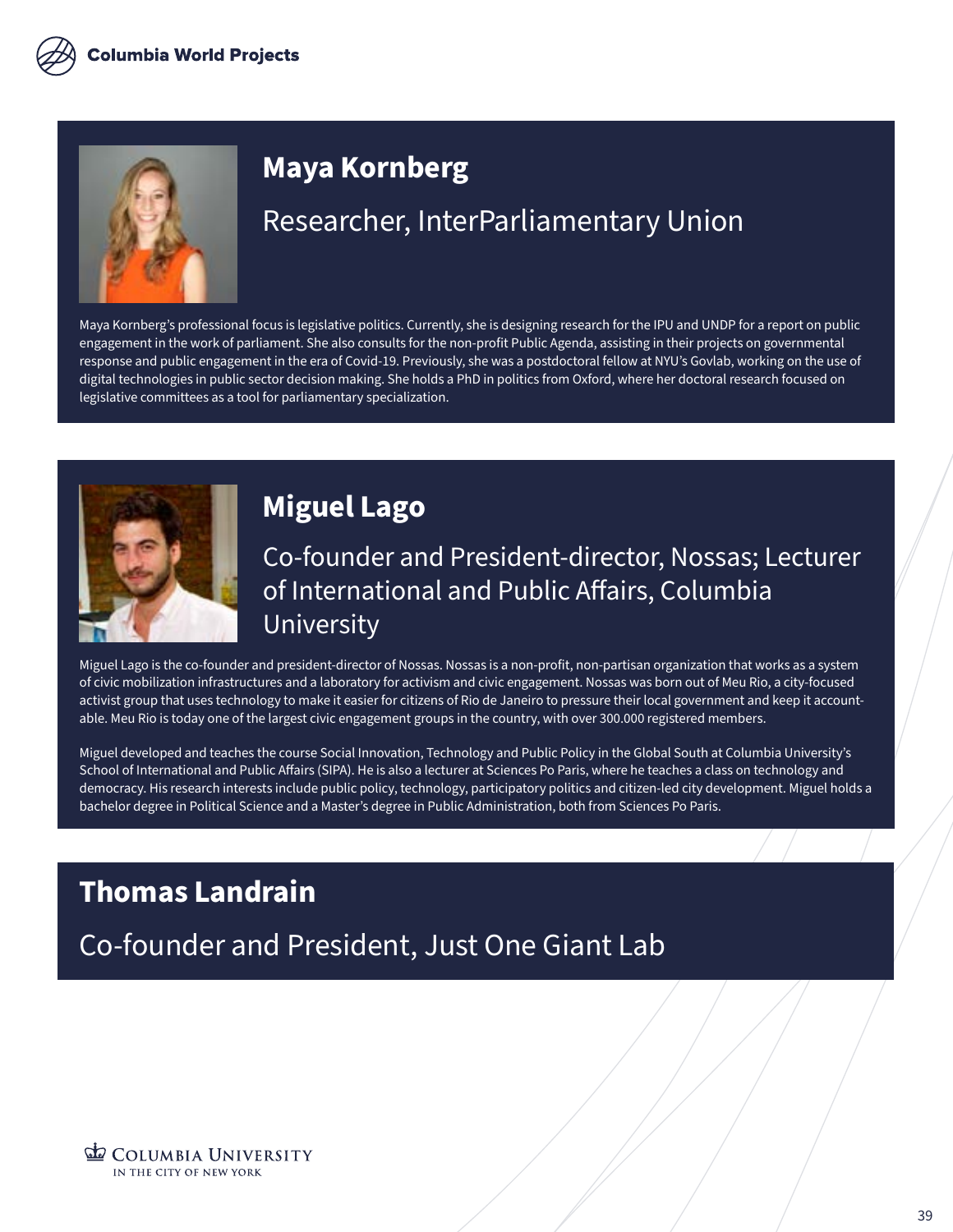

#### **Panthea Lee**

#### Executive Director, Reboot

Panthea Lee is the co-founder and Executive Director of Reboot. She is passionate about facilitating unlikely but effective collaborations between communities, activists, movements, and institutions to tackle structural inequity—and working with cultural institutions to build momentum for courageous change.

Panthea is a pioneer in designing and guiding multi-stakeholder processes to address complex social challenges, with experience doing so in 30+ countries, with partners including UNDP, World Bank, Open Government Partnership, CIVICUS, Luminate, Ford Foundation, and MacArthur Foundation, and governments at the national, state and local levels. Her practice blends her backgrounds as an ethnographer, organizer, designer and facilitator. The global co-design processes she's led have resulted in the launch of bold new efforts to protect human rights defenders, tackle public sector corruption, strengthen participatory democracy, advance equity in the open knowledge movement, reform leading international agencies and drive innovation in independent media. She frequently speaks and writes on practices for social transformation, and is the lead author of "Implementing Innovation: A User's Manual for Open Government Programs."

Her contributions to the field of social design have been recognized by Fast Company, Core77 and others. Her work has been featured by Al Jazeera, Aspen Institute, The Atlantic, New York Times, MIT Innovations Journal and the Stanford Social Innovation Review. She has served on the faculty of PopTech Social Innovation and Singularity University, and has lectured at Columbia, Harvard and New York Universities. Panthea mentors several social entrepreneurs; advises the OECD Network on Innovation Citizen Participation and Greenpeace; and serves on the boards of AIGA Design for Democracy, Development Gateway and People Powered: The Global Hub for Participatory Democracy.



#### **Bruce Lincoln**

#### Co-Founder, Silicon Harlem

Bruce Lincoln is the Co-Founder of Silicon Harlem. The mission of Silicon Harlem is to transform Harlem and Upper Manhattan into a technology and innovation hub and to then use this model as a means to stimulate sustainable technology-driven socio-economic advancement in other urban centers.

Bruce is a Senior Fellow at the Columbia Institute for Tele-Information at the Graduate School of Business and from May 2008 until June 2011, he was the Entrepreneur-in-Residence at the Center for Technology, Innovation and Community Engagement (CTICE), Fu Foundation School of Engineering and Applied Science.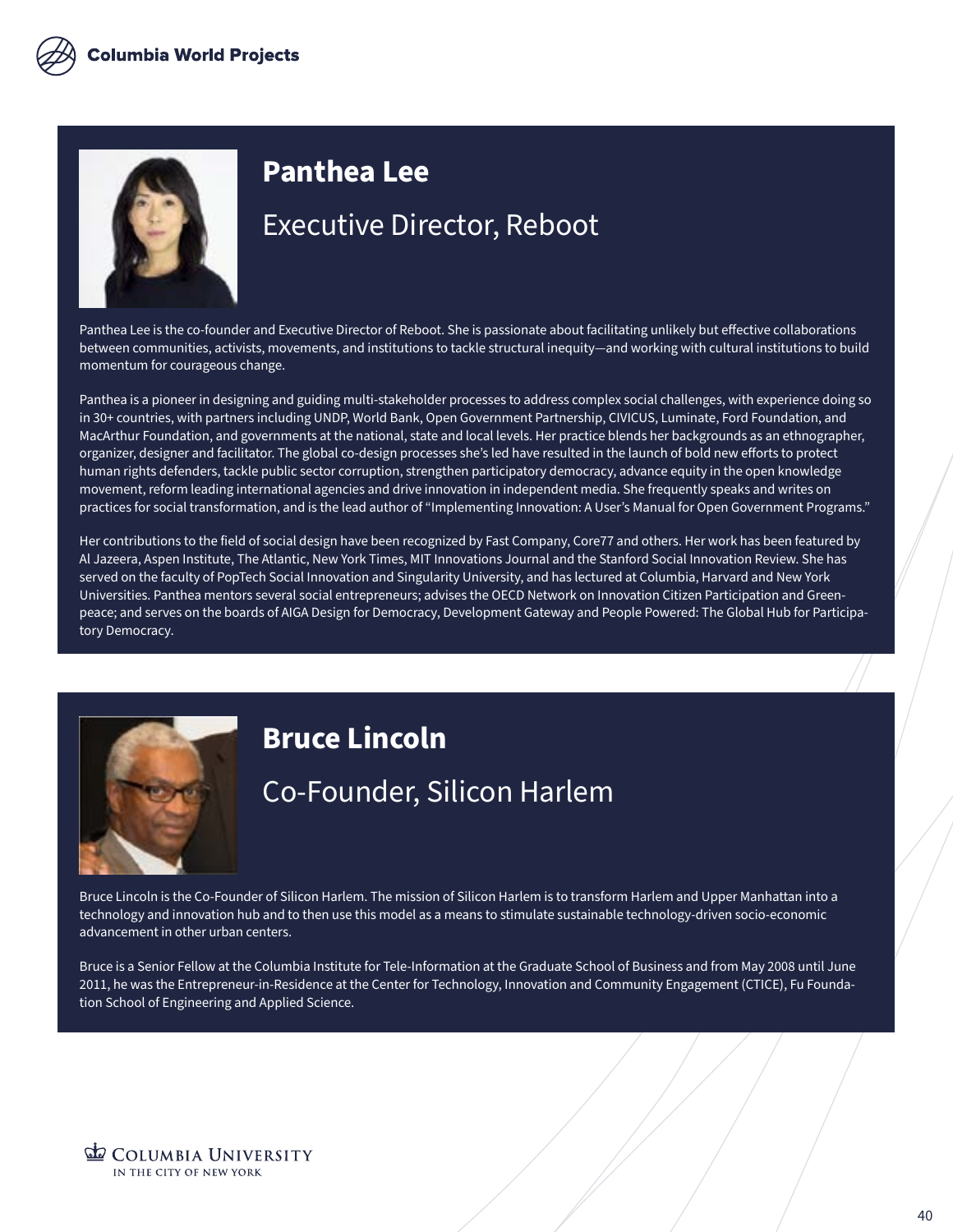

#### **Pier Luca Marzo**

#### Researcher and Sociology Teacher, Università di Messina

Pier Luca Marzo is an Assistant Professor of Sociology in the Department of Cognitive Science, Psychology, Education and Cultural Studies of the University of Messina. He holds a PhD degree in Analysis and Theory of Social Change from the University of Messina. His research interests include science and technology studies, social morphology, post-humanism and social imaginaries. He has participated in various seminars, conferences and congresses in Italy and abroad, and has published two books, three edited books and several articles.

Marzo is a Board Member of the Centro di Ricerca Internazionale Immaginari degli Universi teatrali e degli immaginari sociali of University of Messina, of the Italian Association of Sociology AIS – Immaginario and the PhD course in Global Culture, Digital Society, Diversity Inclusion and Social Innovation for Development at the University of Reggio Calabria. He is the Director of the editorial series *Im@goBooks* and Associate Director of The Centre for Philosophy and Every Day Life in the Department of Arts and Humanities at Nottingham Trent University.



#### **Maggie Ollove**

## Service Designer + Civic Researcher, Center for Civic Design

Maggie designs innovative services with a human-centered approach. Whether she is designing a training program for farmers in Uganda or solving the challenge of child care for low-income families, she brings her skills in design-led research, workshop facilitation, and prototyping to find innovative solutions to social challenges. Before joining the Center, she worked on projects for Tipping Point, Earth Day Network, World Bank, Concern Worldwide, and Memorial Sloan Kettering to make the world a better place. Most recently, she co-founded the Gma Village, a service that connects low-income parents who need child care support with a group of loving grandmas to care for their children. She and her collaborators received the Sylvia Harris Citizen Design Award for this project. She holds an MFA from the Transdisciplinary Design program at Parsons The New School for Design and a BA in social history and photography from Oberlin College.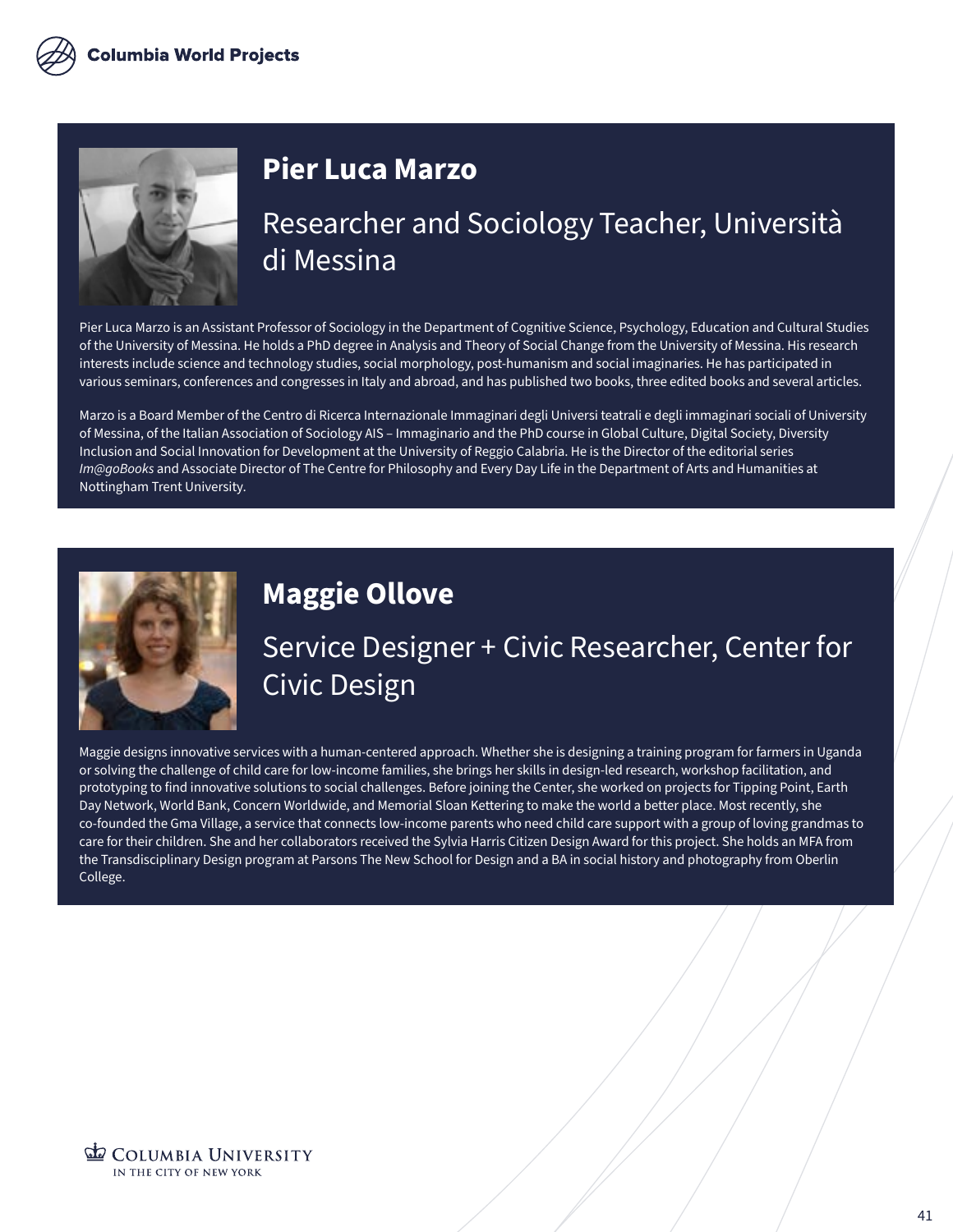

# **Kathryn Ott Lovell**

### Commissioner, Philadelphia Parks & Recreation

Kathryn Ott Lovell was appointed commissioner of Philadelphia Parks & Recreation by Mayor Jim Kenney in January 2016. In this position, Kathryn oversees 700 full-time employees, more than 2,700 part-time and seasonal employees, over 10,200 acres of land, 500 buildings, 166 miles of trail, 250 playgrounds, and thousands of programs and events throughout Philadelphia's parks and recreation system. In 2017, Kathryn commissioned the first strategic plan for Philadelphia Parks & Recreation. The plan, Our Path to 2020, established a renewed vision for the department and set in motion a powerful trajectory toward an equitable and exceptional parks and recreation system that connects people to each other, to enriching experiences, and to the natural world. The plan emphasizes citizen-centric service; high quality, relevant, and accessible programs; and a commitment to well-maintained assets. Kathryn has presented widely on topics ranging from urban forestry, to climate change, to why parks are crucial to our future. Notable speaking and panel appearances include the South by Southwest Conference (SXSW), National Recreation and Park Association (NRPA) Conference, the City Parks Alliance's Greater & Greener Conference, and the One Water Summit. In 2018, Kathryn served as the 2018 NRPA Robert W. Crawford Lecturer. Currently, Kathryn serves on the Board of Directors for the Please Touch Museum, Schuylkill River Development Corporation, Parkway Council, Free Library of Philadelphia, and the Philadelphia Sports Congress.



#### **David Park**

#### Dean of Strategic Initiatives, Arts & Sciences, Columbia University; Member, Committee on Global Thought; Faculty Director, MA in Global Thought

David K. Park is Dean of Strategic Initiatives for the Faculty of the Arts and Sciences at Columbia University. Dr. Park is a member of Columbia University's Institute for Data Sciences and Engineering New Media Center, Director of Special Projects at the Applied Statistics Center and Fellow at the Center for the Management of Systemic Risk at Columbia University. Dr. Park is also a founding member of Columbia University's Digital Storytelling Lab. Dr. Park has co-founded several New York-based technology companies. Dr. Park is currently exploring the historical arc of universities, limitations and possibilities of "big data", how failure and vulnerability are the foundations of innovation and creativity across organizations as well as the electoral origins of congressional polarization. Dr. Park is also working on several manuscripts including, "The Twentieth Century Sectional Reversal: How did the Republican States Switch to the Democrats and Vice Versa?" and "Is History Repeating Itself? Comparing 1875 to 1928 and 1971 to 2008".

Dr. Park received his B.S. in Aerospace Engineering from the University of Maryland and his Ph.D. in political science at Columbia where he focused on historical comparative institutional analyses of societal change. He was an Assistant Professor of Political Science and Applied Statistics at Washington University, Assistant Professor at George Washington University, Visiting Professor at Columbia University and Visiting Scholar at the Russell Sage Foundation. He has written numerous articles and co-authored Red State Blue State Rich State Poor [State: Why American Vote the Way They Do](https://press.princeton.edu/books/paperback/9780691143934/red-state-blue-state-rich-state-poor-state) (Princeton University Press, 2008).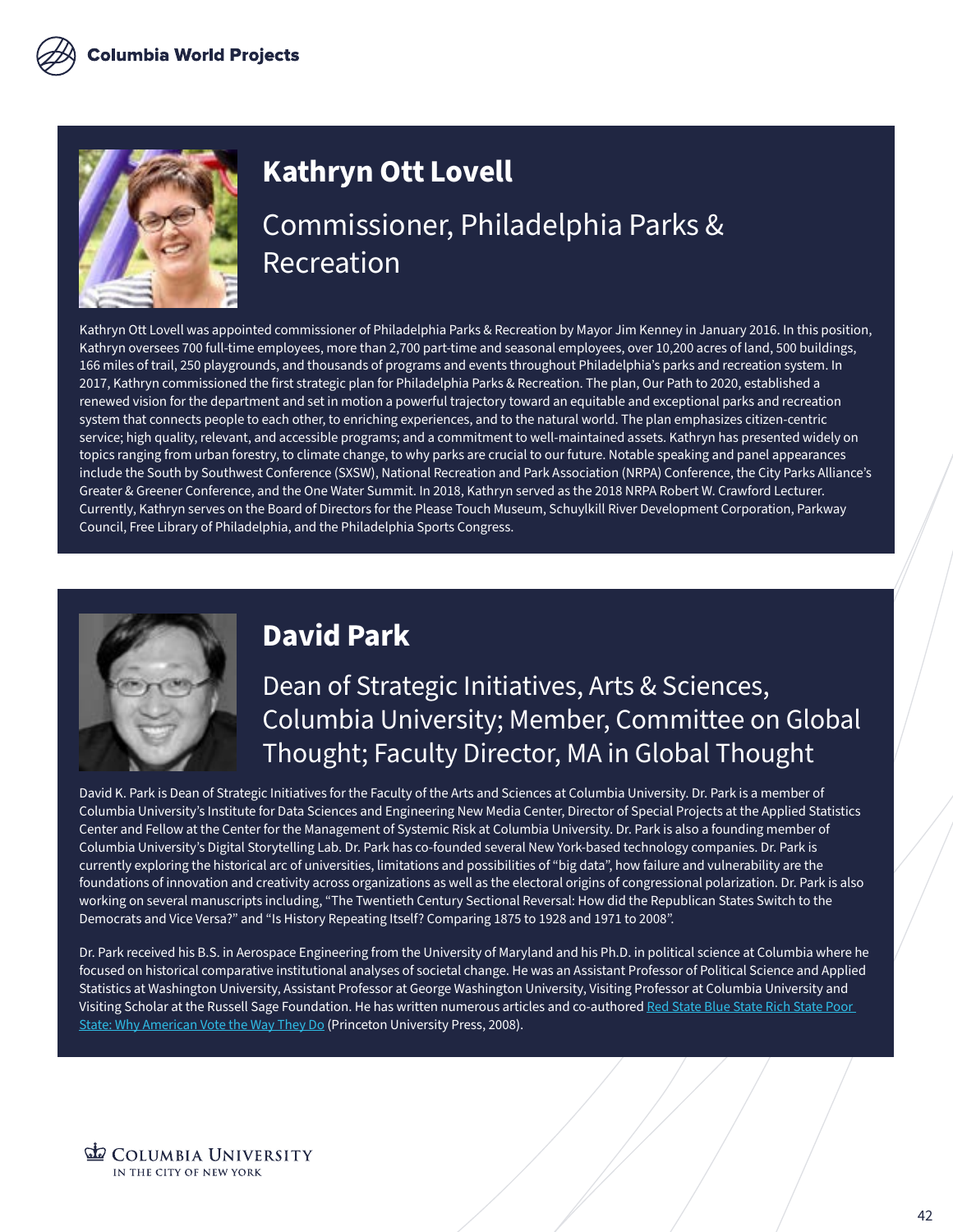

#### **Desmond U. Patton**

#### Associate Professor of Social Work, Columbia University; Director, SAFE lab at Columbia University

Associate Professor Desmond Upton Patton is a Public Interest Technologist who uses qualitative and computational data collection methods to examine the relationship between youth and gang violence and social media; how and why violence, grief, and identity are expressed on social media; and the real world impact these expressions have on wellbeing for low-income youth of color. Dr. Patton is the founding Director of the SAFE lab, a member of the Data Science Institute, a faculty affiliate of the Social Intervention Group (SIG) and holds a courtesy appointment in the department of Sociology. He is the recipient of the 2018 Deborah K. Padgett Early Career Achievement Award from the Society for Social Work Research (SSWR), and was named a 2017- 2018 Fellow at Harvard's Berkman Klein Center for Internet and Society.

Dr. Patton studies the ways in which gang-involved youth conceptualize threats on social media, and the extent to which social media shapes and facilitates youth and gang violence. In partnership with the Data Science Institute, he is developing an online tool for detecting aggression in social media posts. Dr. Patton's research on "internet banging" has been featured in the *New York Times, Chicago Tribune, USA Today, NPR, Boston Magazine, ABC News*, and *Vice*. It was cited in an Amici Curae Brief submitted to the United States Supreme Court in Elonis v. United States, which examined the interpretation of threats on social media.



#### **Tiago C. Peixoto**

Senior Public Sector Specialist, The World Bank Group

Tiago C. Peixoto is a Senior Governance Specialist at The World Bank Group. Since joining the World Bank in 2010, Tiago has been working with governments to develop digital solutions for better public policies and services. Prior to joining the World Bank, he managed projects and consulted for a number of organizations, such as the European Commission, OECD, United Nations, Bertelsmann Foundation and the Brazilian and UK governments. Tiago has been honored by TechCrunch as one of the [20 Most Innovative People in Democracy,](https://techcrunch.com/2012/11/03/the-20-most-innovative-people-in-democracy-2012/?guccounter=1&guce_referrer=aHR0cHM6Ly93d3cuZ29vZ2xlLmNvbS8&guce_referrer_sig=AQAAAM-sqfAJmNbb_cRB0yUMSdviVh9_xgdtRzVeg5WNKbk8-ASe8qbjJPiTWpVGLTZuhS5zoj8usiTVInVlouPJvlE3BYEE-jEuROJnhjnEneGM0B6iHCMI2mIfw9UGqbfoFSlrE8zoMId68loTP6PFMspO7GS3zzU4RUO3sH8c75wD) and by Apolitical as one of the [100 Most Influential People in Digital Government.](https://apolitical.co/lists/digital-government-world100/) His work has been featured in both mainstream and specialized media, such as *The Economist, The Wall Street Journal, The Washington Post, Nature, New Scientist, Quartz, Vox* and *Mashable*. Tiago has published in *The British Journal of Political Science, UCLA Law Review, Journal of Information Technology and Politics*, and *European Journal of eParticipation*, among others. In 2017 he and his co-authors received the Louis Brownlow Award (American Society of Public Administration) for the best article of the year written by a practitioner. Tiago holds a PhD and a Masters in Political Science from the European University Institute, as well as a Masters in Organized Collective Action from Sciences-Po Paris.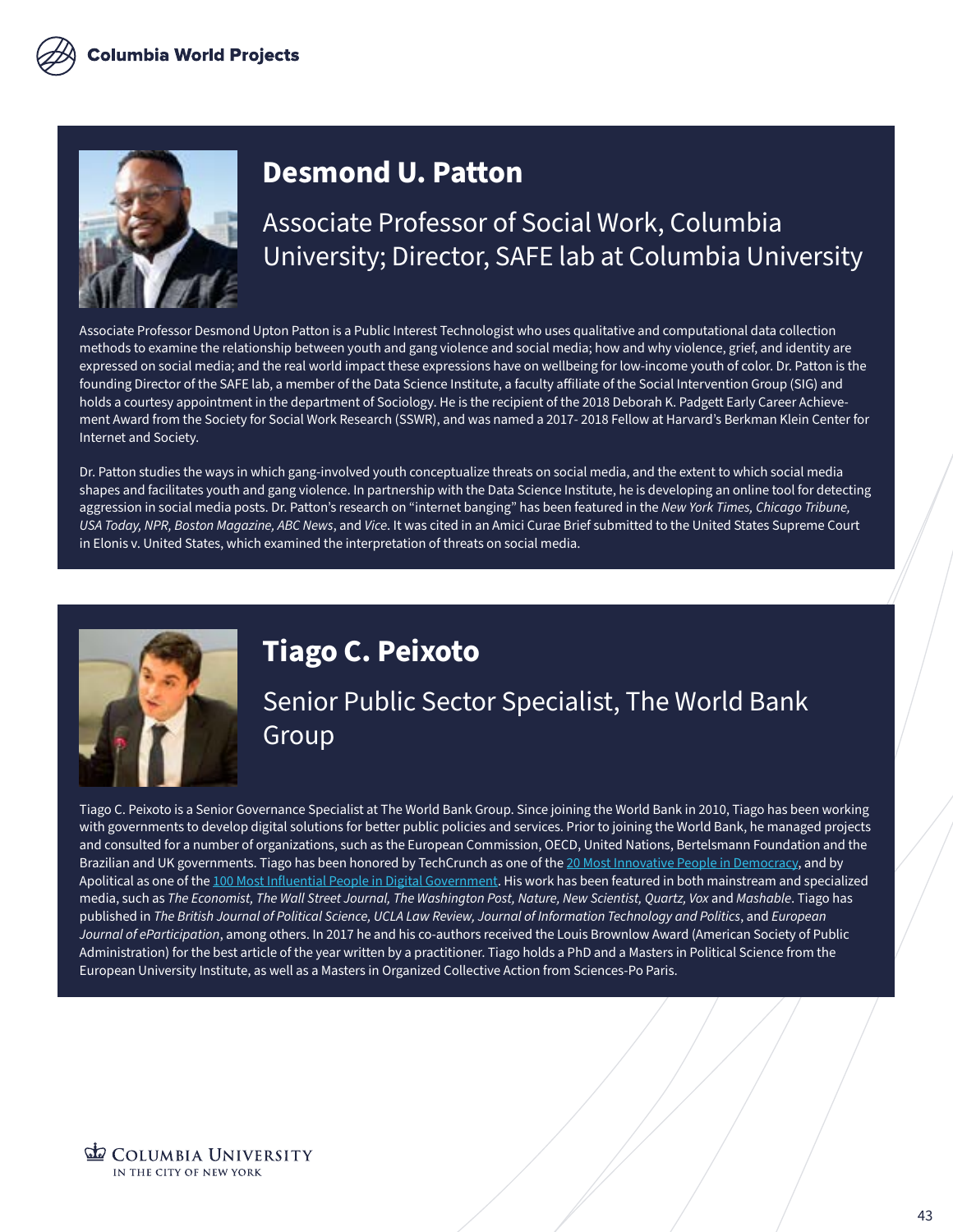

#### **Clémence Pène**

#### Innovation officer, DITP (French government)

Clémence Pène is a former advisor to the Mayor of Paris, in charge of her digital strategy and open government. As a PhD candidate researching campaigns and activism in France and in the United States, she started to build an international network in the field of civic innovation and digital advocacy. She has been awarded with a Fulbright Fellowship and two Google fellowships for young innovators.

 Pursuing her passion for urban and civic tech, she spent two years at C40 Cities, a network of 96 megacities tackling Climate Change, as the Head of Digital and Citizen Engagement. Clémence is now part of the French Government Innovation team at DITP (Public Transformation Direction) where she is in charge of communities, knowledge, experimentation and anticipation. Her current projects include the French Government Public Innovation Lab, Post-Covid Government Resilience with OECD and 27e Region, Anticipatory Design for Crisis.



#### **Eve Plenel**

#### Executive Director, Vers Paris sans sida

Eve Plenel's commitment to the fight against HIV, social and racial exclusion started in the activist group Act Up-Paris in the early 2000s. After graduating in political science and urban sociology in 2004, she joined the City of Paris cultural affairs division to open the "104", a 40'000 sqm art center in Paris' most deprived neighborhood. She was in charge of community-organizing to create a space that could be shared by families, multicultural youth, migrant workers as well as avant-garde artists. Ten years later, the '104' cultural center is still cited as an example of successful social mix.

 In 2010, Eve Plenel returned to her initial engagement to improve access to healthcare for migrants and detainees. She ran two Paris-based NGOs which develop services for people living with or affected by HIV (testing facilities, outreach health promotion, medical, social and psychological support, including housing, occupational integration, legal support, and quality of life programs).

 In 2016 she joined the City of Paris again as Project Manager of the Fast Track Cities Initiative to end HIV transmission and HIV-related stigma. She is now the Executive Director of the non-profit organization leading the Paris metropolitan response to end the HIV epidemic, improve health service delivery and foster community empowerment in deprived neighborhoods and key affected populations. Working as a public-private laboratory for innovative public health and social inclusion policies, it aims at reducing social, territorial and racial health inequities, and making Paris a safer place for people living with or most affected by HIV.

 Eve works with grassroot activist organizations led by people living with HIV, men who have sex with men, transgender women, sex workers, African diaspora leaders. Her goal is to create the conditions for sustainable community-led solutions, by using the AIDS response as a social game-changer and an innovation enhancer.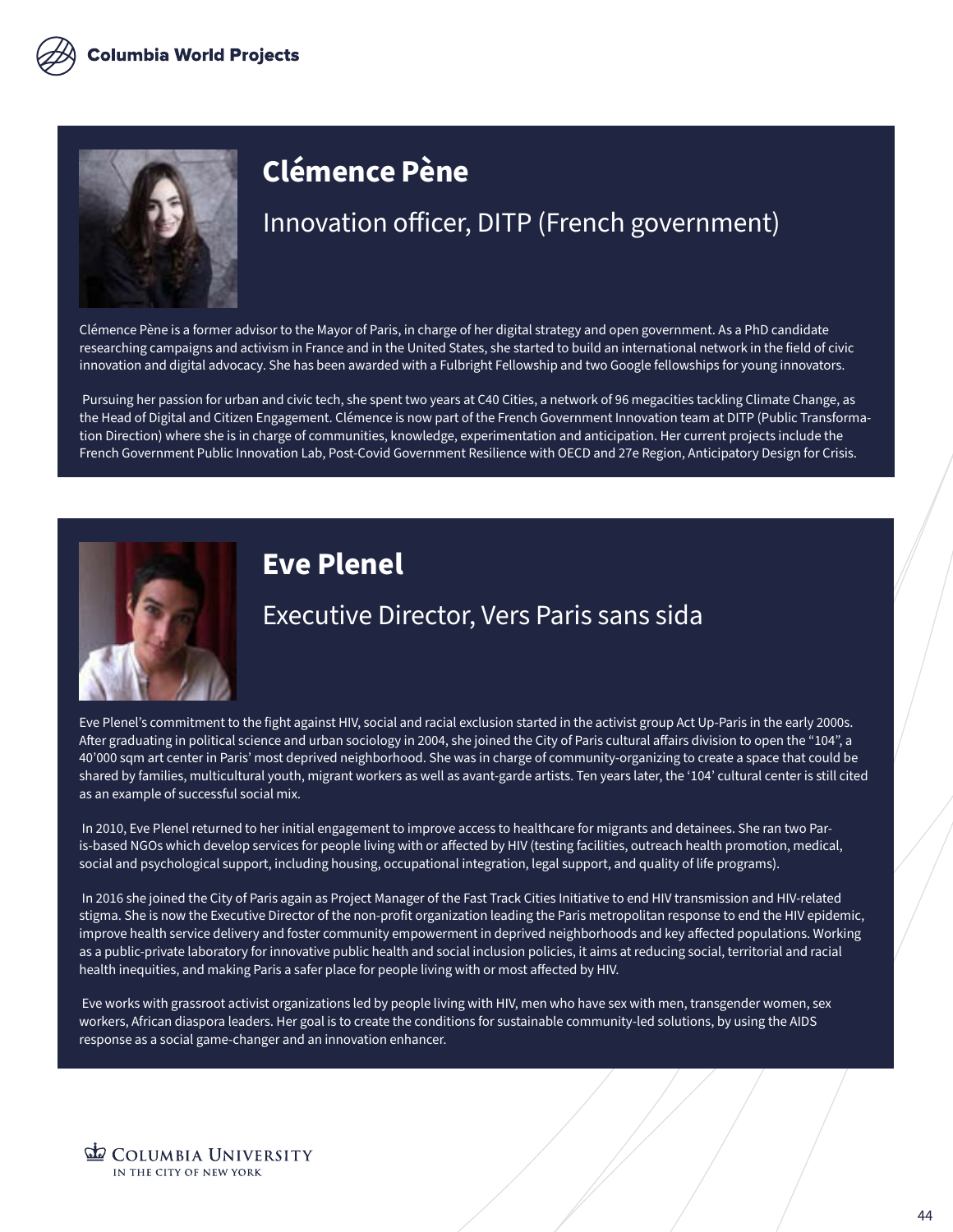

#### **Whitney Quesenbery**

#### Managing Director, Center for Civic Design

As the Managing Director for the Center for Civic Design, Whitney is passionate about improving the voter experience. Sixteen years after her appointment to the EAC's federal advisory committee, writing national voting system guidelines, she is still grappling with the opportunities to approach democracy as a design problem. She is proud of the Center's work to introduce best practices for election design across the country through the Field Guides To Ensuring Voter Intent. Whitney's work on projects from modernizing voter registration to designing usable vote-by-mail envelopes, makes it easier for people across the country to vote. From marking the ballot to auditing the vote, we can make elections usable, accessible and secure for voters, election workers, and officials.



#### **Jason Rhody**

Program Director of the Digital Culture program, Social Data Initiative, the MediaWell project, and the Media & Democracy program, Social Science Research Council

Jason Rhody directs the Digital Culture program, Social Data Initiative, the MediaWell project, and the Media & Democracy program at the Social Science Research Council (SSRC). Previously, he served as senior program officer at the National Endowment for the Humanities (NEH), where he helped create the Office of Digital Humanities (ODH). In that role, he developed and managed multiple grant programs that enabled scholars, librarians, and archivists to harness emerging technologies to advance research, encourage scholarly inquiry of digital culture, and foster collaboration across international and disciplinary boundaries. He created and directed joint grant programs with Jisc in the UK and the Deutsche Forschungsgemeinschaft (DFG) in Germany, and contributed to collaborations with the Research Councils UK, FAPESP in Brazil, the National Science Foundation (NSF), the National Endowment for the Arts (NEA), the Institute of Museum and Library Services (IMLS), and the Department of Energy (DOE). He received his PhD in English from the University of Maryland where, prior to joining NEH in 2003, he managed and advised digital humanities projects at the Maryland Institute for Technology in the Humanities (MITH) and taught courses in literature and digital media.

**COLUMBIA UNIVERSITY** IN THE CITY OF NEW YORK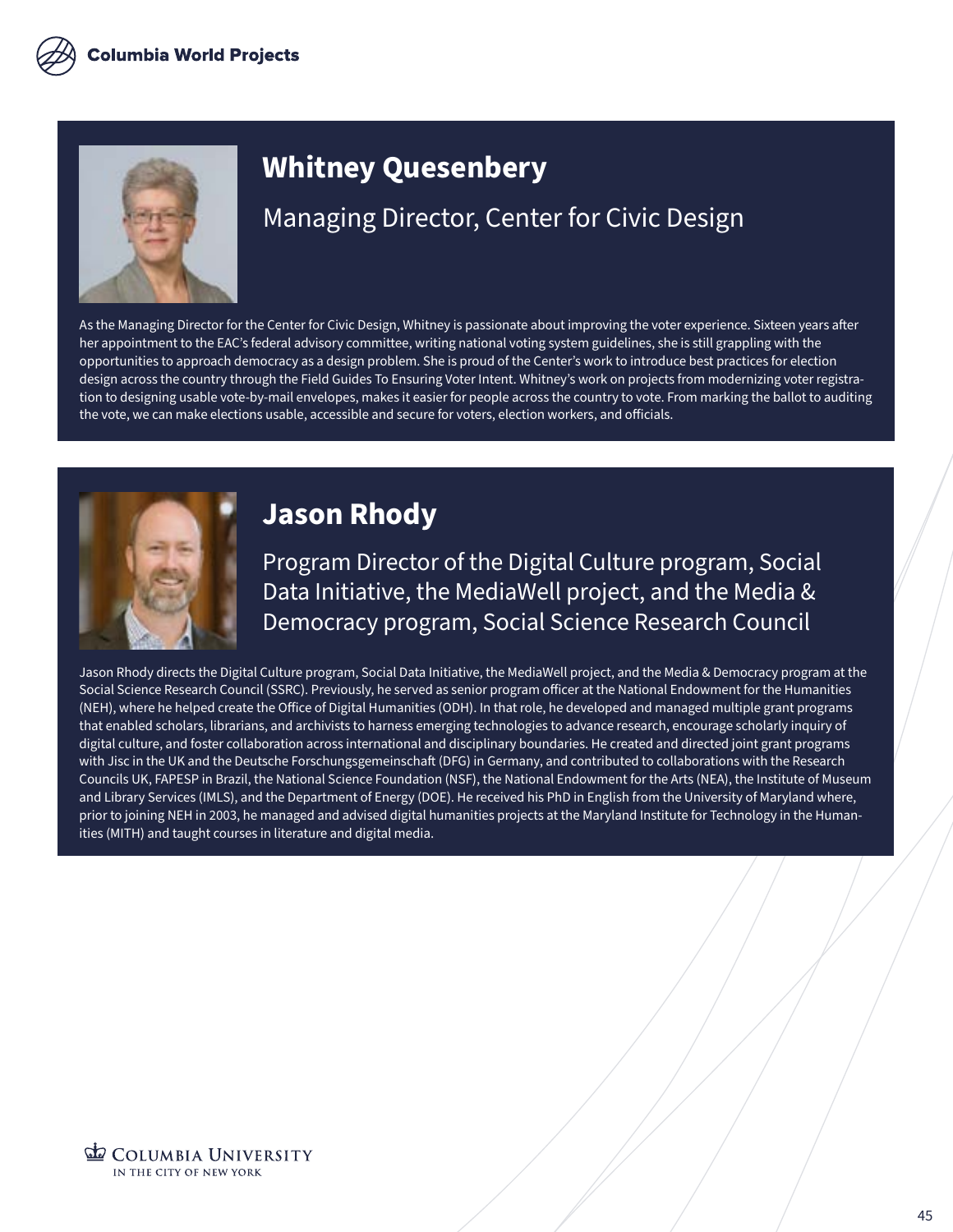

# **Oscar J. Romero Jr.**

### Program Director, The NYC Mayor's Office of the Chief Technology Officer

Oscar Romero leads the inclusive innovation efforts of the NYC Mayor's Office of the Chief Technology Officer (MOCTO). His work focuses on Digital Equity, Participatory Development and Smart City Public Policy. Before joining MOCTO, Oscar worked for The New School's Digital Equity Laboratory where he researched how broadband access and privacy protection policies affect vulnerable populations across New York City. Oscar has worked on international cooperation for universities and international development organizations. He has designed experiential learning initiatives for large student communities (+100,000) in the US and Latin America. Oscar holds a M.A. in International Affairs from The New School and a B.S. in International Studies from the University of Guadalajara. He is an active member of the Research Network on Autonomous Integration in Latin America and the Caribbean (REDIALC). Currently he is researching how to leverage innovation to challenge inequality, and is interested in collaborating with development organizations to promote dialogue and research on digital equity, cyber-geopolitics, tech public policy and international cooperation.



## **Hollie Russon Gilman**

#### Fellow, Columbia World Projects; Fellow and Adjunct Associate Research Scholar in Technology and Policy, Columbia University

Hollie Russon Gilman is a Fellow at Columbia World Projects and Adjunct Associate Research Scholar in Technology and Policy at SIPA where she teaches "Technology and the Future of Public Policy and Governance." She is a Fellow at New America. Her first book is Democracy Reinvented: Participatory Budgeting and Civic Innovation and America as part of the Harvard Kennedy School's series on governance innovation in the 21st century. Her recent book with Sabeel Rahman is *Civic Power: Rebuilding American Democracy in an Era of Crisis* (2019). Her first book is *Democracy Reinvented: Participatory Budgeting in America* (2016).

She served in the Obama White House as the Open Government and Innovation Advisor in the Office of Science and Technology Policy and worked as a field organizer in New Hampshire. Gilman was a founding researcher and organizer for the Transparency and Accountability Initiative and Harvard's Gettysburg Project to revitalize 21st century civic engagement. She has worked as an advisor, researcher, and consultant to numerous nonprofits and foundations including the Case Foundation, Center for Global Development, Gates Foundation, Knight Foundation, and the World Bank.

She holds a PhD and MA from the Department of Government at Harvard University and AB from the University of Chicago with highest honors in Political Science. She has published in numerous academic journals including in 2017 serving as the symposium editor on civic engagement and civic tech for PS: Political Science & Politics. She has several popular audience publications including the *Boston Globe, Foreign Affairs, Slate, Stanford Social Innovation Review, The Washington Post* and *Vox*. Gilman is a recipient of numerous awards, including: AAAS Big Data and Analytics Fellowship, Fulbright Scholarship, Environmental Working Group's Excellence for Technology and Innovation, the Center for the American Presidency and Congress Presidential Fellowship and Harvard Kennedy School's Democracy Fellow program at the Ash Center for Democratic Governance and Innovation.

**COLUMBIA UNIVERSITY** IN THE CITY OF NEW YORK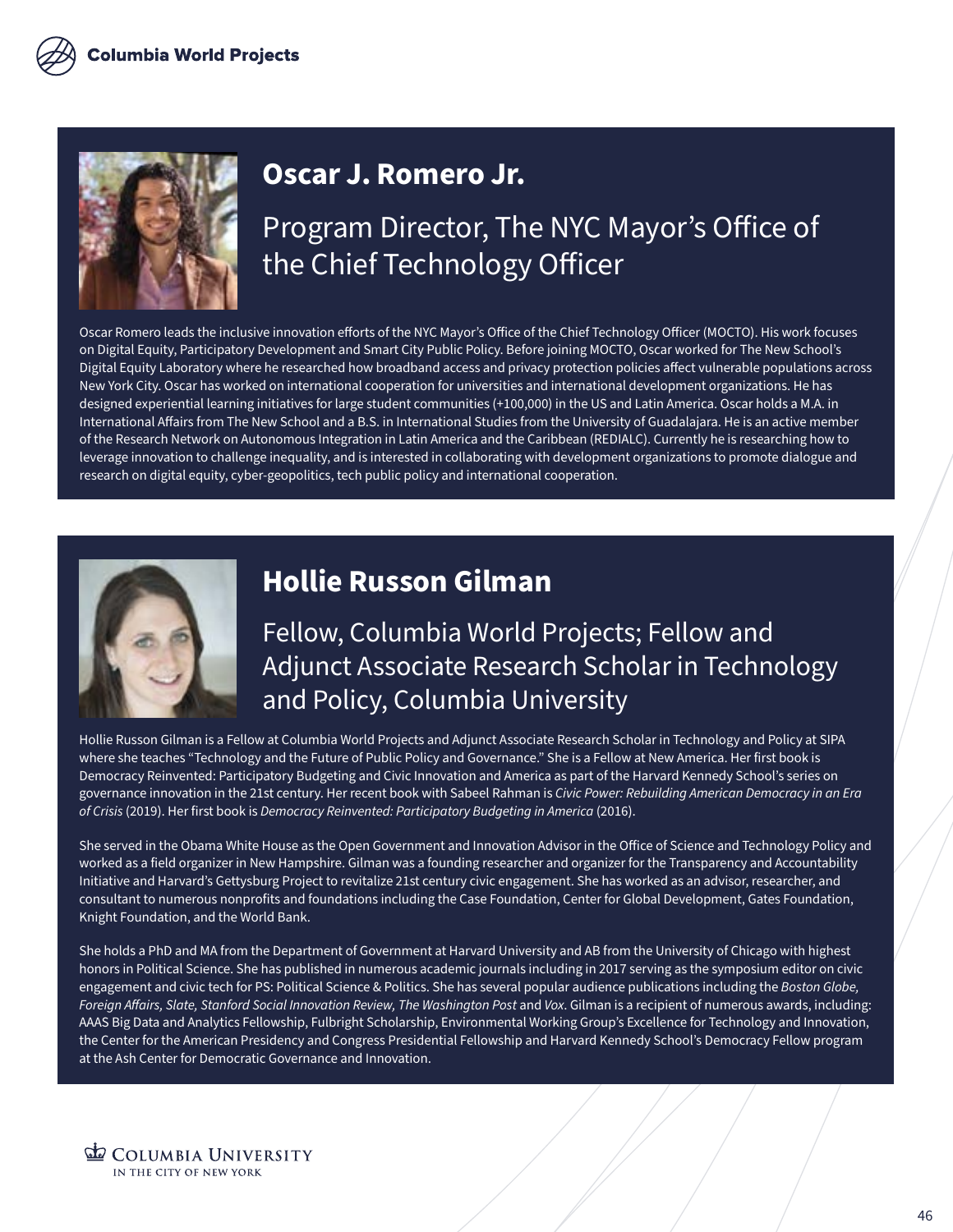

# **Neelam Sakaria** Chief of Staff, New\_ Public

Neelam Sakaria is Chief of Staff at New\_ Public, an initiative dedicated to moving beyond the necessary critiques of our current online spaces and to encourage thinking like digital urban planners about the spaces we want to inhabit in the future. At New\_ Public, she manages strategy and operation underpinning the team's research, community building, and creative projects. Prior to joining the team, she supported early-stage social entrepreneurs at Echoing Green working on the challenges in racial equity and the climate crisis and working in support of a more inclusive entrepreneurial ecosystem. Neelam is a graduate of NYU's Global Liberal Studies program, where she concentrated on politics, human rights, and international development, as well as Middle Eastern and Islamic Studies. After a year spent in Israel and the Occupied Palestinian Territories, she wrote her undergraduate thesis to better understand the critical political and urban sociological processes that influenced the experience of physical space, specifically within cities at the center of territorial conflict.



#### **Sarah Sayeed**

## Chair and Executive Director of the Civic Engagement Commission

Dr. Sarah Sayeed, Chair and Executive Director of the Civic Engagement Commission, is a Bronx resident and has been dedicated to building an inclusive public square for almost two decades. In 2015, Sayeed was appointed by Mayor de Blasio to serve as a Senior Advisor in the Mayor's Community Affairs Unit, to expand outreach to Muslim communities across the five boroughs. Prior to attaining this position, Sayeed was a trailblazer in interfaith work and activism at the Interfaith Center of New York, bringing together New York's diverse grassroots religious leaders with secular and city agencies, and implementing an extended collaboration between Catholic and Muslim social service providers. Sayeed taught Communications to graduates and undergraduates at Baruch's School of Public Affairs for five years. Through her years of volunteer work with diverse Muslim organizations, including Women in Islam, Inc., she has been an avid promoter of interfaith relations and Muslim women's public engagement. Sarah holds a B.A. in Sociology and Near East Studies from Princeton University and an M.A. and Ph.D. in Communications from the Annenberg School for Communication, University of Pennsylvania. She also holds a certificate in Reconciliation Leadership through the Institute for Global Leadership and is an alumna of the American Muslim Civic Leadership Institute (AMCLI) Fellows program.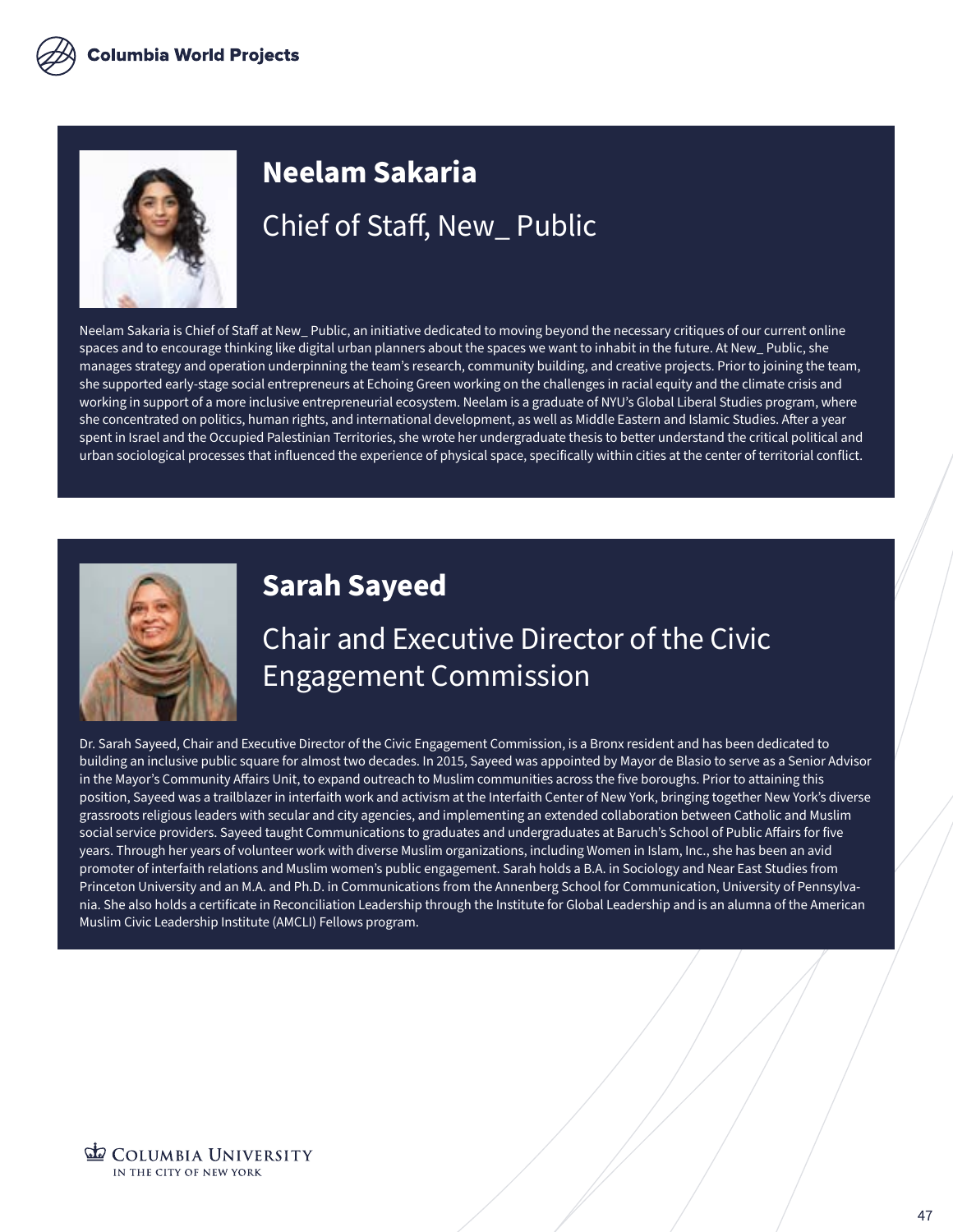

#### **Adrienne Schmoeker**

Deputy Chief Analytics Officer, City of New York; Director of Civic Engagement and Strategy, NYC Mayor's Office of Data Analytics

Adrienne Schmoeker is currently the Deputy Chief Analytics Officer for the City of New York and Director of Civic Engagement and Strategy at the NYC Mayor's Office of Data Analytics. She currently advises New York City's Chief Analytics Officer, and directly leads a team of managers, strategists and data scientists, overseeing the City's Open Data Program, internal strategic data coordination efforts and directing a portfolio of analytics projects serving various city agencies and fulfilling legal mandates. Prior to her current role, she managed the City's Open Data Program for two years, increasing the datasets on the platform by more than 30% and led Open Data Week, a citywide community engagement initiative around public data. Adrienne originally joined the City of New York via the Mayor's Office of Technology and Innovation in 2015, a new office led by the City's first Chief Technology Officer, where Adrienne led a variety of open innovation initiatives in partnership with New York City's urban tech, civic tech and startup communities. Before her time in public service, Adrienne worked at the social enterprise Catchafire and as an analyst in corporate retail. She holds a degree from the University of Chicago and is from a French-American family, brought up in St. Louis, Missouri.



#### **Jose Serrano-McClain**

#### Director, Urban Tech & Innovation, Inclusive Cities, HR&A Advisors

Jose Serrano-McClain brings expertise in urban innovation policy, community economic development, and stakeholder and community engagement to public and private sector projects.

As a leader in the firm's Inclusive Cities and Urban Tech & Innovation practices, Jose's work focuses on crafting strategies that address issues of equity and inclusion in the design of next-generation urban services and places, and support re-imagined forms of civic participation. He serves as project manager overseeing development of equitable economic development strategies for a first-of-a-kind urban innovation company, and is supporting design of stakeholder engagement strategies and research around innovative civic engagement models for OneNYC, the city's master plan of strategic initiatives focused on equity, resiliency, and sustainability.

Prior to joining HR&A, Jose was Program Director of NYCx Co-Labs for the NYC Mayor's Office of the Chief Technology Officer, where he led the creation of an urban innovation R&D program that represented an entirely new approach to 21st century city-making. A transdisciplinary practitioner, his other professional experiences include leading creative community development at the Queens Museum, co-founding two tech startups, and economic policy analysis at the Federal Reserve Bank of New York. Jose earned his Master of Fine arts from Queens College and a Bachelor of Arts in English from the University of Pennsylvania.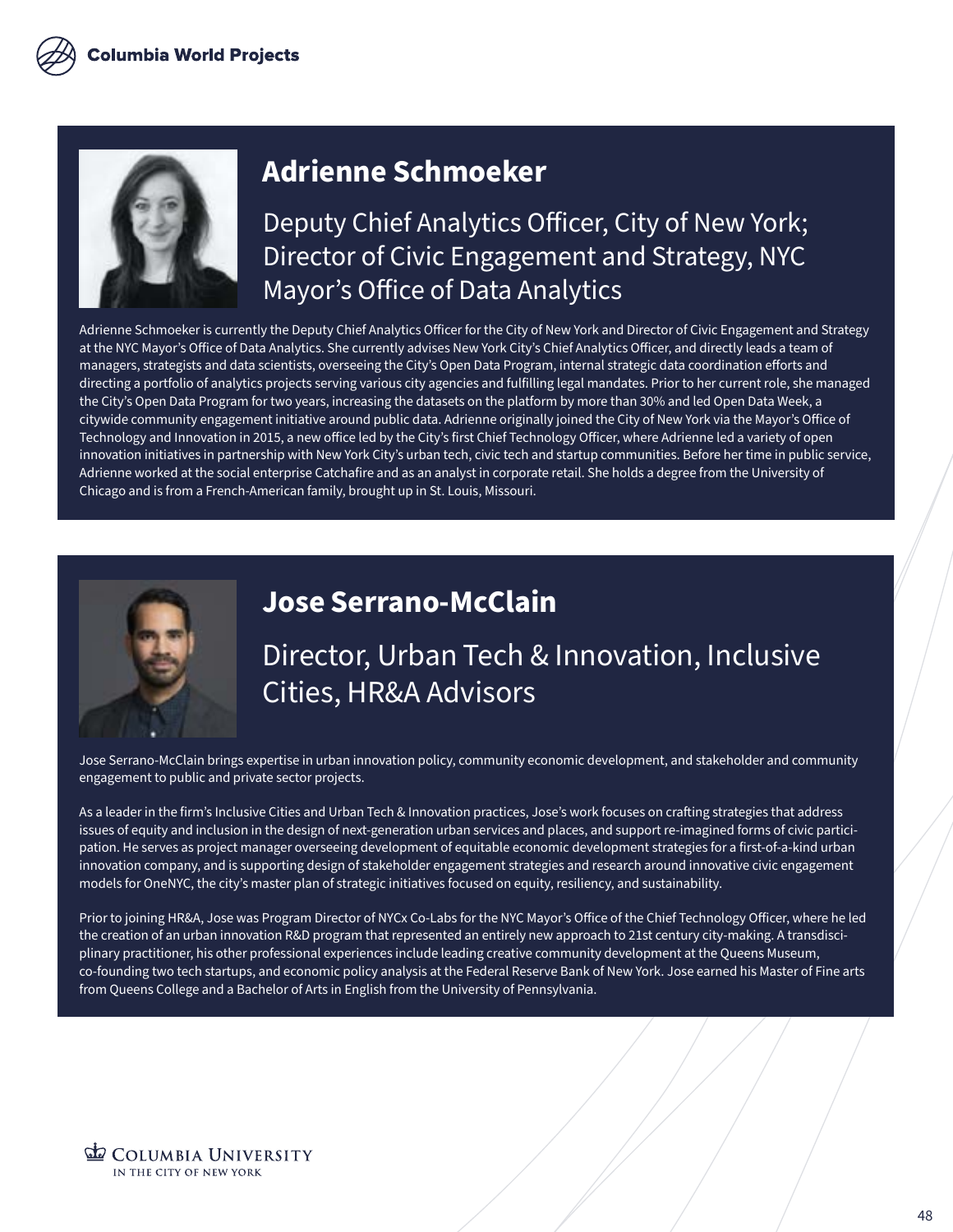

#### **Rajiv Sethi**

#### Professor of Economics, Barnard College

Rajiv Sethi is a Professor of Economics at Barnard College, Columbia University and an External Professor at the Santa Fe Institute. He is a co- author, with Brendan O'Flaherty, of [Shadows of Doubt: Stereotypes, Crime, and the Pursuit of Justice,](https://www.hup.harvard.edu/catalog.php?isbn=9780674976597) published by Harvard University Press in 2019. His primary area of research is in microeconomic theory, with applications to communication, crime, policing, and inequality.

Rajiv is currently working on the geography of lethal force. The use of deadly force by law enforcement officers in the United States is extremely high by international standards, and involves significant disparities by race and ethnicity. Both the scale and the disparities very sharply across states, cities, and law enforcement agencies. The main goal of the proposed research is to understand why such geographic variations in scale and disparities exist, and to identify effective policy remedies.

Rajiv has previously held visiting positions at Microsoft Research and the Institute for Advanced Study in Princeton, and has served on the editorial boards of several journals including the *American Economic Review* and *Economics and Philosophy*.



# **Micah Sifry** President, Civic Hall

Micah L. Sifry is co-founder and president of Civic Hall, NYC's community center for civic tech, launched in 2015. He curates the annual Personal Democracy Forum, and also is the editor of Civicist, Civic Hall's news site. From 2006-16 he was a senior adviser to the Sunlight Foundation, which he helped found, and currently serves on the boards of Consumer Reports and the Public Laboratory for Open Technology and Science. He is the author or editor of nine books, most recently [Civic Tech in the Global South](https://openknowledge.worldbank.org/handle/10986/27947) (co-edited with Tiago Peixoto) (World Bank, 2017); [A Lever and a Place to Stand: How Civic Tech Can Move the World](https://civichall.org/books/lever/) (Personal Democracy Media, 2015) and The [Big Disconnect: Why the Internet Hasn't Transformed Politics \(Yet\)](https://www.orbooks.com/catalog/big-disconnect/) (OR Books, 2014). In the spring of 2012 he was a visiting lecturer taught at Harvard's Kennedy School where he taught "The Politics of the Internet."

From 1997-2006, he worked closely with Public Campaign, a non-profit, non-partisan organization focused on comprehensive campaign finance reform, as its senior analyst. Prior to that, Sifry was an editor and writer with *The Nation* magazine for thirteen years. He is the author of [Wikileaks and the Age of Transparency](https://www.orbooks.com/catalog/wikileaks/) (OR Books, 2011), [Spoiling for a Fight: Third-Party Politics in America](https://www.routledge.com/Spoiling-for-a-Fight-Third-Party-Politics-in-America/Sifry/p/book/9780415931434) (Routledge, 2002) and co-edited [The Iraq War Reader](https://www.simonandschuster.com/books/The-Iraq-War-Reader/Micah-L-Sifry/9780743255929) (Touchstone, 2003) and [The Gulf War Reader](https://www.abebooks.com/9780812919479/Gulf-Reader-History-Documents-Opinions-0812919475/plp) (Times Books, 1991). He also co-authored, with Nancy Watzman, <u>[Is That a Politician in Your Pocket? Washington on \\$2 Million a Day](https://www.amazon.com/That-Politician-Your-Pocket-Washington/dp/047167995X)</u> (John Wiley & Sons, 2004), on how money in politics affects people in their everyday lives. In the past he was also an adjunct professor at the Political Science Department of the City University of New York/Graduate Center, where he taught a course called "Writing Politics." His Twitter handle is @mlsif.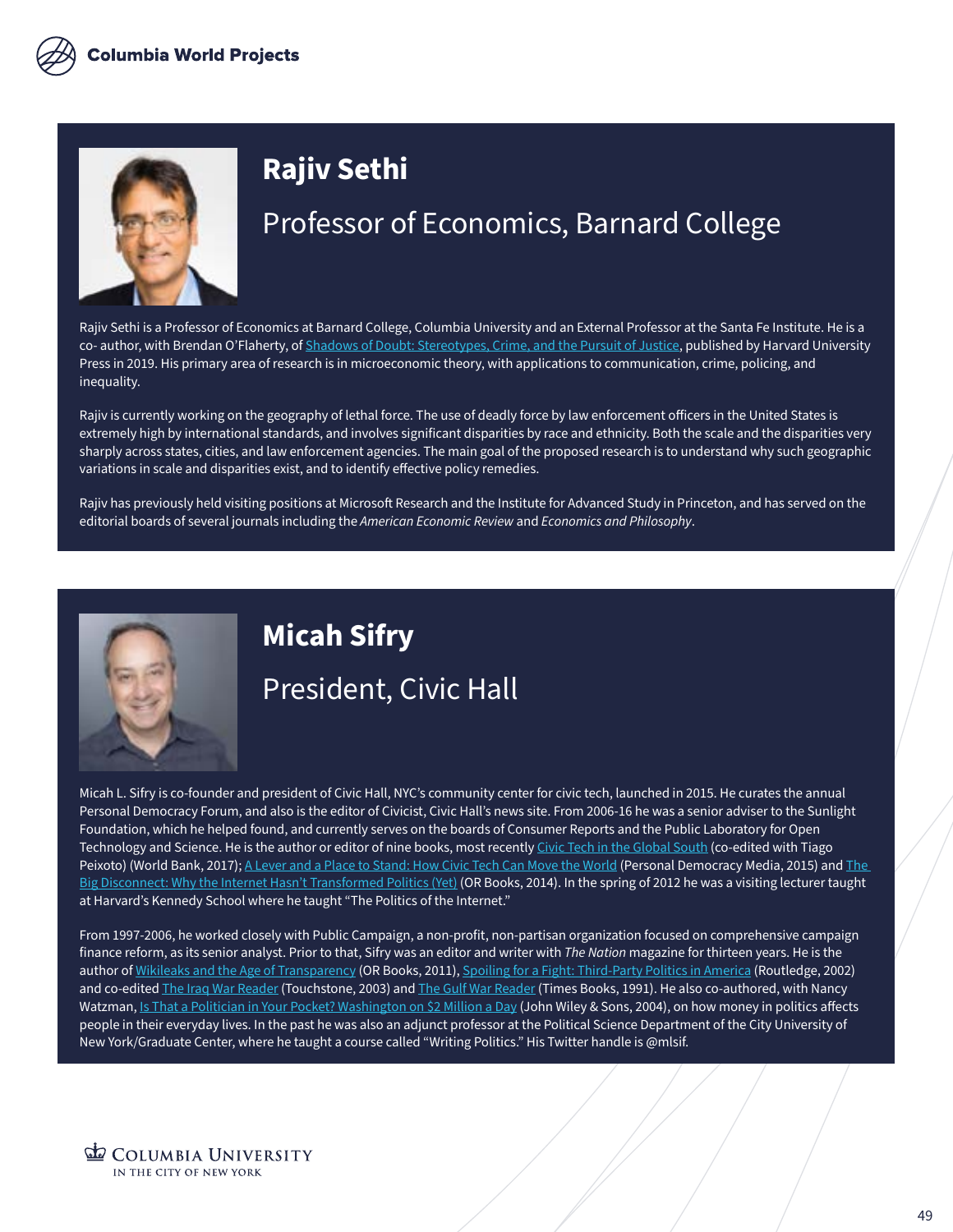

# **Matt Stempeck**

#### Senior Researcher, Civic Hall

Matt Stempeck is a freelancer based in Berlin. He's Senior Researcher at Civic Hall, where he curates the Civic Tech Field Guide. Matt's also a Corporate Overlord in the appropriately-named Bad Idea Factory, where he builds engagement technology for the Boston Globe and STAT News.

Previously, Matt served as Director of Civic Technology at Microsoft in New York City. In 2016, Matt led the Digital Mobilization team at Hillary for America, which included the campaign's voter registration, peer organizing, and SMS technologies and programs.

Matt became and earned a Master of Science at MIT Media Lab's Center for Civic Media. While at the Media Lab, Matt quantified global media attention to stories like Trayvon Martin's, designed a peer-to-peer humanitarian aid marketplace, and built an award-winning product to fight misinformation online. Matt also holds a BA with high honors from the University of Maryland College Park, where he wrote a thesis on the disruptive role of participatory media on political journalism.

#### **Alistair Stoddart**

#### Senior Participation Specialist, Committee Engagement Unit, The Scottish Parliament

#### **Wendy Trull**

#### Senior Advisor, NYC Civic Engagement

As Senior Advisor for the Civic Engagement Commission, Wendy Trull brings her years of experience in operations, strategic planning and budgeting to support the development and implementation of New York City's Civic Engagement Commission's (CEC) Participatory Budgeting program. She has previously worked on the roll-out of large-scale city-wide initiatives, including the expansion of Universal Pre-K and served as a Senior Advisor for the Deputy Mayor of Health and Human Services and staff member of the Young Men's Initiative, launched to address racial disparities in the educational and criminal justice systems. Prior to joining city government, she worked in the non-profit supportive housing and community development sectors. She holds a Master's Degree in Urban Policy from the New School for Social Research, and is currently completing a Disability Studies program through the City University of New York (CUNY). She lives in Bay Ridge, Brooklyn.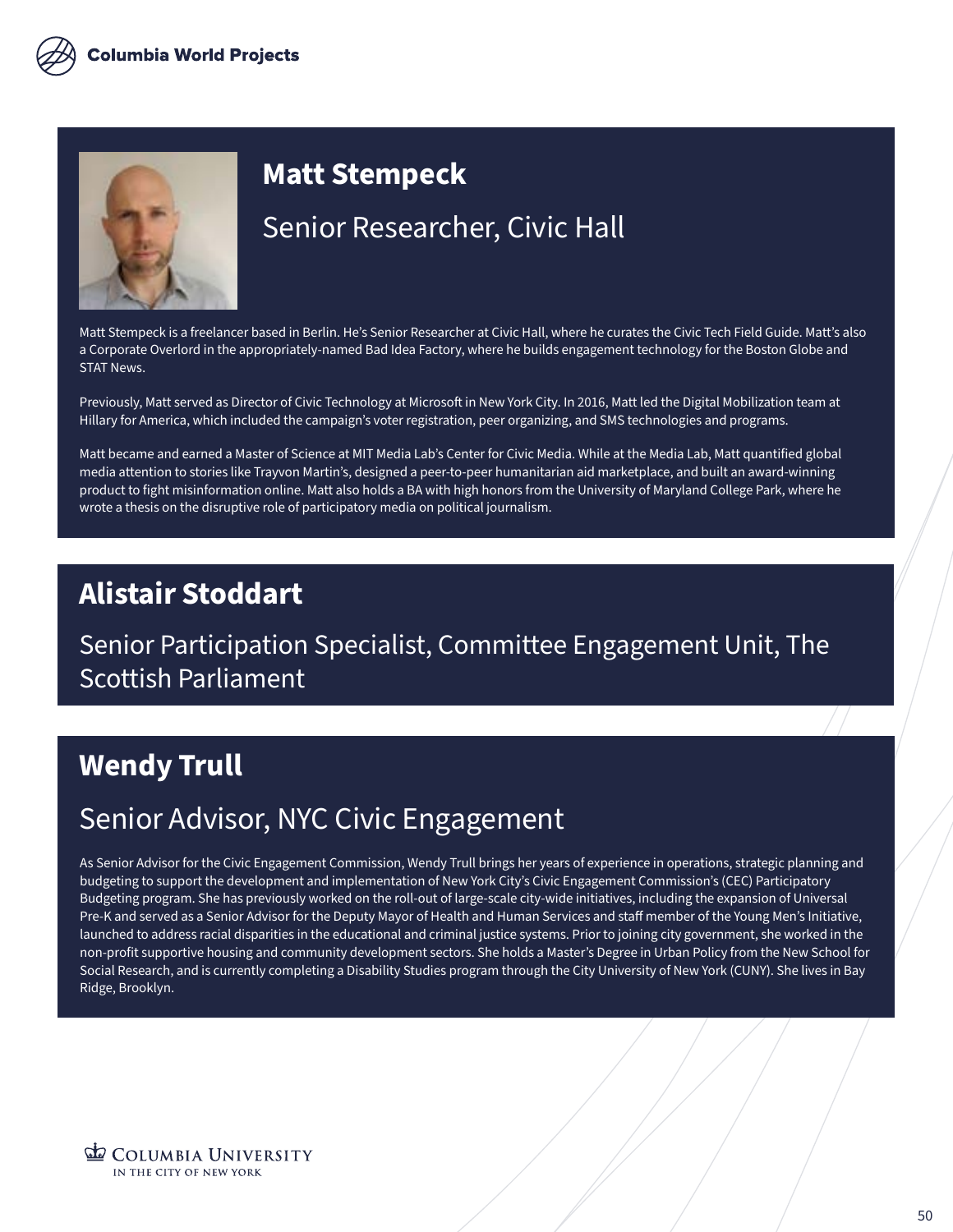

## **Christian Vanizette**

#### Co-Founder, Makesense.org; Obama Foundation Scholar, Columbia World Projects

Christian is the Co-Founder of Makesense.org, a global network of 100,000 citizens and entrepreneurs committed to solving social and environmental issues through skilled volunteerism and rapid innovation workshops. Makesense citizens support 3,200 local initiatives tackling the Global Goals in 100 cities and 45 countries. The 80 employees of Makesense work in seven cities across five continents to scale those local initiatives by partnering with forward looking companies and governments around the world. In 2015, Makesense was a finalist in the Google Impact Challenge, an award for innovative high-potential social non-profits.

By 2030, Makesense aims to scale its global engagement to 180 million citizens; to launch a "citizen engagement pledge" where corporations, global leaders, and citizens commit to reaching the Global Goals; and to increase the impact of Makesense's investment fund which supports community-based businesses.

Christian received his bachelor's and master's degrees in business innovation from the Kedge Business School in France. In 2016, Christian was named one of Forbes' Top 30 Social Entrepreneurs Under 30 in Europe. He is also a member of the French Government's Digital Council and an advisory board member of the Bill and Melinda Gates Foundation's Goalkeeper Initiative.



# **Kitty Von Bertele** Associate, Luminate

Kitty focuses on policy, advocacy, and related grants and investments in Europe. Prior to joining Luminate, Kitty was at the UK Department for International Development, where she developed and implemented their digital strategy. Before that she worked at the Open Government Partnership. Kitty has also served in various other roles in the UK government, including Senior Policy Adviser for transparency and open data in the Cabinet Office, where she managed the team responsible for open data policy across government.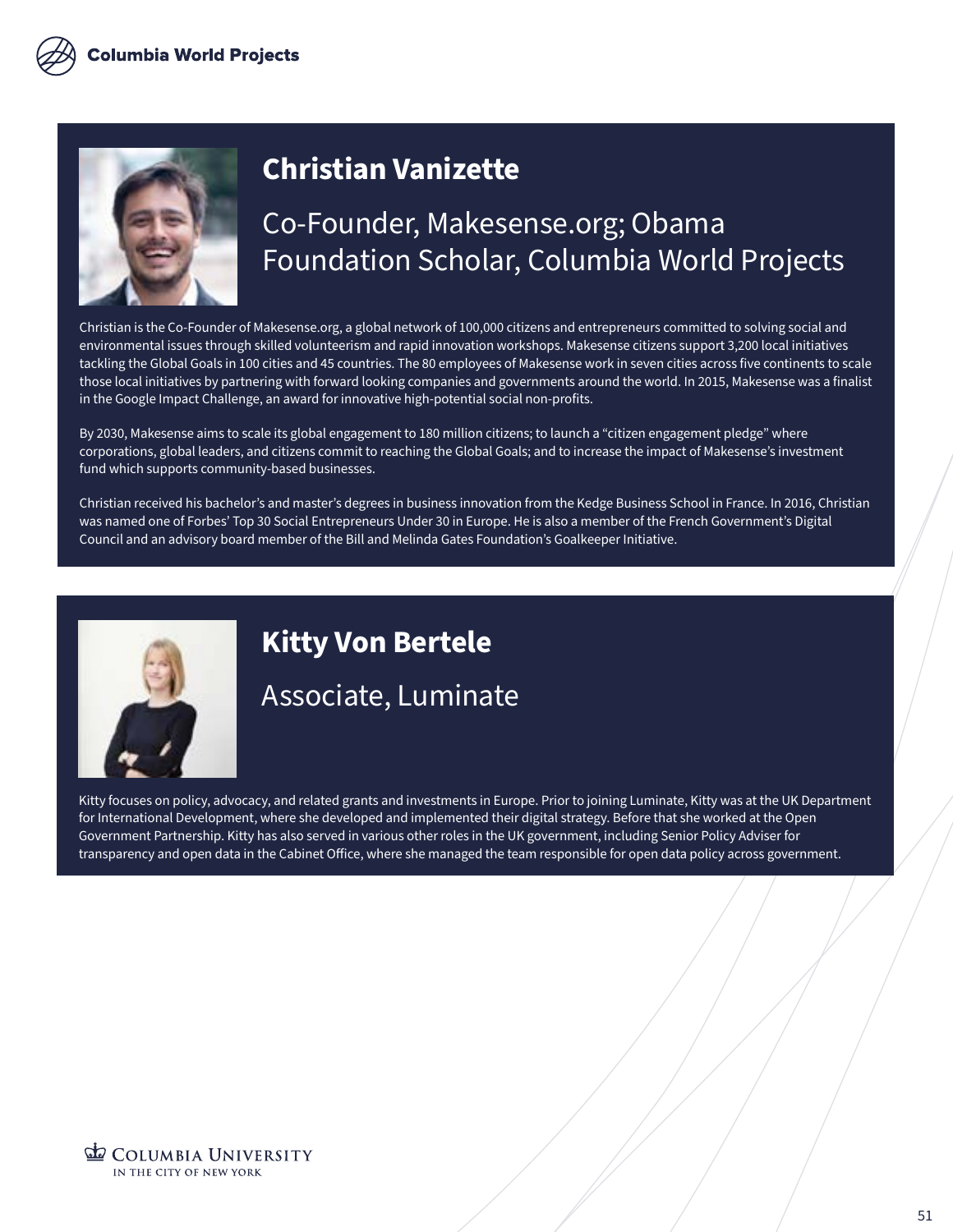

#### **Stephanie Wade**

Lead for Innovation and Design, Bloomberg Philanthropies

Stephanie Wade leads multiple innovation programs at Bloomberg Philanthropies. In this role she helps cities around the world develop and implement innovative approaches that have measurable impact on people's lives. This includes using design, data analytics, and behavioral economics to deeply understand complex problems and experiences and quickly develop and implement innovative solutions. Stephanie holds a Master's in Public Policy from Harvard University's Kennedy School of Government, a Practitioner's Certificate in Design, Design Thinking, Coaching and Facilitation from the Austin Center for Design, and a Bachelors from Boston College where she received an honors degree in Sociology and Studio Arts. She is also a contemporary photographer and artist and lives in Manhattan.



#### **Clarence Wardell**

## Former Director of City Solutions, Results for America

Dr. Clarence Wardell III was formerly the Director of City Solutions at Results for America where he supported Bloomberg Philanthropies' What Works Cities Initiative. In that role, he worked with cities across the country to scale innovative solutions to their most pressing challenges and build their capacity to use data and evidence to improve outcomes for residents. Prior to joining Results for America, he was a member of the U.S. Digital Service at the Obama White House where he led strategy and product management across several of the team's projects, including those focused on criminal justice reform and human services. In that role he also designed and co-led the White House Police Data Initiative, an effort of over 130 U.S. jurisdictions aimed at using open data as a means to increase trust and engagement between law enforcement and the communities they serve. Prior to joining the U.S. Digital Service, Clarence served as a Presidential Innovation Fellow from 2014-2015. Clarence is a researcher and social entrepreneur who is passionate about using technology to increase and enhance civic engagement. Previously, Clarence was a Research Scientist with CNA Corporation's Safety & Security group, where he provided analytical support to emergency management and law enforcement organizations to improve response outcomes. Alongside his work at CNA, Clarence has developed several civic-focused software products and conducted research in the online charitable giving space. In 2012, he co-founded tinyGive, a social media-based micro-philanthropy platform that was acquired in 2016. Clarence holds a B.S.E. in Computer Engineering from the University of Michigan and a Ph.D. in Industrial and Systems Engineering from the Georgia Institute of Technology.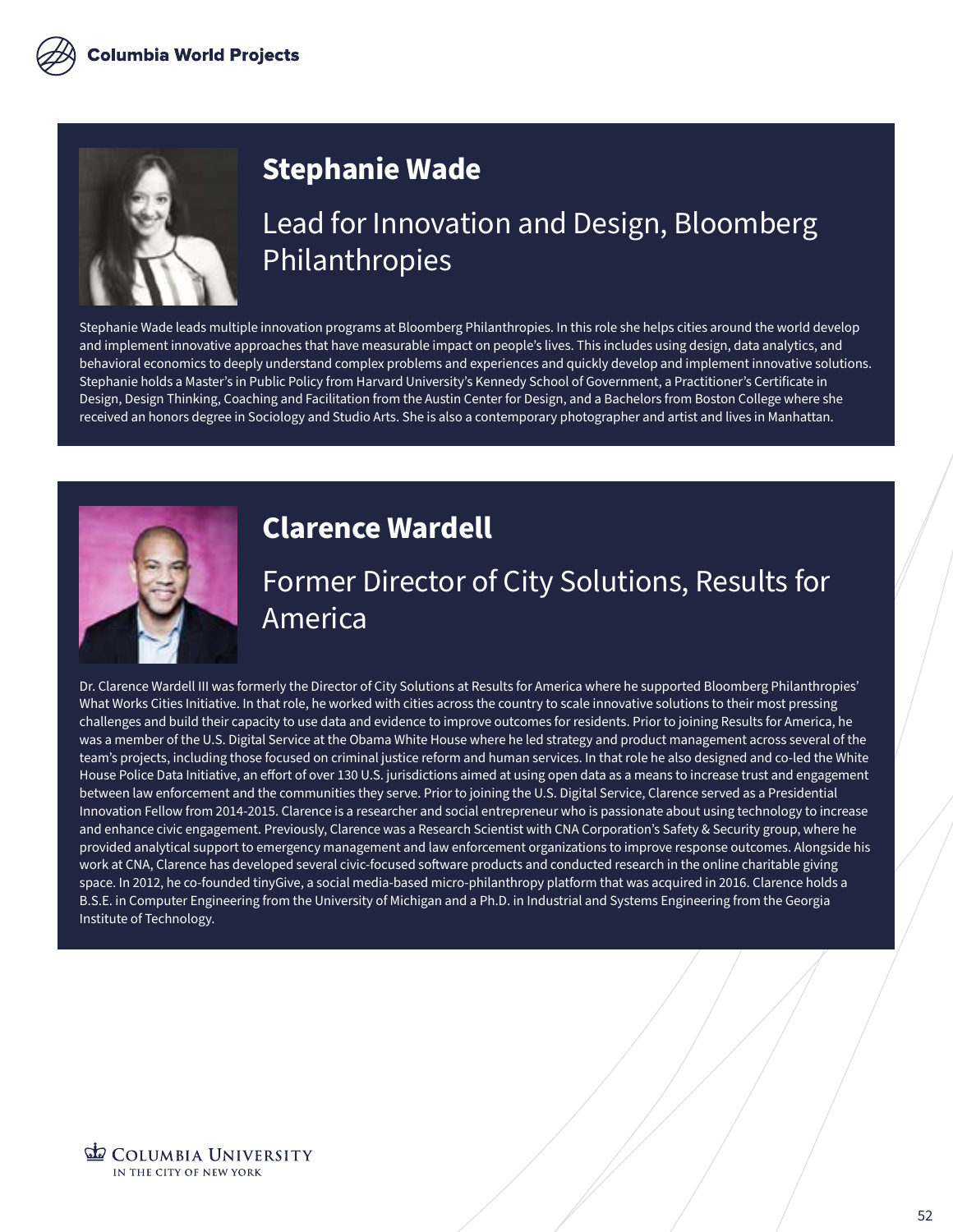

#### **Alexis Wichowski**

Deputy Chief Technology Officer for Innovation, Mayor's Office of the CTO for the City of New York

Alexis Wichowski serves as Deputy Chief Technology Officer for Innovation for the City of New York and teaches on government, media, and technology at Columbia University's School of International and Public Affairs. Prior work includes the American Red Cross, the US Department of State's Office of eDiplomacy, and the Permanent Mission of the United States to the United Nations. Outside government, Wichowski has worked in media impact research, information architecture development, academic book indexing, web coding, theater production, foreign sitcoms, and pretzel vending. Her recent book, The Information Trade: How Big Tech Conquers Countries, Challenges [Our Rights & Transforms Our World](https://www.harpercollins.com/products/the-information-trade-alexis-wichowski?variant=32123338883106) (Harper Collins) explores how tech companies act like countries, expanding into areas formerly the sole domain of the nation-state, such as defense, diplomacy, public infrastructure and citizen services. Wichowski holds a PhD in Information Science from the University at Albany's College of Engineering and Applied Sciences and a BA in Chinese from Connecticut College, completed in three years cum laude. She lives in Brooklyn with her family and reads science fiction voraciously.



#### **Maia Woluchem**

#### Technology Fellow, Civic Engagement and Government, Ford Foundation

Maia Woluchem is a technology fellow, focusing on the intersection of technology and civil society and working in collaboration with the Civic Engagement and Government team. She recently completed her master's degree in city planning at the Massachusetts Institute of Technology. Prior to her graduate work at MIT, Maia was a researcher at the Urban Institute, where she focused on how data and technology could democratize opportunity in support of social change, with a particular emphasis on ensuring community engagement and leadership with respect to how data is used, analyzed, and collected. While at Urban, Maia also helped foster the National Neighborhood Indicators Partnership, a network working to advance the effective and equitable use of data across government, civil society groups, and academia.